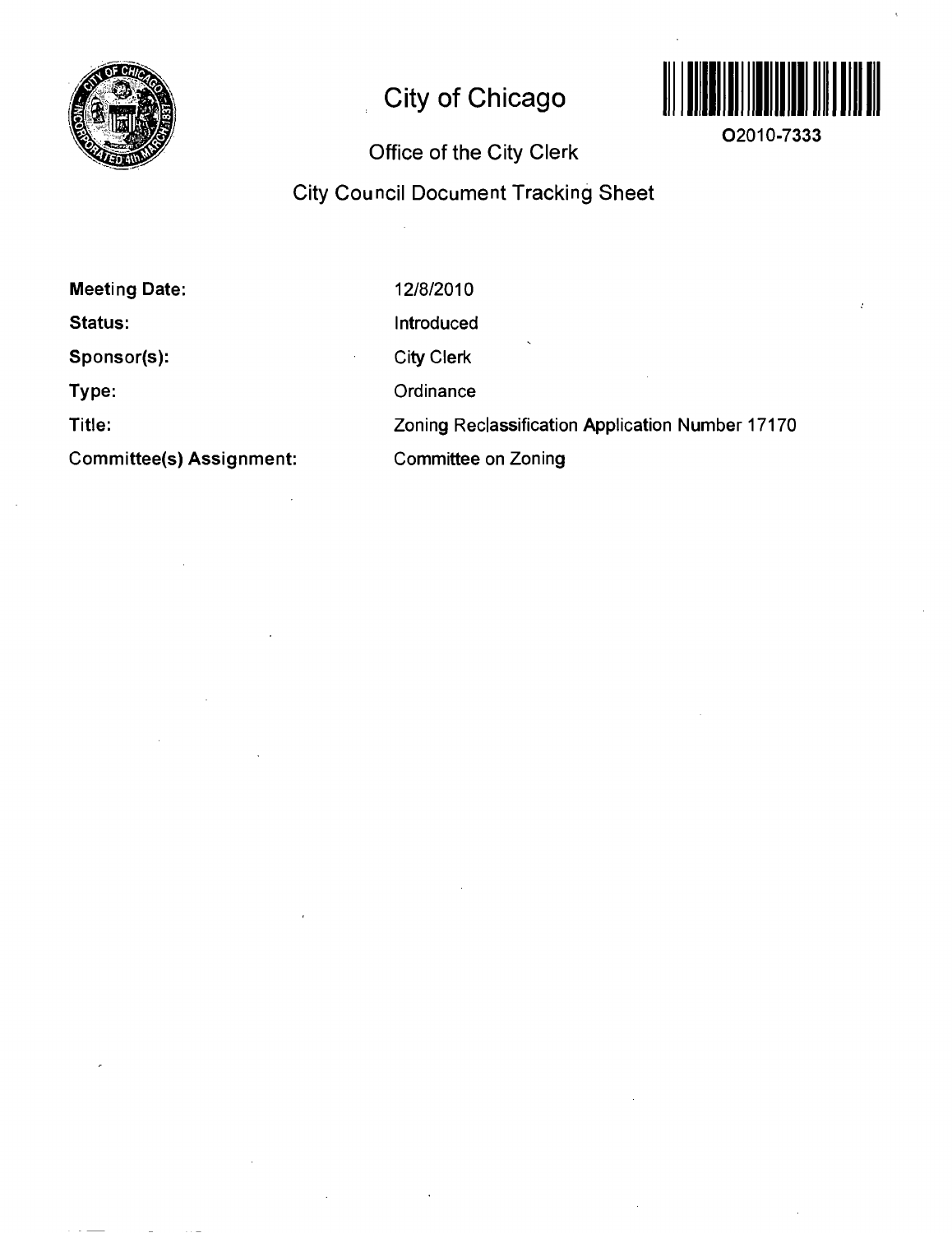$#$ <sub>17</sub>/70  $CITY$  OF CHICAGO  $\mu^+$   $\rho$ *k*<sup>2</sup>;  $12 - 8 - 10$ 

## APPLICATION FOR AN AMENDMENT TO THE CHICAGO ZONING ORDINANCE

1. ADDRESS ofthe property Applicant is seeking to rezone:

4700 N Clarendon Ave./818-22 W Leland Ave./831 W Leland Ave.

2. Ward Number that property is located in: 46\_ 

3. APPLICANT Aurora Chicago Lakeshore Hospital LLC

ADDRESS 4840 N Marine Drive

CITY Chicago STATE Illinois ZIP CODE 60640

PHONE 773-907-4600 CONTACT PERSON Alan Eaks

Is the Applicant the owner of the property?  $YES$  NO  $X$  If the 4. Applicant is not the owner of the property, please provide the following information regarding the owner and attach written authorization from the ovmer allowing the applicant to proceed.

OWNER Illinois Life Properties LLC

ADDRESS 29433 Southfield Rd; Ste 201

CITY Southfield STATE Michigan ZIP CODE 48076

PHONE 773-907-4600 CONTACT PERSON Alan Eaks

5. If the Applicant/Owner of the property has obtained a lawyer as their representative for the rezoning, please provide the following information:

| ATTORNEY     | Thomas S. Moore                     |                  |
|--------------|-------------------------------------|------------------|
|              | ADDRESS 111 W Washington Suite 1100 | CITY Chicago     |
| CITY Chicago | <b>STATE</b><br>$\mathbb{L}$        | $ZIP$ CODE 60602 |
| PHONE        | 312-251-1500                        | FAX 312-251-1500 |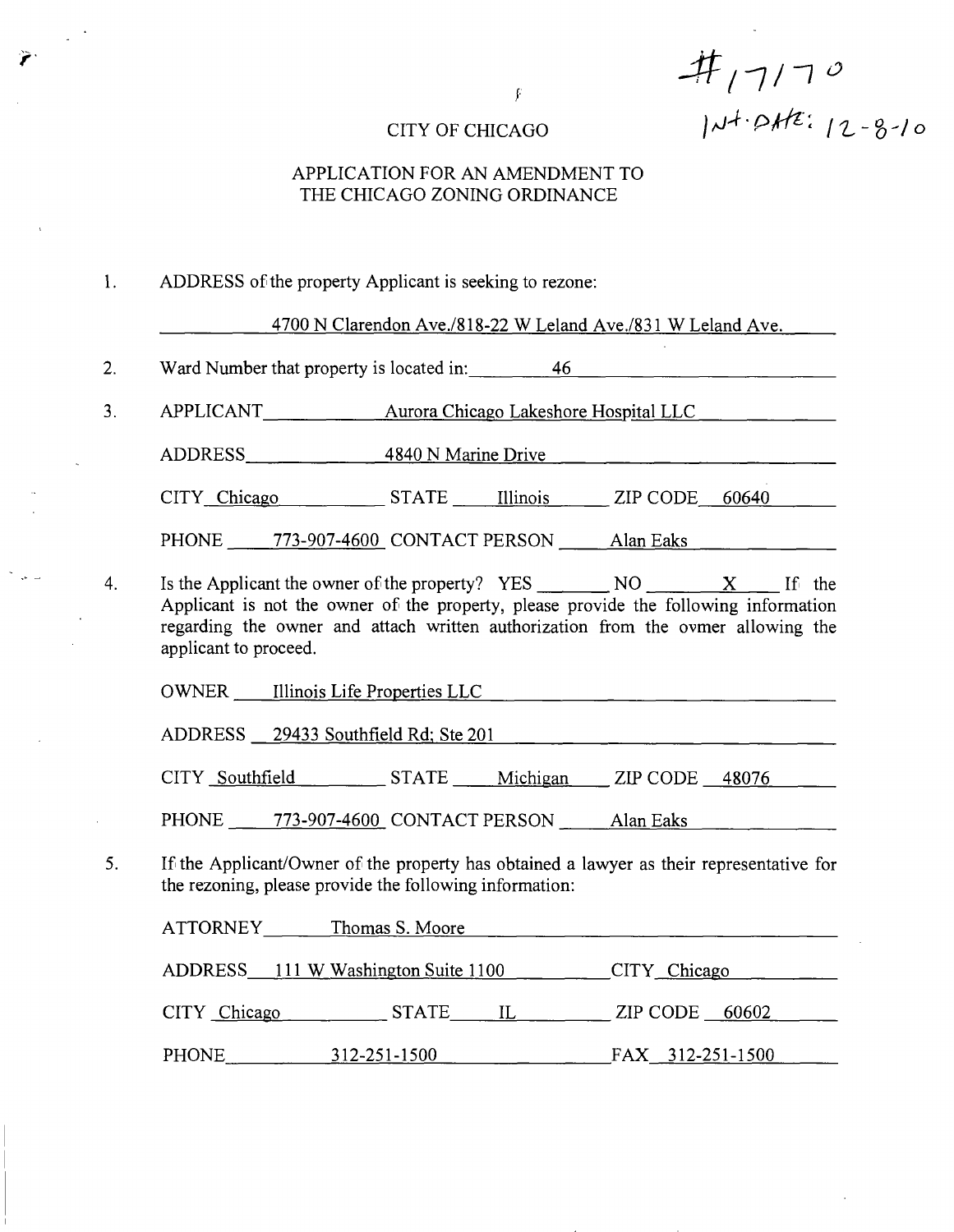# **ORDINANC E**

# *BE IT ORDAINED BY THE CITY COUNCIL OF THE CITY OF CHICA GO:*

SECTION 1. Title 17, of the Municipal Code of Chicago, the Chicago Zoning

Ordinance be amended by changing all the Residential Planned Development No.

655 symbols and indications as shown on Map No. 11-G in the area bounded by

West Lakeside Avenue; North Clarendon Avenue; West Leland Avenue; a line 140.67 feet west of and parallel to North Clarendon Avenue; the alley next north of and parallel to West Leland Avenue; and a line 91 feet west of and parallel to North Clarendon Avenue,

to those of a RM-6 Residential Multi-Unit District and a corresponding use district is

hereby established in the area above described.

SECTION 2. Further, Title 17, of the Municipal Code of Chicago, the Chicago Zoning

Ordinance be amended by changing all the Residential Planned Development No.655

symbols and indications as shown on Map No. 11 -G in the area bounded by

the alley next north of and parallel to West Leland Avenue; a line 140.67 feet west of and parallel to North Clarendon Avenue; West Leland Avenue; the alley next west of and parallel to North Clarendon Avenue; the alley next south of and parallel to West Leland Avenue; a line 314.9 feet west of and parallel to North Clarendon Avenue; West Leland Avenue; and a line 263.71 feet west of and parallel to North Clarendon Avenue,

to those of a RT-4 Residential Two-Flat, Townhouse and Muhi-Unit District and a

corresponding use district is hereby established in the area above described.

SECTION 3. This ordinance shall be in force and effect from and after its passage and due publication.

Common Address of Properties: 4700 N. Clarendon Avenue; 818-22 West Leland Avenue and 831 West Leland Avenue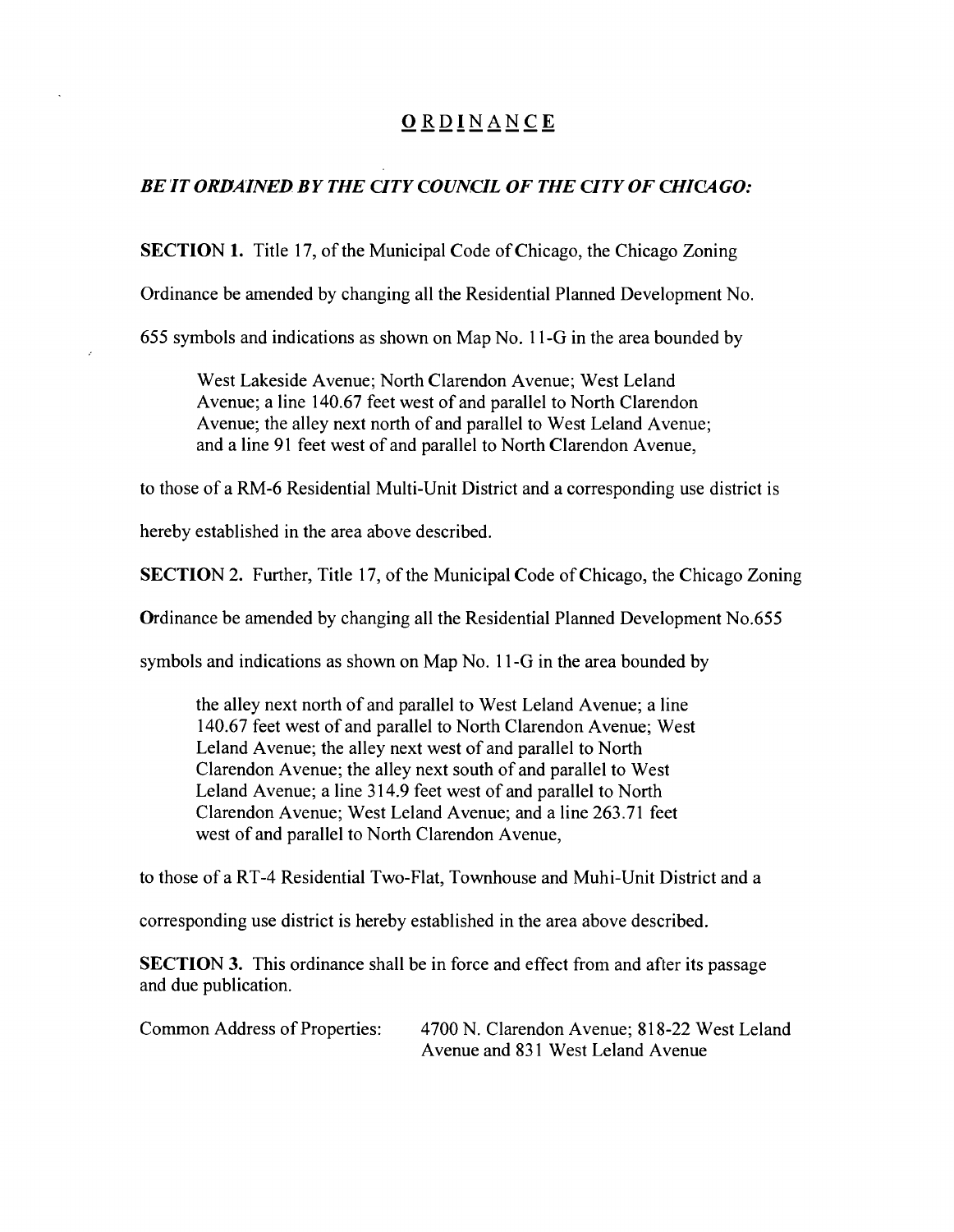6. If the applicant is a legal entity (Corporation, LLC, Partnership, Etc.) please provide the names of all owners as disclosed on the Economic Disclosure Statements.

 $\sim$ 

Ŷ

| <b>Signature Healthcare Services LLC</b><br><u> 1989 - Johann Barbara, martin amerikan basal dan berasal dalam berasal dalam basal dalam basal dalam berasal</u>                                                                                                  |
|-------------------------------------------------------------------------------------------------------------------------------------------------------------------------------------------------------------------------------------------------------------------|
|                                                                                                                                                                                                                                                                   |
|                                                                                                                                                                                                                                                                   |
|                                                                                                                                                                                                                                                                   |
| On what date did the owner acquire legal title to the subject property? ______3/2009_                                                                                                                                                                             |
| Has the present owner previously rezoned this property? If Yes, when?<br>N <sub>o</sub>                                                                                                                                                                           |
|                                                                                                                                                                                                                                                                   |
| Present Zoning District PD 655 Proposed Zoning District RM-6/RT4                                                                                                                                                                                                  |
| Lot size in square feet (or dimensions?) The current PD subarea $1 = 91'$ X 124'<br>Subarea 2 = 124' X 263.71 Subarea 3 = 50' X 124.01'                                                                                                                           |
| Current Use of the property: Vacant building plus 2 vacant lots                                                                                                                                                                                                   |
| Reason for rezoning the subject property: To renovate vacant building and use it as a                                                                                                                                                                             |
| Hospital                                                                                                                                                                                                                                                          |
| Describe the proposed use of the property after the rezoning. Indicate the number of<br>dwelling units; number of parking spaces; approximate square footage of any commercial<br>space; and height of the proposed building. (BE SPECIFIC)                       |
| No dwelling units, 33 parking spaces, approximately 40,000 square feet of hospital,                                                                                                                                                                               |
| Approximately 57' 4" in height                                                                                                                                                                                                                                    |
| On May 14 <sup>th</sup> , 2007, the Chicago City Council passed the affordable Requirements<br>Ordinance (ARO) that requires on-site affordable housing units or a fmancial<br>contribution if residential housing projects receive a zoning change under certain |

circumstances. Based on the lot size of the project in question and the proposed zoning classification, is this project subject to the Affordable Requirements Ordinance? (See Fact Sheet for more information).

 $YES$  NO X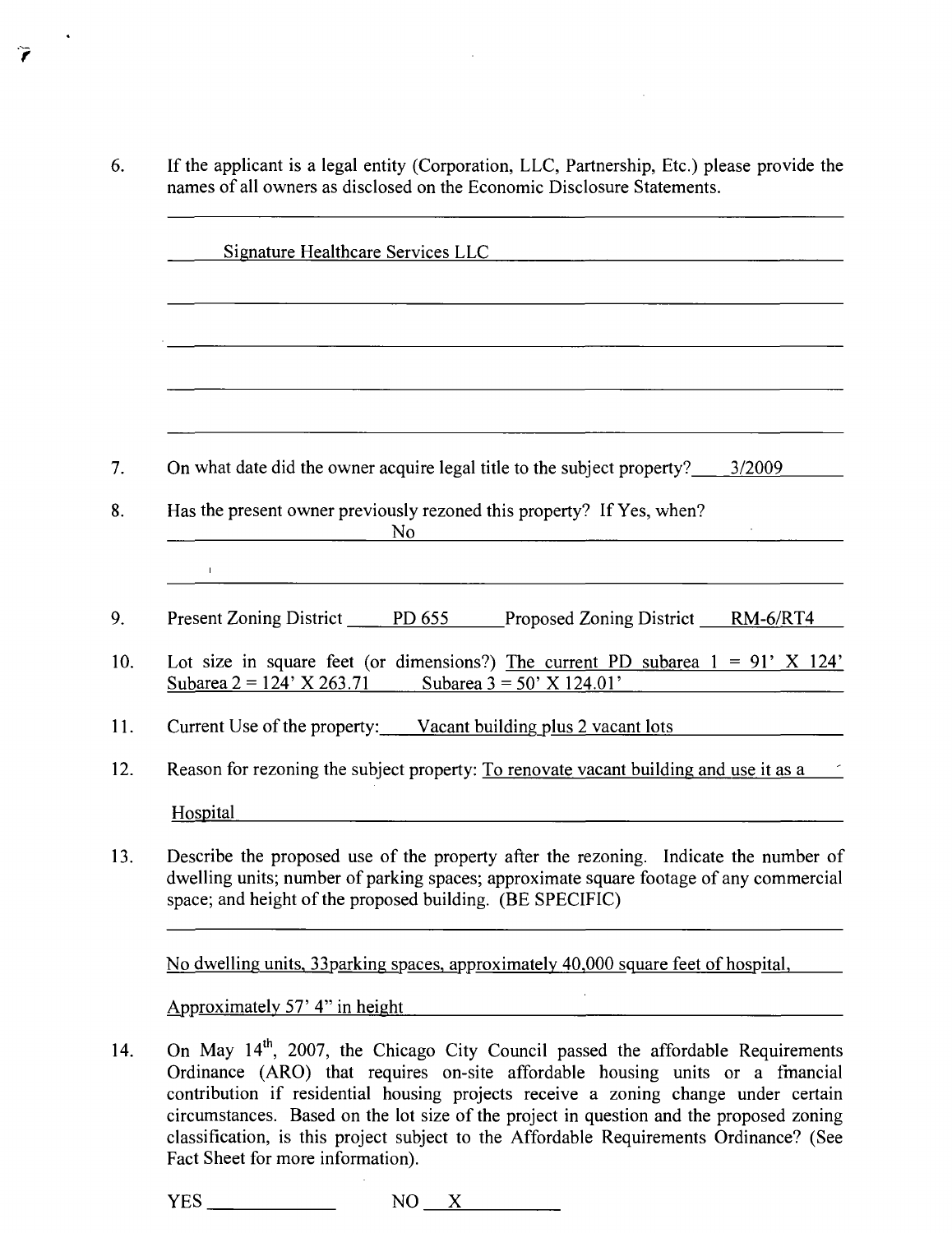#### COUNTY OF COOK STATE OF ILLINOIS

 $\mathcal{L}_{\mathbf{q}}$  .

Soon Kim , being first duly swom on oath, states that all of the above statements and the statements contained in the documents submitted herewith are true and correct.

Signature of Applicant

Subscribed and Swom to before me this  $\frac{day \text{ of } }{x \text{ and } 20}$ .

Attached

Notary Public

**For Office Use Only** 

Date of Introduction:

File Number:

Ward: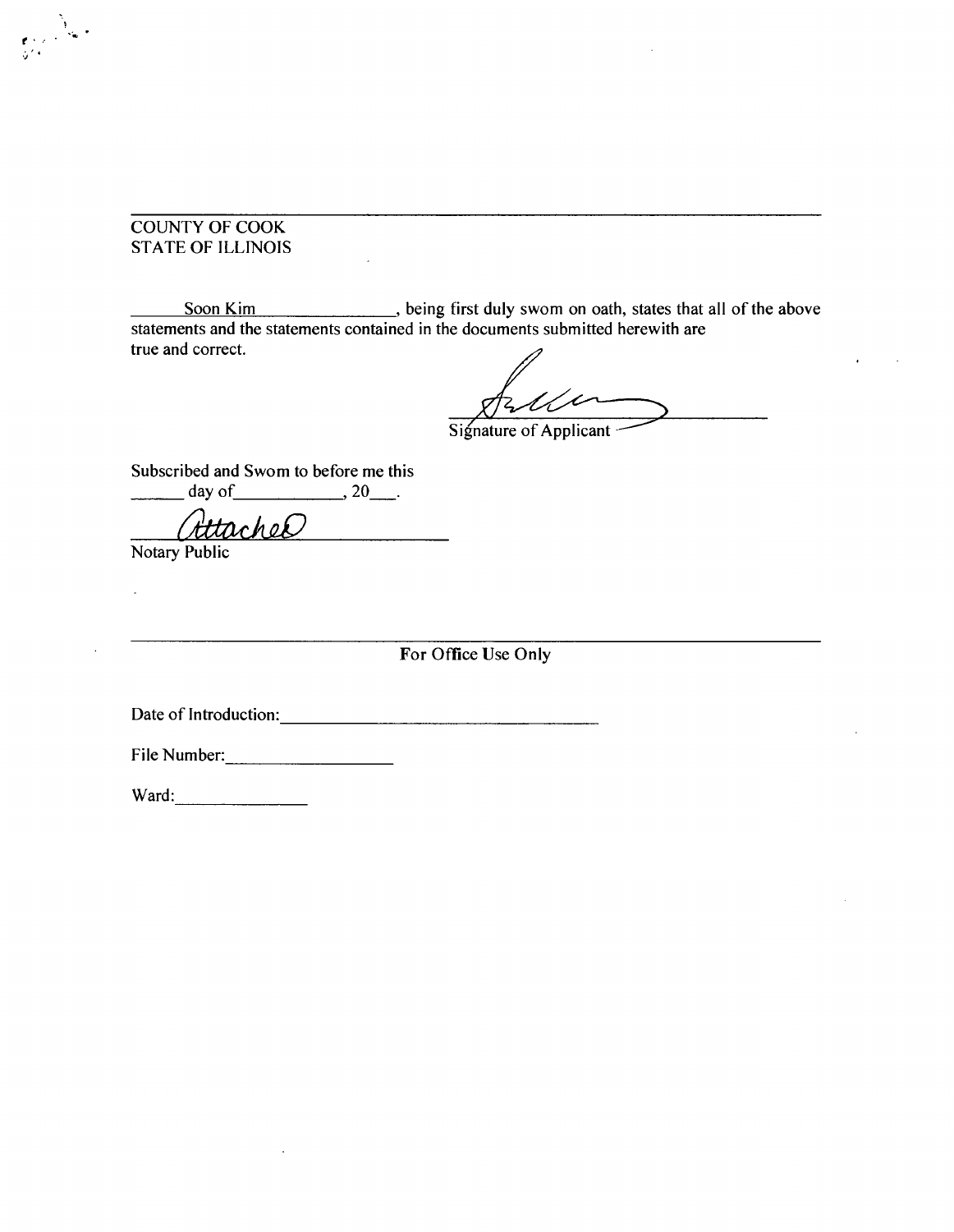| <b>ACKNOWLEDGMENT</b>                                                                                                         |                  |  |                                                                                                                                                                                                                                                                                                                                                                                                                |
|-------------------------------------------------------------------------------------------------------------------------------|------------------|--|----------------------------------------------------------------------------------------------------------------------------------------------------------------------------------------------------------------------------------------------------------------------------------------------------------------------------------------------------------------------------------------------------------------|
| <b>State of California</b><br>County of Riverside                                                                             |                  |  |                                                                                                                                                                                                                                                                                                                                                                                                                |
| $_{\text{On}}$ November 23, 2010                                                                                              |                  |  | before me, Judith Cervantes, Notary Public<br>(insert name and title of the officer)                                                                                                                                                                                                                                                                                                                           |
|                                                                                                                               |                  |  |                                                                                                                                                                                                                                                                                                                                                                                                                |
| person(s), or the entity upon behalf of which the person(s) acted, executed the instrument.<br>paragraph is true and correct. |                  |  | who proved to me on the basis of satisfactory evidence to be the person(s) whose name(s) is/are<br>subscribed to the within instrument and acknowledged to me that he/she/they executed the same in<br>his/her/their authorized capacity(ies), and that by his/her/their signature(s) on the instrument the<br>I certify under PENALTY OF PERJURY under the laws of the State of California that the foregoing |
| WITNESS my hand and official seal.                                                                                            |                  |  |                                                                                                                                                                                                                                                                                                                                                                                                                |
|                                                                                                                               | Judith Cerrantes |  |                                                                                                                                                                                                                                                                                                                                                                                                                |

 $\label{eq:2.1} \frac{1}{\sqrt{2}}\int_{\mathbb{R}^3}\frac{1}{\sqrt{2}}\left(\frac{1}{\sqrt{2}}\right)^2\frac{1}{\sqrt{2}}\left(\frac{1}{\sqrt{2}}\right)^2\frac{1}{\sqrt{2}}\left(\frac{1}{\sqrt{2}}\right)^2\frac{1}{\sqrt{2}}\left(\frac{1}{\sqrt{2}}\right)^2\frac{1}{\sqrt{2}}\left(\frac{1}{\sqrt{2}}\right)^2\frac{1}{\sqrt{2}}\frac{1}{\sqrt{2}}\frac{1}{\sqrt{2}}\frac{1}{\sqrt{2}}\frac{1}{\sqrt{2}}\frac{1}{\sqrt{2}}$ 

 $\label{eq:2.1} \mathcal{L}_{\mathcal{A}}(\mathcal{A}) = \mathcal{L}_{\mathcal{A}}(\mathcal{A}) = \mathcal{L}_{\mathcal{A}}(\mathcal{A})$ 

 $\ddot{\phantom{0}}$ 

 $\mathcal{L}^{\text{max}}_{\text{max}}$ 

 $\sim 10^6$ 

1

 $\label{eq:2} \frac{1}{\sqrt{2}}\left(\frac{1}{\sqrt{2}}\right)^{2} \left(\frac{1}{\sqrt{2}}\right)^{2} \left(\frac{1}{\sqrt{2}}\right)^{2} \left(\frac{1}{\sqrt{2}}\right)^{2} \left(\frac{1}{\sqrt{2}}\right)^{2} \left(\frac{1}{\sqrt{2}}\right)^{2} \left(\frac{1}{\sqrt{2}}\right)^{2} \left(\frac{1}{\sqrt{2}}\right)^{2} \left(\frac{1}{\sqrt{2}}\right)^{2} \left(\frac{1}{\sqrt{2}}\right)^{2} \left(\frac{1}{\sqrt{2}}\right)^{2} \left(\frac{$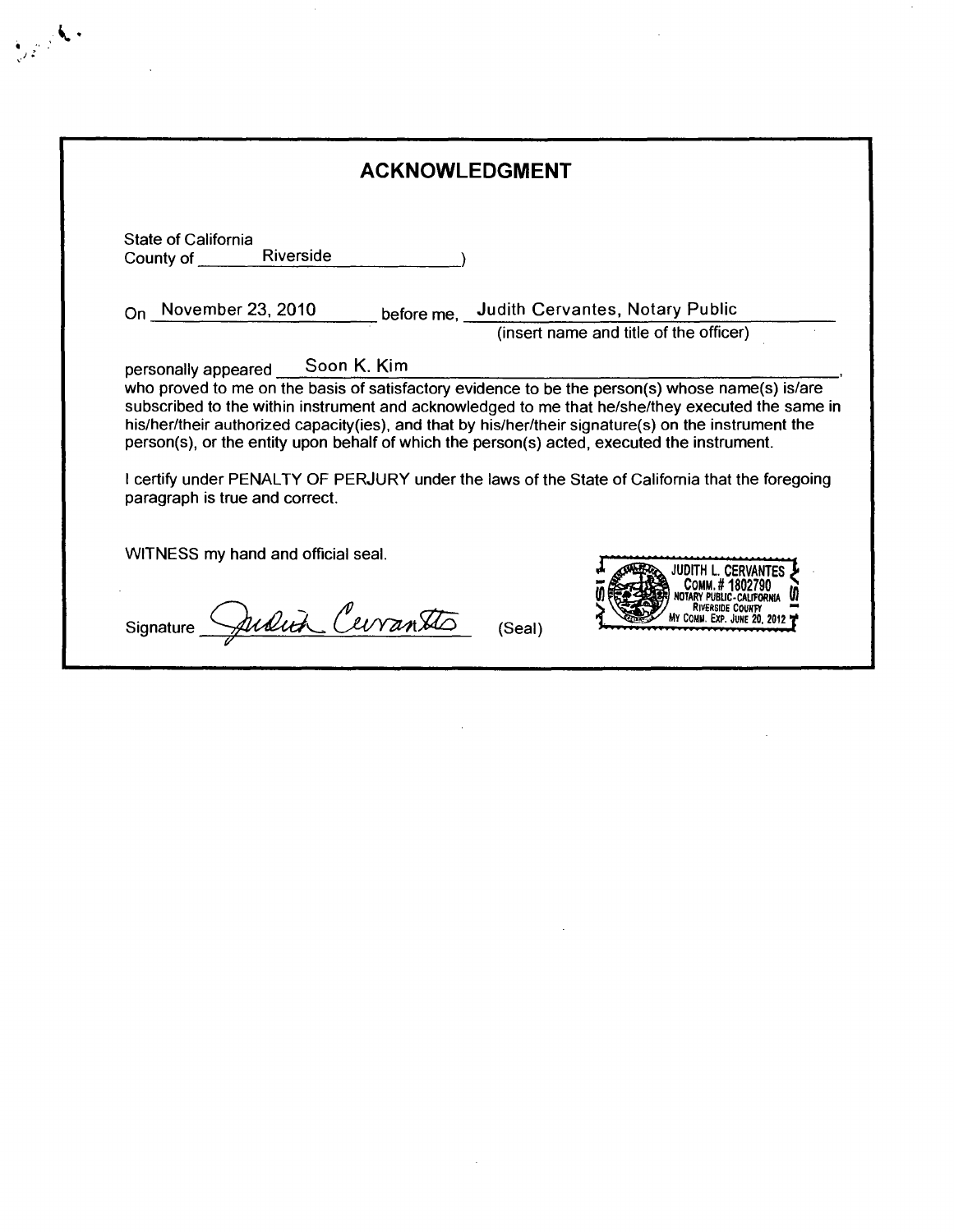November 30, 2010

Honorable Daniel Solis Chairman, Committee on Zoning 121 North LaSalle Street Room 304, City Hall Chicago, Illinois 60602

The undersigned, Thomas S. Moore the state of the undersigned, the ing first duly swom on oath, deposes and says the following:

The undersigned certifies that he has complied with the requirements of Sec. 17-13-0107, of the Chicago Zoning Ordinance, by sending written notice to such owners who appear to be the owners of the property within the subject area not solely owned by the applicant, and to the owners of all property within 250 feet in each direction of the lot line of the subject property, exclusive of public roads, streets, alleys and other public ways, or a total distance limited to 400 feet. Said "written notice" was sent by First Class U.S. Mail, no more than 30 days before filing the application.

The undersigned certifies that the notice contained the address of the property sought to be rezoned; a statement of the intended use of the property; the name and address of the applicant; the name and address of the owner; and a statement that the applicant intends to file the application for a change in zoning on approximately  $\qquad$  November 30, 2010.

The undersigned certifies that the applicant has made and bona fide effort to determine the addresses of the parties to be notified under Secfion 17-13-0107 of the Chicago Zoning Ordinance, and that the accompanying list of names and addresses of surrounding property owners within 250 feet of the subject site is a complete list containing the names and addresses of the people required to be served.

Thomas S Moore rso

Subscribed and Swom to before me this 30<sup>th</sup> day of *Horem Lev*, 20/0

Notary Public W:\FORMS\Zoning Forms\Zoning Change\FomiAff 11.9-3.1 .wpd

OFFICIAL SEAL HEATHER HASENMILLER NOTARY PUBLIC - STATE OF ILLINOIS MY COMMISSION EXPIRES:11/13/11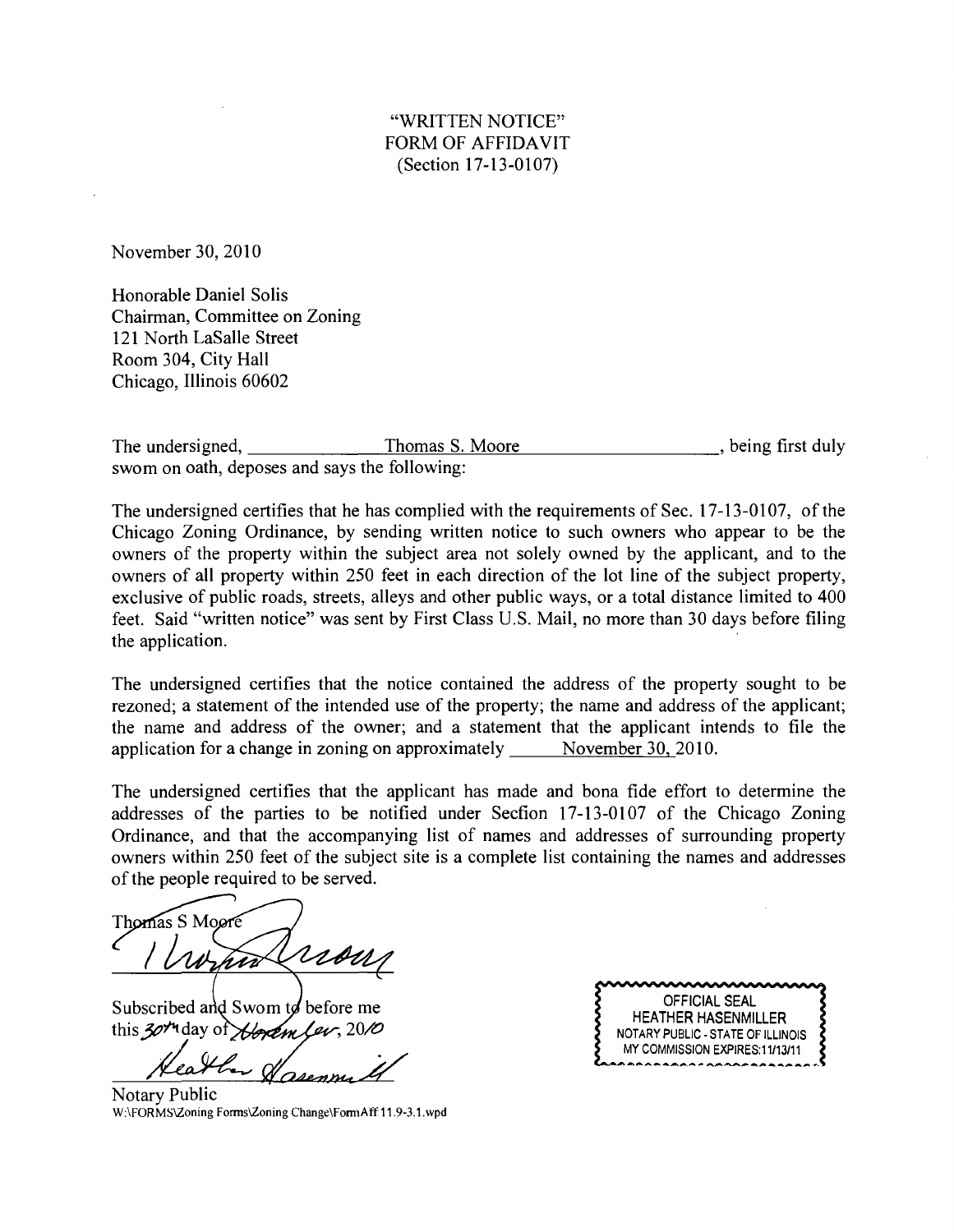ANDERSON & MOORE, P.C.

ATTORNEYS AT LAW

111 WEST WASHINGTON STREET, SUITE 1100 CHICAGO, ILLINOIS 60602

THOMAS S. MOORE<br>
THOMAS S. MOORE<br>
JANE F. ANDERSON<br>
TACSIMITE (312) 251-1500 FACSIMILE (312) 251-1509

November 30, 2010

To Property Owner or Resident:

In accordance with requirements for an Amendment to the Chicago Zoning Ordinance, specifically Secfion 17-13-0107, please be informed that on or about November 30, 2010, the undersigned will file an application for a change in zoning from PD655 to RM6.0/RT4.0 on behalf of Aurora Chicago Lakeshore Hospital for the property located at 4700 N Clarendon Avenue/818-22 W Leland Avenue/831 W Leland Avenue.

The applicant seeks to open a new hospital by renovating and expanding the vacant building at 4720 N Clarendon with parking and a green space across the alley immediately south of the existing building.

The owner of the property is Illinois Life Properties LLC whose business address is 29433 Southfield Road; Suite 201; Southfield, MI 48076. You can reach Alan Eaks at 773-907-4600 if you have any questions.

1 am the attomey for the applicant and can be reached at the above number if you have any questions.

Please note the applicant is not seeking to rezone or purchase your property. The applicant is required by law to send this notice because you own property within 250 feet of the property to be rezoned.

Sincerel mon Thomas<sub>>S</sub>. Moore

TSM:hah W:\FORMS\2oning Fomis\Zoning Change\NeighborLtr.\vpd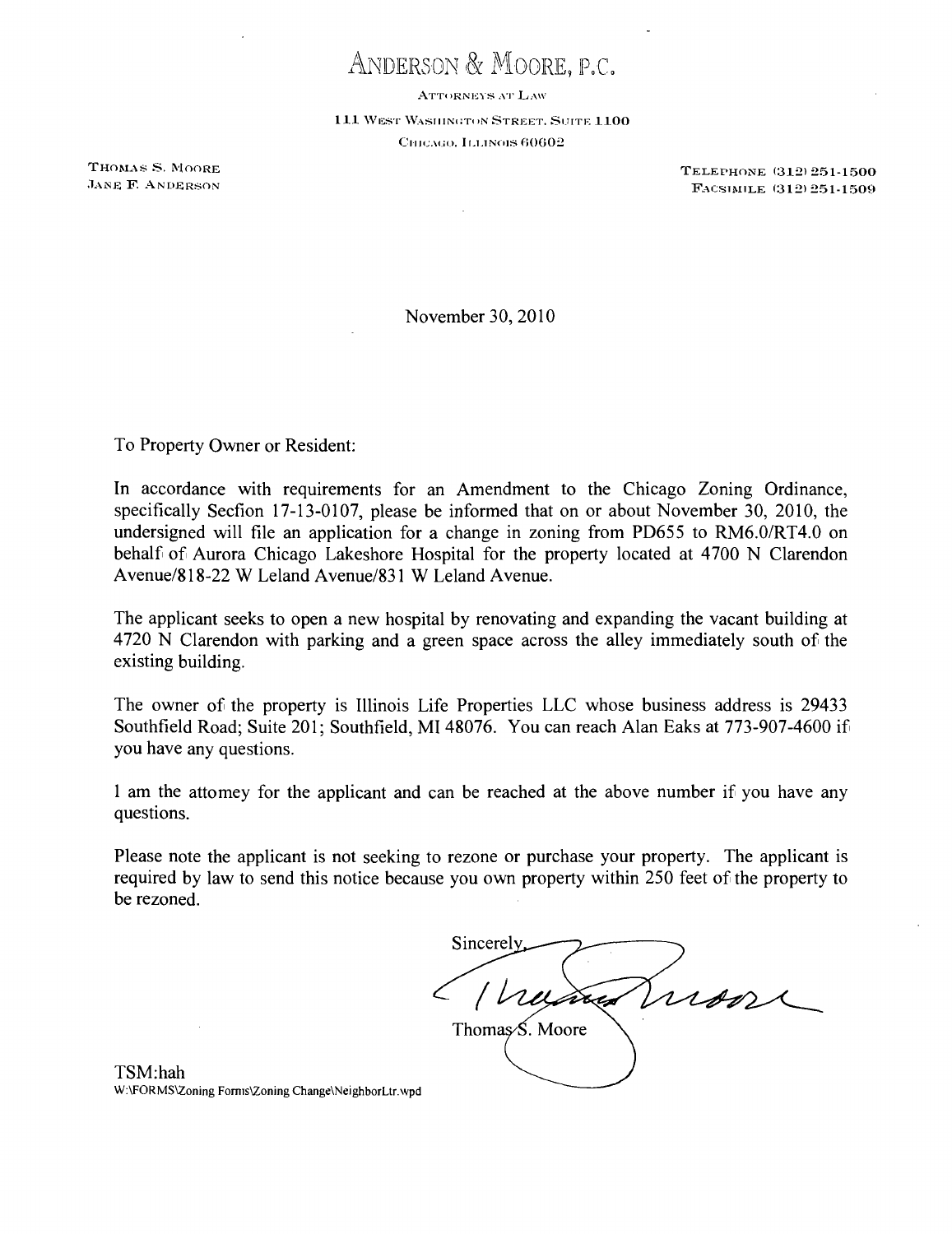# **CITY OF CHICAGO ECONOMIC DISCLOSURE STATEMENT AND AFFIDAVIT**

#### **SECTION I -GENERAL INFORMATION**

A. Legal name of Disclosing Party submitting this EDS. Include d/b/a/ if applicable:

Illinois Life Properties LLC

**Check ONE of the following three boxes:** 

Indicate whether Disclosing Party submitting this EDS is:

1. [ ] the Applicant

OR

2. [X] a legal entity holding a direct or indirect interest in the Applicant. State the legal name of the Applicant in which Disclosing Party holds an interest: Aurora Chicago Lakeshore Hospital LLC

OR

3. [ ] a specified legal enfity with a right of control (see Secfion II.B.l .b) State the legal name of the entity in which Disclosing Party holds a right of control:

B. Business address of Disclosing Party: 4840 N Marine Drive Chicago . IL 60640

C. Telephone: 773-907-4600 Fax: Email Email

D. Name of contact person: Alan Eaks

E. Federal Employer Identification No. (if you have one):

F. Brief description of contract, transifion or other undertaking (referred to below as the "Matter") to which this EDS pertains. (Include project number and location of property, if applicable):

Zoning Change-4700 N Clarendon Ave./818-22 W Leland Ave/831 W Leland Ave.

G. Which City^ agency or department is requesting this EDS? Zoning/Planning

If the Matter is a contract being handled by the City's Department of Procurement Services, please complete the following:

Specification  $\#$  and Contract  $\#$  and Contract  $\#$ 

Ver. 11-01-05 Page 1 of 13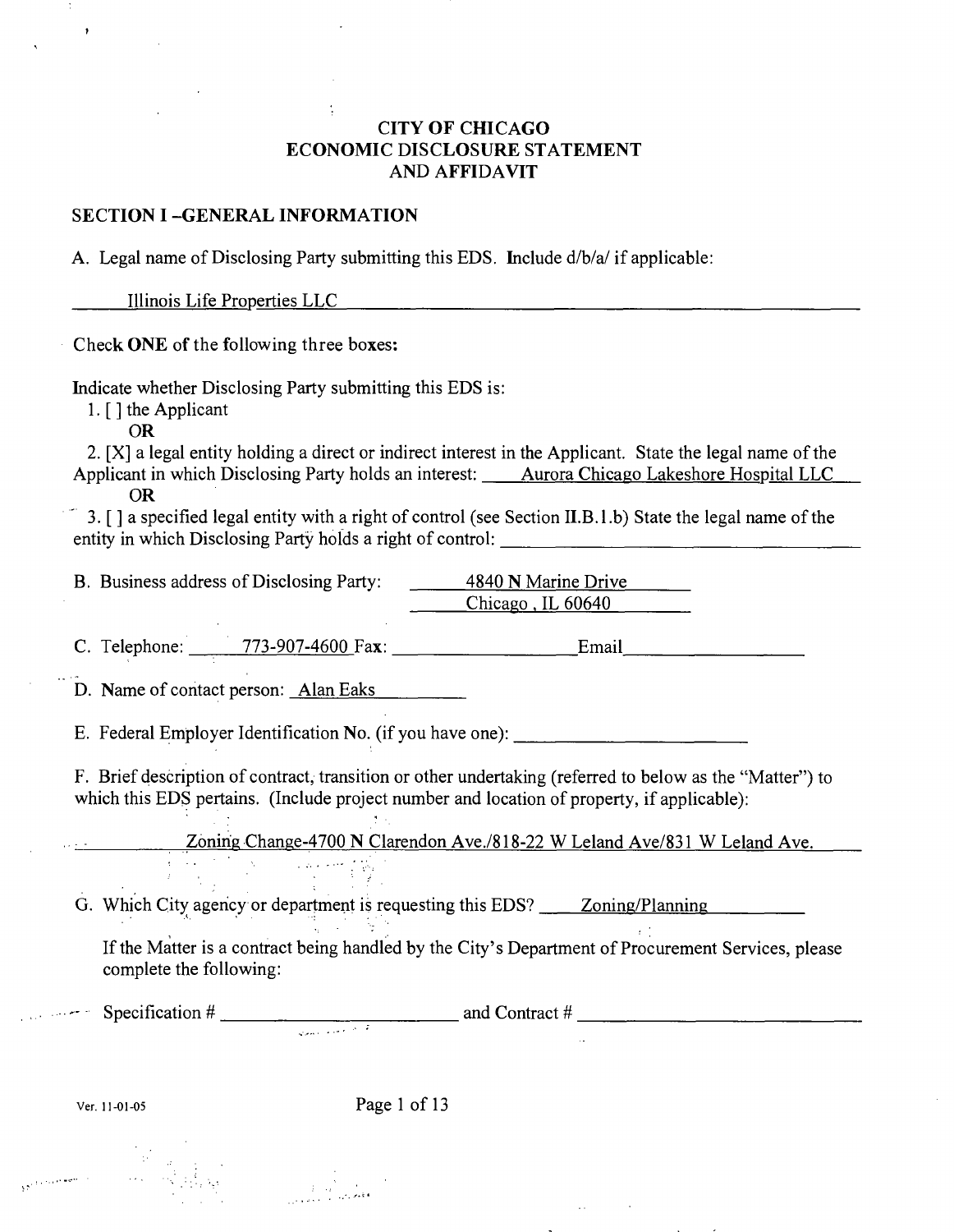# **SECTION II - DISCLOSURE OF OWNERSHIP INTERESTS**

|  |  | A. NATURE OF DISCLOSING PARTY |  |
|--|--|-------------------------------|--|
|--|--|-------------------------------|--|

| 1. Indicate the nature of the Disclosing Party: |                                                          |
|-------------------------------------------------|----------------------------------------------------------|
| [ ] Person                                      | $[X]$ Limited liability company*                         |
| [] Publicly registered business corporation     | [] Limited liability partnership*                        |
| [] Privately held business corporation          | [] Joint venture*                                        |
| [] Sole proprietorship                          | [] Not-for-profit corporation                            |
| [] General partnership*                         | (Is the not-for-profit corporation also a $501(c)(3)$ )? |
| [] Limited partnership*                         | I Yes<br>$\log$                                          |
| $\lceil$ Trust                                  | $\lceil$ 1 Other (please specify)                        |
|                                                 |                                                          |

\*NoteB.l.b below

2. For legal entities, the state (or foreign country) of incorporation or organization, if applicable:

Illinois

3. For legal entities not organized in the State of Illinois: Has the organization registered to do business in the State of Illinois as a foreign entity?

 $[$  | Yes  $[$  | No  $[$   $[X]$  N/A

## B. IF THE DISCLOSING PARTY IS A LEGAL ENTITY:

1 .a. List below the fiill names and title of all executive officers and all directors of the entity. For not-for-profit corporations, also list below all members, if any, which are legal entities. If there are no such members, write "no members." For trusts, estates or other similar entities, list below the legal titleholder(s).

| Name | Title |                 |
|------|-------|-----------------|
| N/A  |       |                 |
|      |       |                 |
|      |       |                 |
|      |       |                 |
|      |       | <b>Contract</b> |
|      |       |                 |

1 .b. If you checked "General partnership," "Limited partnership," "Limited liability company," "Limited liability partnership" or "Joint venture" in response to Item A.l . above (Nature of Disclosing Party), list below the name and title of each general partner, managing member, manager or any other person or entity that controls the day-to-day management of the Disclosing Party. NOTE: Each legal entity listed below must submit an EDS on its own behalf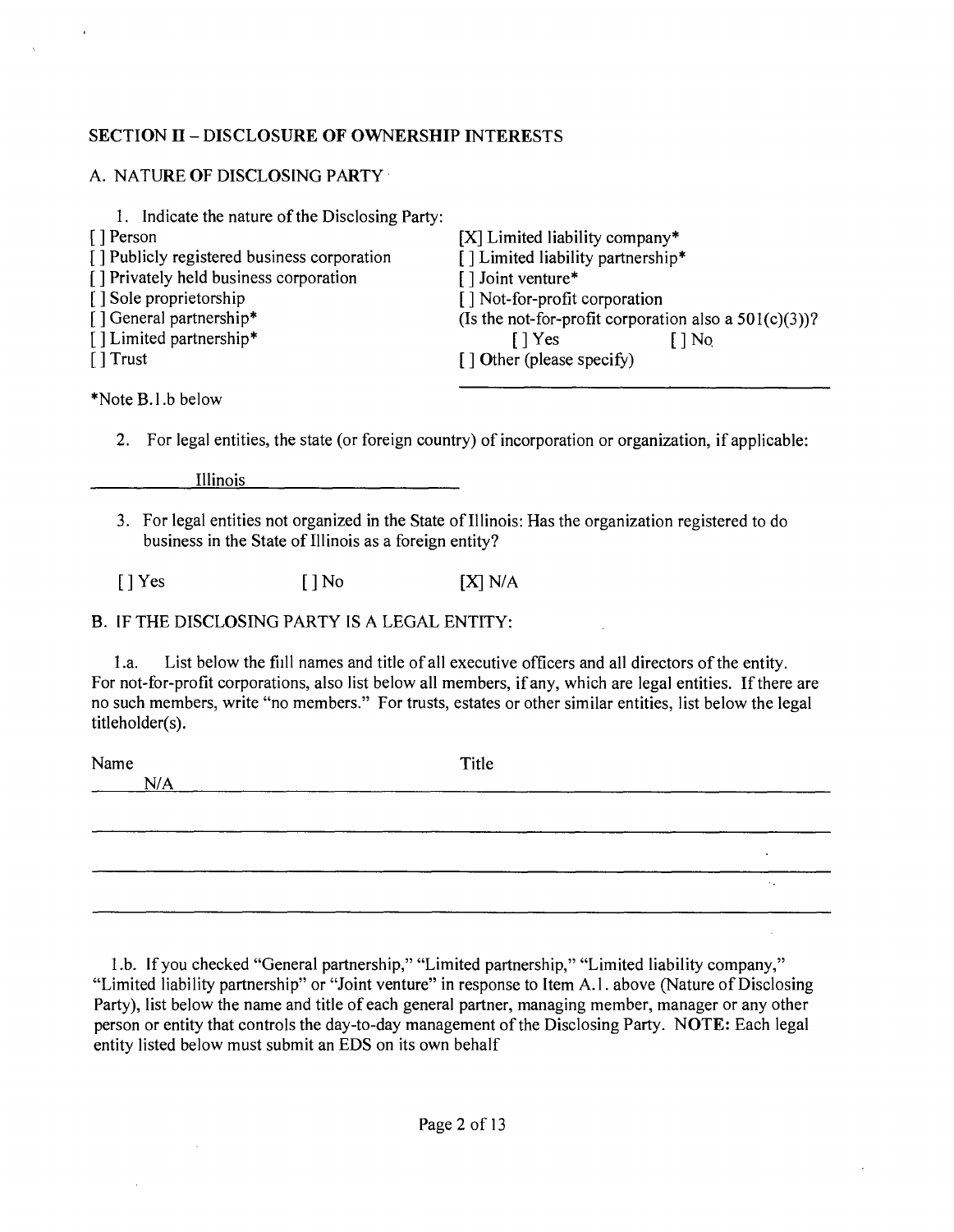| Name<br>Signature Healthcare Services LLC | Title<br>Member |
|-------------------------------------------|-----------------|
|                                           |                 |
|                                           |                 |
|                                           |                 |

2. Please provide the following information conceming each person or entity having a direct or indirect beneficial interest (including ownership) in excess of 7.5% of the Disclosing Party. Examples of such an interest include shares in a corporation, partnership interest in a partnership or joint venture, interest of a member or manager in a limited liability company, or interest of a beneficiary of a tmst, estate or other similar entity. If none, state "None." NOTE: Pursuant to Section 2-154-030 of the Municipal Code of Chicago ("Municipal Code"), the City may require any such additional information from any applicant which is reasonably intended to achieve fiill disclosure.

| Name | <b>Business Address</b>                                                              | Percentage Interest in the |      |
|------|--------------------------------------------------------------------------------------|----------------------------|------|
|      |                                                                                      | Disclosing Property        |      |
|      | Signature Healthcare Services LLC 29433 Southfield Rd. Ste 201; Southfield MI, 48076 |                            | 100% |

## **SECTION III - BUSINESS RELATIONSHIPS WITH CITY ELECTED OFFICIALS**

Has the Disclosing Party has a "business relationship." as defmed in Chapter 2-156 of the Municipal Code, with any City elected official in the 12 months before the date this EDS is signed?

[] Yes [X] No

If yes, please identify below the name(s) of such City elected official(s) and describe such relationship(s):

#### **SECTION IV - DISCLOSURE OF SUBCONTRACTORS & OTHER RETAEVED PARTIES**

The Disclosing Party must disclose the name and business address of each subcontractor, attorney, lobbyist, accountant, consultant and any other person or entity whom the Disclosing party has retained or expects to retain in connection with the Matter, as well as the nature of the relationship, and the total amount ofthe fees paid or estimated to be paid. The Disclosing Party is not required to disclose employees who are paid solely through the Disclosing Party's regular payroll.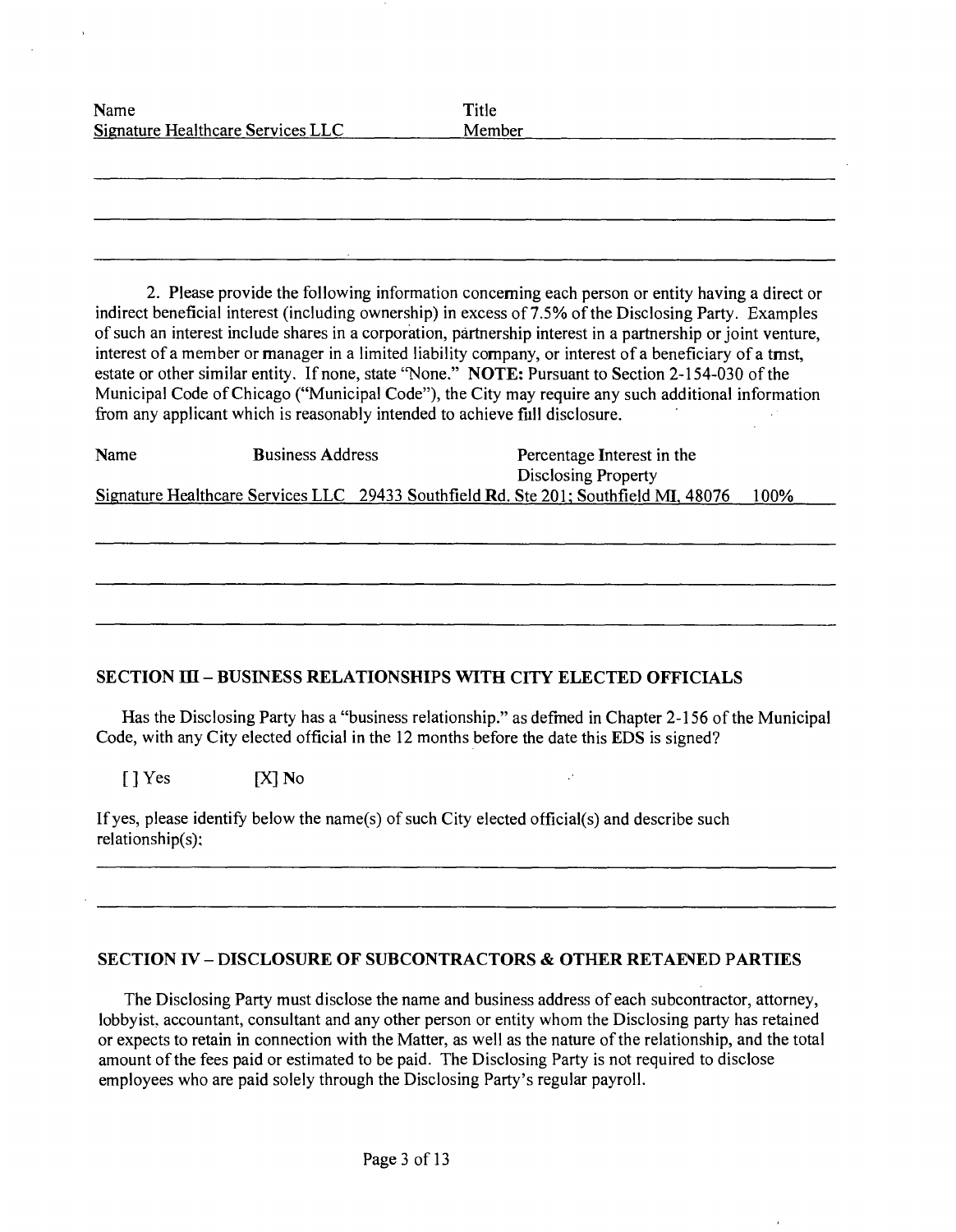"Lobbyist" means any person or entity who undertakes to influence any legislative or administrative action on behalf of any person or entity other than: (1) a not-for-protit entity, on an unpaid basis, or  $(2)$ himself "Lobbyist" also means any person or entity any part of whose duties as an employee of another includes undertaking to influence any legislative or administrative acfion.

If the Disclosing Party is uncertain whether a disclosure is required under this Section, the Disclosing Party, must either ask the City whether disclosure is required or make the disclosure.

| Name                    | <b>Business</b> | <b>Relationship to Disclosing Party</b>                               | Fees               |
|-------------------------|-----------------|-----------------------------------------------------------------------|--------------------|
| (indicate whether)      | <b>Address</b>  | (subcontractor, attomey,                                              | (indicate whether) |
| retained or anticipated |                 | Lobbyist, etc)                                                        | paid or estimated) |
| to be retained)         |                 |                                                                       |                    |
|                         |                 | Anderson & Moore-Attomey 111 W Washington Ste 1100; Chicago, IL 60602 | Estimated to be    |
|                         |                 |                                                                       |                    |

\$5,000 \$5,000

(Add sheets if necessary)

[ ] Check here if the Disclosing party has not retained, nor expects to retain, any such persons or entities.

# **SECTION V - CERTIFICATIONS**

# A. COURT-ORDERED CHILD SUPPORT COMPLIANCE

Under Municipal Code Section 2-92-415, substantial owners of business entities that contract with the City must remain in compliance with their child support obligations throughout the term of the contract.

Has any person who directly or indirectly owns 10% or more of the Disclosing Party been declared in arrearage on any child support obligations by any Illinois court of competent jurisdiction?

[ ] Yes [X] No [ ] No person owns 10% or more of the Disclosing Party.

If "Yes," has the person entered into a court-approved agreement for payment of all support owned and is the person in compliance with that agreement?

 $[$  | Yes  $[$  | No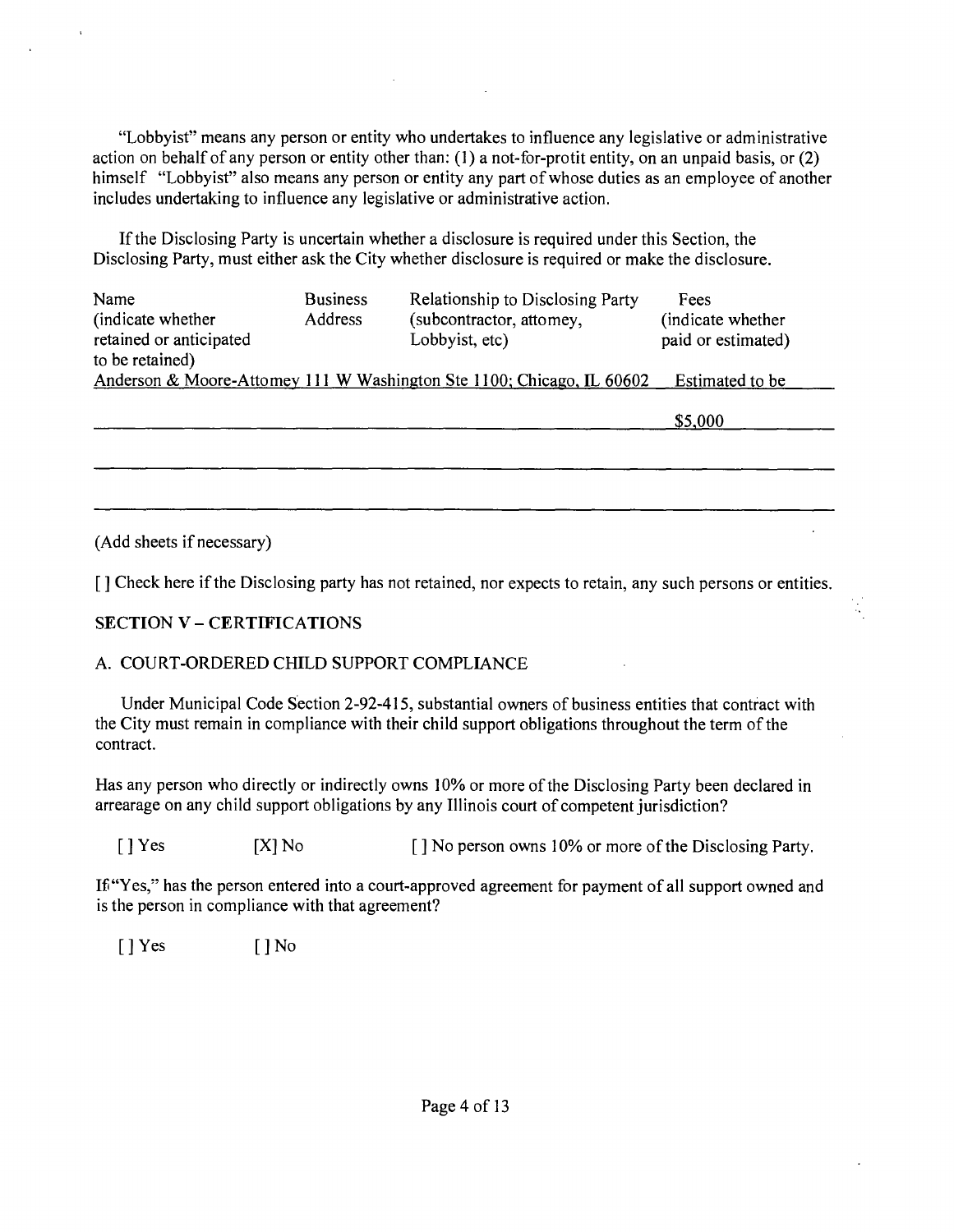# B. FURTHER CERTIFICATIONS

- 1. The Disclosing Party and, ifthe Disclosing Party is a legal entity, all of those persons or entities identified in Section II.B.1. of this EDS:
- a. are not presently debarred, suspended, proposed for debarment, declared ineligible or voluntarily excluded from any transactions by any federal, state or local unit of govemment;
- b. have not, within a five-year period preceding that date of this EDS, been convicted of a criminal offense, adjudged guilty, or had a civil judgment rendered against them in connection with: obtaining, attempting to obtain, or performing a public (federal, state or local) transaction or contract under a public transaction; a violation of federal or state antitrust statutes; fraud; embezzlement; theft; forgery; bribery; falsificafion or destruction of records; making false statements; or receiving stolen property;
- c. are not presently indicted for or otherwise criminally or civilly charges by a govemmental entity (federal, state or local) with commission of any of the offenses enumerated in clause B.1.b. of this Section V;
- d. have not, within a five-year period preceding the date of this EDS, had one or more public transaction (federal, state or local) terminated for cause or default; and
- e. have not, within a five-year period preceding the date of this EDS, been convicted, adjudged guilty, or found liable in a civil proceeding, or in any criminal or civil acfion, including actions conceming environmental violations, instituted by the City or by the federal govemment, any state, or any other unit of local govemment.
- 2. The certifications in subparts 2, 3 and 4 concem:
- the Disclosing Party;  $\omega$
- any "Applicable Party" (meaning any party participating in the performance of the Matter, including but not limited to any person or legal entifies disclosed under Section IV, "Disclosure of Subcontractors and Other Retained Parties");
- any "Affiliated Entity" (meaning a person or entity that, directly or indirectly: controls the Disclosing Party, is controlled by the Disclosing Party, or is, with the Disclosing Party, under common control of another person or entity. Indicia of control include, without Ihnitation: interlocking management or ownership; identity of interests among family members, shared facilities and equipment; common use of employees; or organization of a business entity following the ineligibility of a business entity to do business with federal or state or local govemment, including the City, using substantially the same management, ownership; or principals as the ineligible entity) with respect to Applicable Parties, the term Affiliated Enfity means a person or entity that directly or indirectly controls the Applicable Party, is controlled by it, or, with the Applicable Party, is under common control of another person or entity;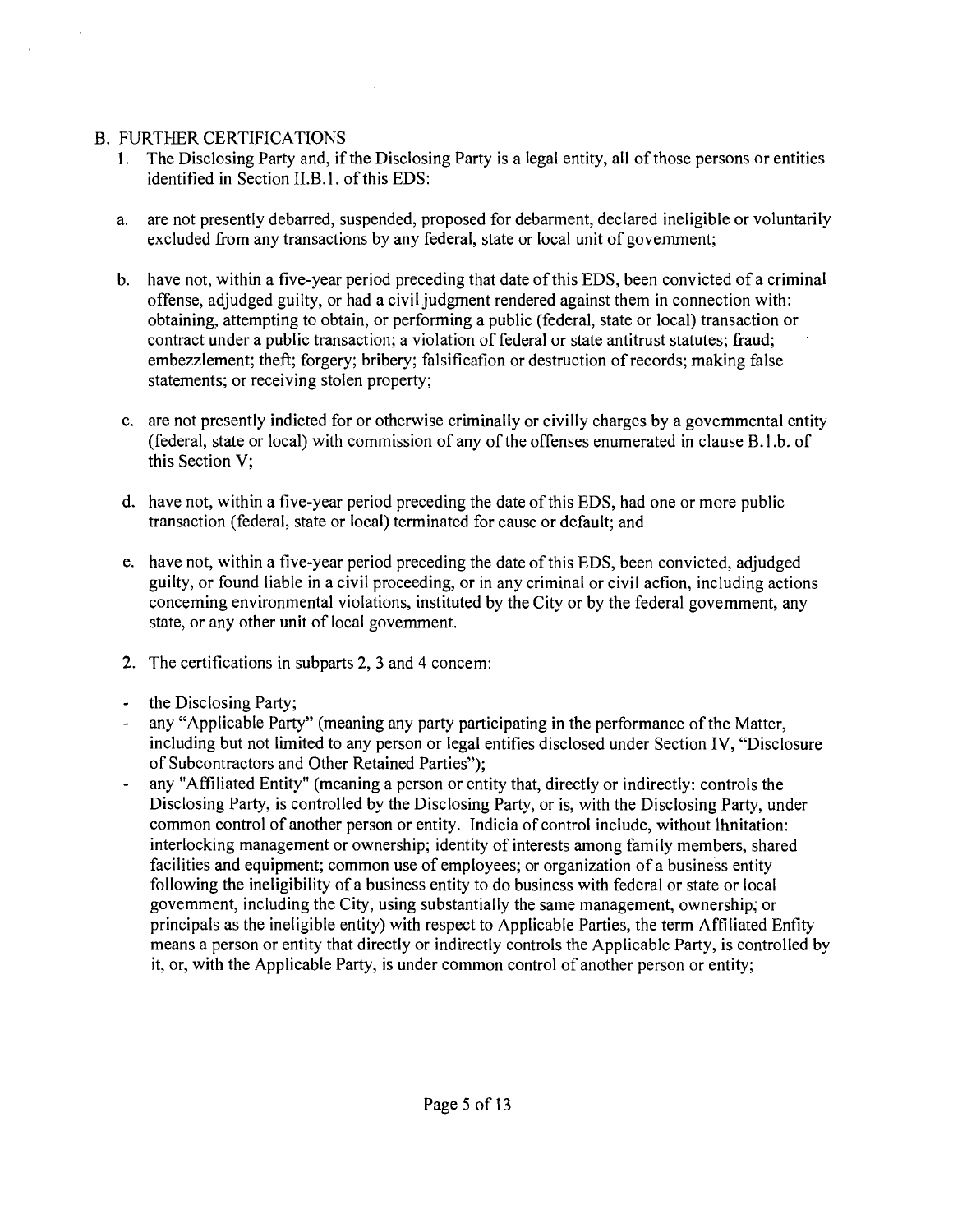any responsible official of the Disclosing Party, any Applicable Party or any Affiliated Entity or any other official, agent or employee of the Disclosing Party, any Applicable Party or any Affiliated Entity, acting pursuant to the direction or authorization of a responsible official of the Disclosing Party, any Applicable Party or any Affiliated Entity (collectively "Agents").

Neither the Disclosing Party, nor any Applicable Party, nor any Affiliated Entity of either the Disclosing Party or any Applicable Party nor any Agents have, during the five years before the date this EDS is signed, or, with respect to an Applicable Party, an Applicable Party, an Affiliated Entity, or an Affiliated Entity's contract or engagement in connection with the Matter:

- a. bribed or attempted to bribe, or been convicted or adjudged guilty of bribery or attempting to bribe, a public officer or employee of the City, the State of Illinois, or any agency of the federal govemment or of any state or local govemment in the United Stated of America, in that officer's or employee's official capacity;
- b agreed or colluded with other bidders, or prospecfive bidders, or been a party to any such agreement, or been convicted or adjudged guilty of agreement or collusion among bidders or prospective bidders, in restraint of freedom of competition by agreement to bid a fixed price or otherwise; or
- c. made an admission of such conduct described in a. or b. above that is a matter of record, but have not been prosecuted for such conduct; or
- d. violated the provisions of Municipal Code Section 2-92-610 (Living Wage Ordinance).

3. Neither the Disclosing Party, Affiliated Entity or Applicable Party, or any of their employees, officials, agents or partners, is barred from contracting with any unit of state or local govemment as a resuh of engaging in or being convicted of (1) bid-rigging m violation of 720 ILCS 5/33E-3; (2) bidrotating in violation of 720 ILCS 5/33E-4; or (3) any similar offense of any state or of the United Stated of America that contains the same elements as the offense of bid-rigging or bid-rotating.

4. Neither the Disclosing Party nor any Affiliated Entity is listed on any of the following lists maintained by the Office of Foreign Assets Control of the U.S. Department of the Treasury or the Bureau of Industry and Security of the U.S. Department of Commerce or their successors: the Specially Designated Nationals List, the Denied Persons Lists, the Unverified List, the Entity List and the Debarred List.

5. The Disclosing Party understands and shall comply with (1) the applicable requirements of the Govemmental Ethics Ordinance of the City, Title 2, Chapter 2-156 of the Municipal Code; and (2) all the applicable provisions of Chapter 2-56 of the Municipal Code (Office of the Inspector General).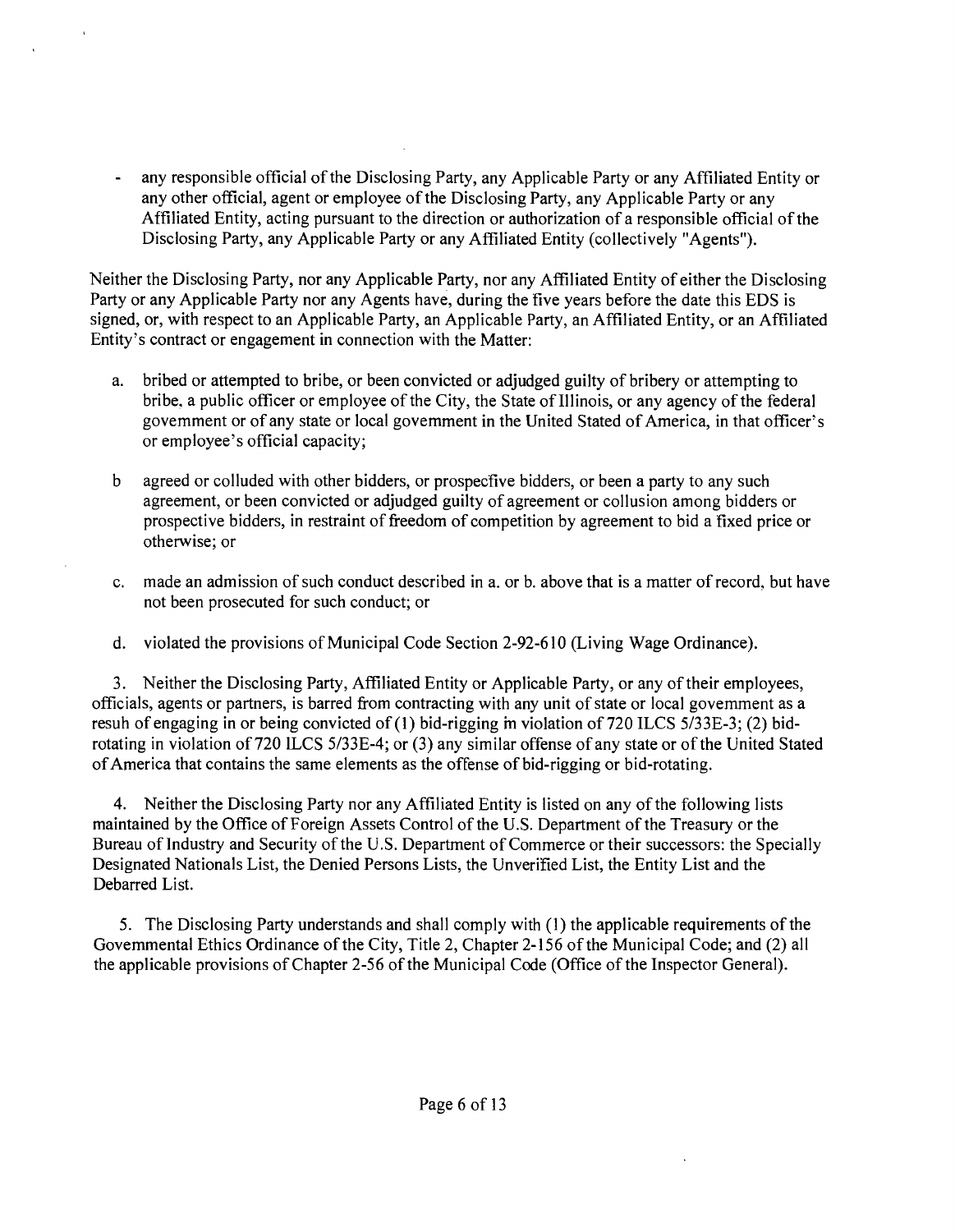6. If the Disclosing Party is unable to certify to any ofthe above statements in this Part B (Further Certifications), the Disclosing Party must explain below:

N/A

Ifthe letters "NA," the word "None," or no response appears on the lines above, it will be conclusively presumed that the Disclosing Party certified to the above statements.

# C. CERTIFICATION OF STATUS AS FINANCIAL INSTITUTION

For purposes of this Part C, under Municipal Code Section 2-32-455(b), the term "financial insfitution" means a bank, savings and loan association, thrift, credit union, mortgage banker, mortgage broker, tmst company, savings bank, investment bank, securities broker, municipal securities broker, securities dealer, municipal securities dealer, securities underwriter, municipal securifies underwriter, investment trust, venture capital company, bank holding company, financial services holding company, or any licensee under the Consumer Installment Loan Act, the Sales Finance Agency Act, or the Residential Mortgage Licensing Act. However, "fmancial institufion" specifically shall not include any entity whose predominant business is the providing of tax deferred, defined contribution, pension plans to public employees in accordance with Sections 403(b) and 457 of the Internal Revenue code. (Additional definitions may be found in Municipal Code Section 2-32-455(b).).

# 1. CERTIFICATION

The Disclosing Party certifies that the Disclosing Party (check one)

 $[ ]$  is  $[ X ]$  is not

a "fmancial institution" as defmed in Secfion 2-32-455(b) of the Municipal Code.

2. Ifthe Disclosing Party IS a financial institution, then the Disclosing Party pledges:

"We are not and will not become a predatory lender as defined in Chapter 2-32 of the Municipal Code, We further pledge that none of our affiliates is, and none of them will become, a predatory lender as defined in Chapter 2-32 ofthe Municipal Code. We understand that becoming a predatory lender or becoming an affiliate of a predatory lender may result in the loss of the privilege of doing business with the City."

ifthe Disclosing Party is unable to make this pledge because it or any of its affiliates (as defined in Section 2-32-455(b) of the Municipal Code) is a predatory lender within the meaning of Chapter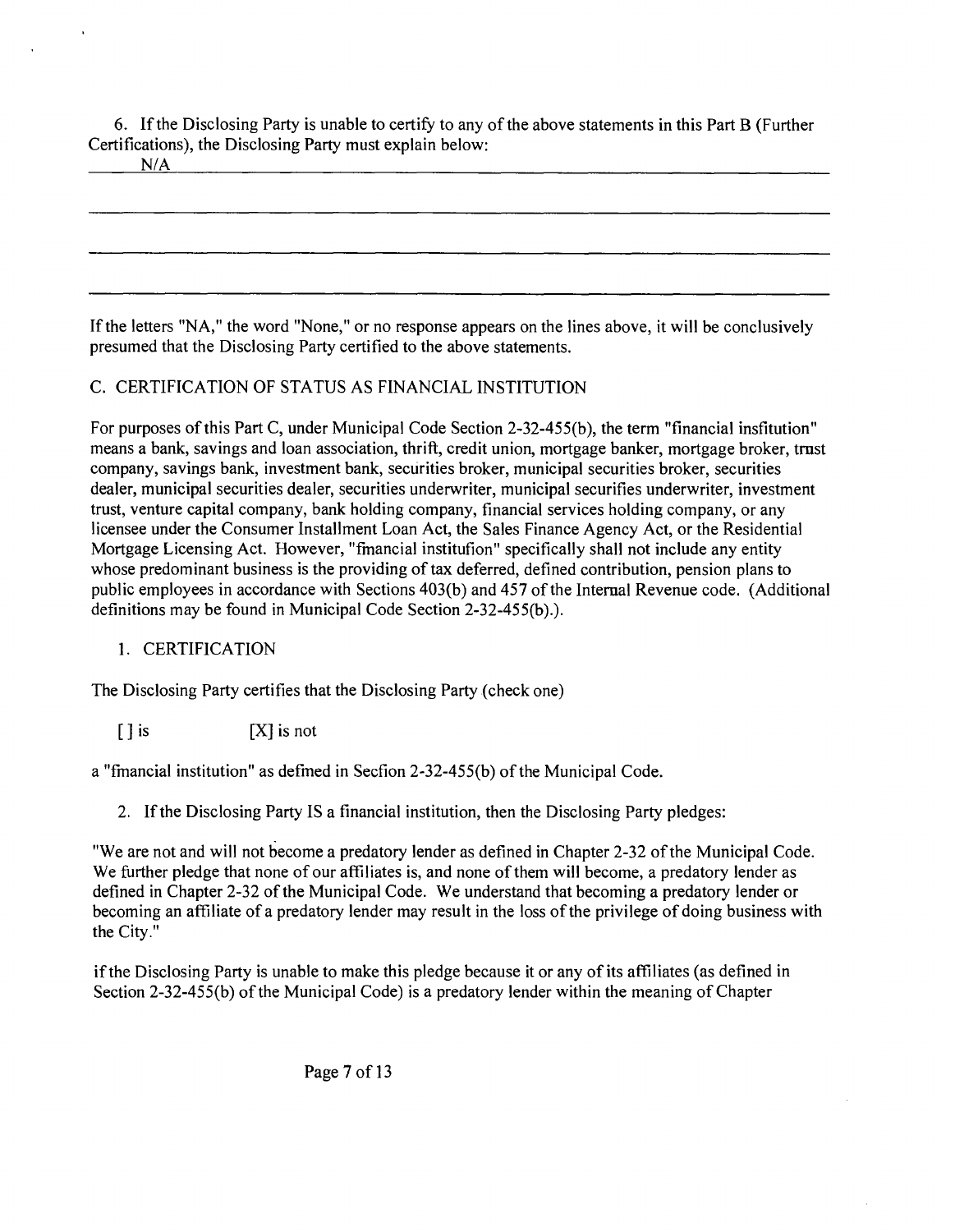2-32 of the Municipal Code, explain here (attach addifional pages of necessary):

If the letters "NA," the word "None," or no response appears on the lines above, it will be conclusively presumed that the Disclosing Party certified to the above statements.

D, CERTIFICATION REGARDING INTEREST IN CITY BUSINESS

Any words or terms that are defined in Chapter 2-156 of the Municipal Code have the same meanings when used in this Part D.

1. In accordance with Section 2-156-110 of the Municipal Code: Does any official or employee of the City have a financial interest in his or her own name or in the name of any other person or entity in the Matter?

[] Yes [X]No

NOTE: If you checked "Yes" to Item D.l., proceed to Items D.2. and D.3, If you checked "No" to Item D.1., proceed to Part E.

2. Unless sold pursuant to a process of competitive bidding, or otherwise permitted, no City elected official or employee shall have a financial interest in his or her own name or in the name of any other person or entity in the purchase of any property that (i) belongs to the City, or (ii) is sold for taxes or assessments, or (iii) is sold by virtue of legal process at the suit of the City (collectively, "City Property Sale"). Compensation for property taken pursuant to the City's eminent domain power does not constitute a fmancial interest within the meaning of this Part D,

Does the Matter involve a City Property Sale:

[] Yes [] No

3. If you checked "Yes" to Item D. 1., provide the names and business addresses of the City officials or employees having such interest and identify the nature of such interest:

Name Business Address Nature of Interest

4. The Disclosing Party further certifies that no prohibited financial interest in the Matter will be acquired by any City official or employee.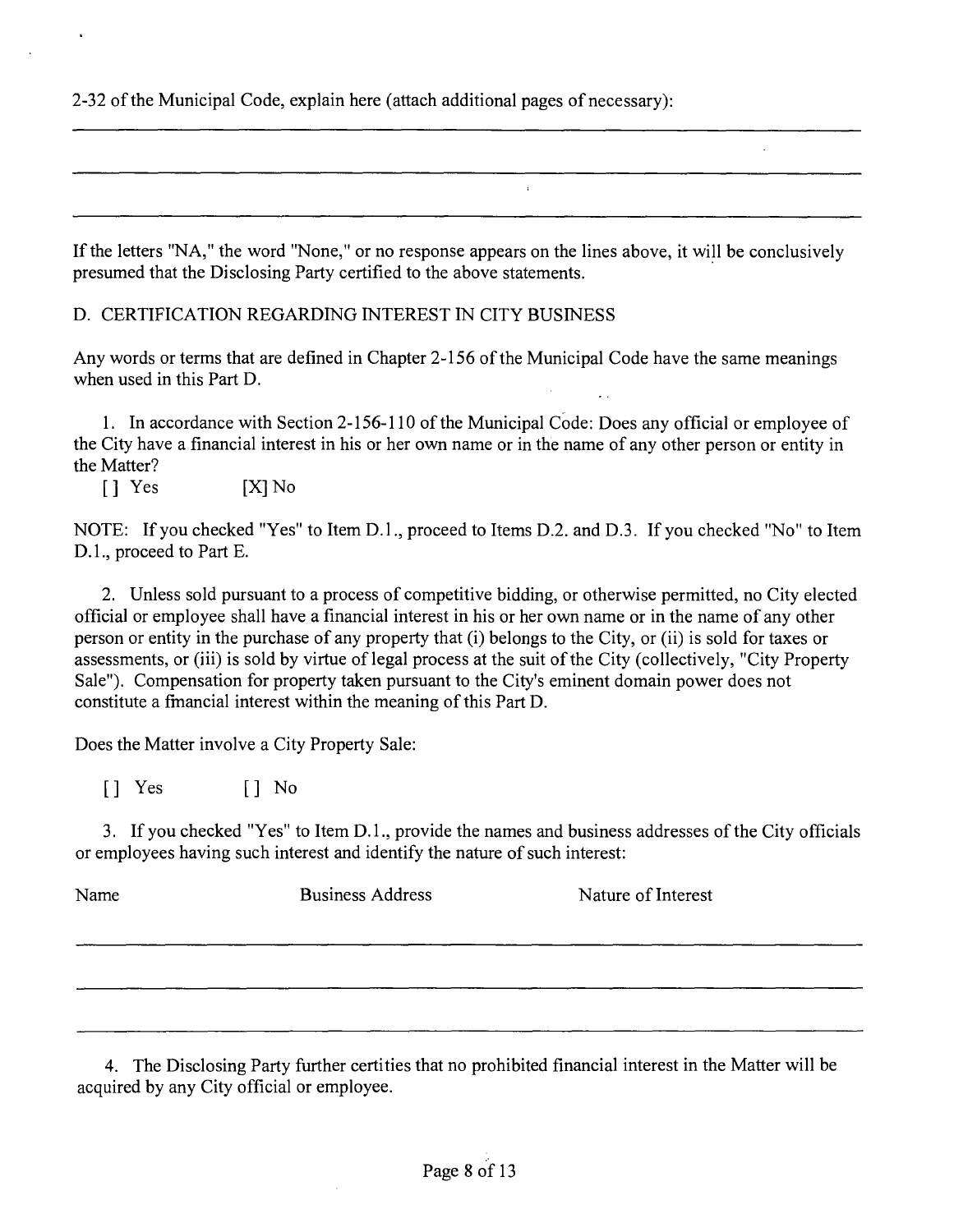# E. CERTIFICATION REGARDING SLAVERY ERA BUSINESS

The Disclosing Party has searched any and all records of the Disclosing Party and any and all predecessor entities for records of investments or profits from slavery, the slave industry, or slaveholder insurance policies from the slavery era (including insurance policies issued to slaveholders that provided coverage for damage to or injury or death of their slaves) and has disclosed m this EDS any and all such records to the City. In addition, the Disclosing Party must disclose the names of any and all slaves or slaveholders described in those records. Failure to comply with these disclosure requirements may make the Matter to which this EDS pertains voidable by the City.

Please check either 1. or 2. below. If the Disclosing Party checks 2, the Disclosing Party must disclose below or in an attachment to this EDS all requisite information as set forth in that paragraph 2.

X 1. The Disclosing Party verifies that (a) the Disclosing Party has searched any and all records of the Disclosing Party and any and all predecessor entities for records of investments or profits from slavery, the slave industry, or slaveholder insurance policies, and (b) the Disclosing Party has found no records of investments or profits from slavery, the slave industry, or slaveholder insurance policies and no records of names of any slaves or slaveholders.

2. The Disclosing Party verifies that, as a result of conducting the search in step 1(a) above, the Disclosing Party has found records relating to investments or profits from slavery, the slave industry, or slaveholder insurance policies and/or the names of any slaves or slaveholders. The Disclosing Party verifies that the following constitutes full disclosure of all such records:

## **SECTION VI ~ CERTIFICATIONS FOR FEDERALLY-FUNDED MATTERS**

NOTE: If the Matter is federally funded, complete this Section VI. If the Matter is not federally funded, proceed to Section VII.

#### A. CERTIFICATION REGARDING LOBBYING

1. List below the names of all persons or entities registered under the federal Lobbying Disclosure Act of 1995 who have made lobbying contacts on behalf of the Disclosing Party with respect to the Matter: (Begin list here, add sheets as necessary):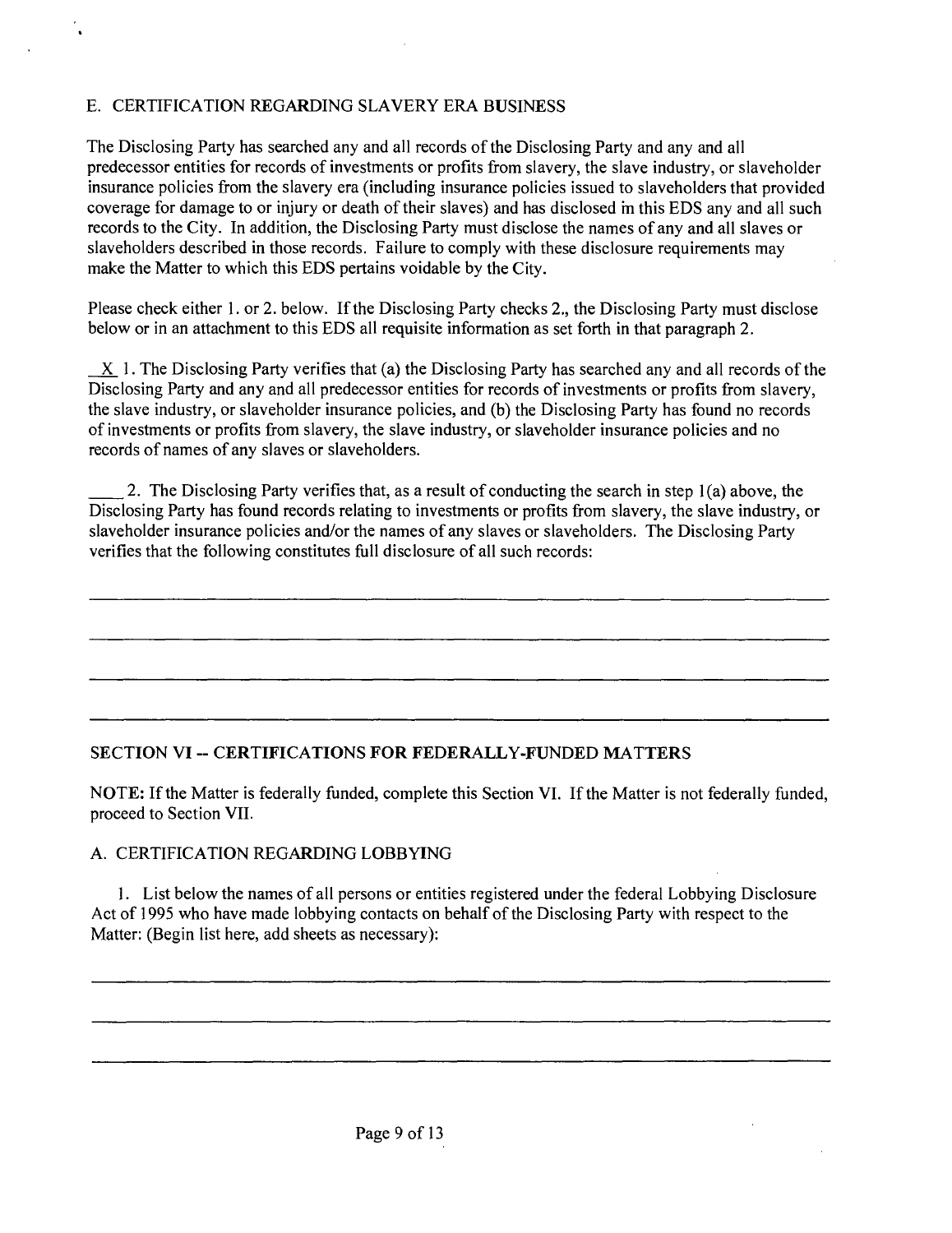(If no explanation appears or begins on the lines above, or if the letters "NA" or if the work "None" appear, it will be conclusively presumed that the Disclosing Party means that NO persons or entifies registered under the Lobbying Disclosure Act of 1995 have made lobbying contacts on behalf of the Disclosing Party with respect to the Matter.)

2. The Disclosing Party has not spent and will not expend any federally appropriated fiinds to pay any person or entity listed in Paragraph A.l . above for his or her lobbying activities or to pay any person or entity to influence or attempt to influence an officer or employee of any agency, as defined by applicable federal law, a member of Congress, an officer or employee of congress, or an employee of a member of Congress, in connection with the award of any federally handed contract, making any federally fiinded grant or loan, entering into any cooperative agreement, or to extend, continue, renew, amend, or modify and federally funded contract, grant, loan, or cooperative agreement.

3. The Disclosing Party will submit an updated certification at the end of each calendar quarter in which there occurs any event that materially affects the accuracy of the statements and information set forth in paragraphs A.l . and A.2. above.

If the Matter is federally fimded and any fiinds other than federally appropriated fiinds have been or will be paid to any person or entity for influencing or attempting to influence an officer or employee of any agency (as defined by applicable federal law), a member of congress, an officer or employee of congress, or any employee of a member of congress in connection with the Matter, the Disclosing Party must complete and submit Standard Form-LLL, "Disclosure Form to Report Lobbying," in accordance with Its instructions. The form may be obtained online from the federal Office of Management and Budget (0MB) web site at http://www.whitehouse.gov/omb/grants/sflllin.pdf, linked on the page http://www.whitehouse.gov/omb/grants/grants\_forms.html.

4. The Disclosing Party certifies that either: (i) it is not an organization described in section  $501(c)(4)$  of the Intemal Revenue code of 1986; or (ii) it is an organization described in section 501(c)(4) of the Internal Revenue Code of 1986 but has not engaged and will not engage in "Lobbying Activifies".

5. If the Disclosing Party is the applicant, the Disclosing Party must obtain certifications equal in form and substance to paragraphs A.l . through A.4. above from all subcontractors before it awards any subcontract and the Disclosing Party must maintain all such subcontractors' certifications for the duration of the Matter and must make such certifications promptly available to the City upon request.

## B. CERTIFICATION REGARDING EQUAL EMPLOYMENT OPPORTUNITY

If the Matter is federally funded, federal regulations require the Applicant and all proposed subcontractors to submit the following information with their bids or in writing at the outset of negotiations.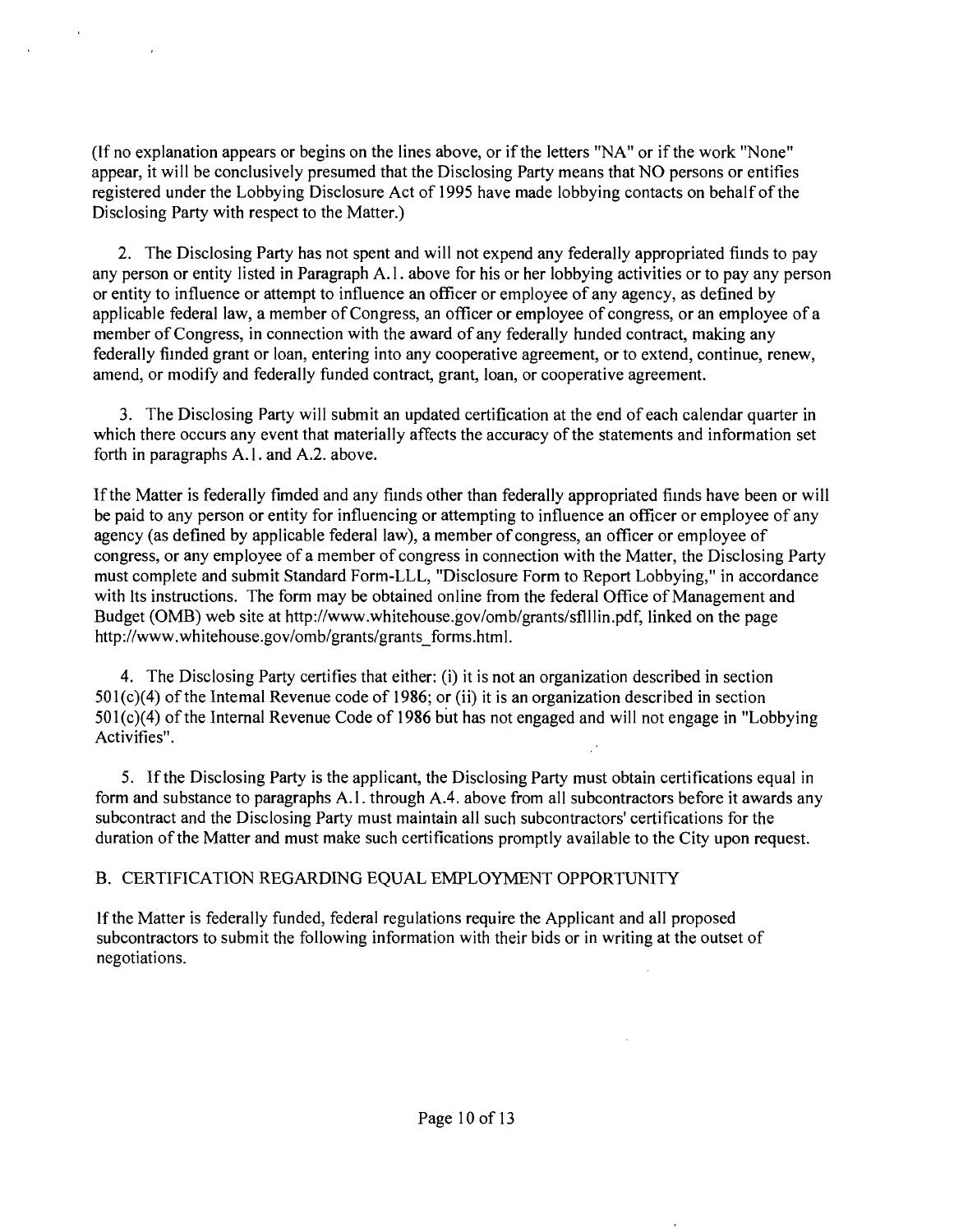Is the Disclosing Party the Applicant?

[]Yes [] No

If "Yes," answer the three questions below:

1. Have you developed and do you have on file affirmative action programs pursuant to applicable federal regulations? (See 41 CFR Part 60-2).

[] Yes [] No

2. Have you filed with the Joint Reporting Committee, the Director of the Office of Federal contract Compliance Programs, or the Equal Employment Opportunity Commission all reports due under the applicable filing requirements?

[] Yes [] No

3. Have you participated in any previous contracts or subcontracts subject to the equal opportunity clause?

[] Yes [] No

If you checked "No" to question 1. or 2. above, please provide an explanafion:

#### SECTION VII -- ACKNOWLEDGMENTS, CONTRACT INCORPORATION, **COMPLIANCE, PENALTIES, DISCLOSURE**

The Disclosing Party understand and agrees that:

A. By completing and filing this EDS, the Disclosing Party acknowledges and agrees, on behalf of itself and the persons or entities named in this EDS, that the City may investigate the creditworthiness of some or all of the persons or entities named in this EDS.

B. The certifications, disclosures, and acknowledgments contained in this EDS will become part of any contract or other agreement between the Applicant and the City in connection with the Matter, whether procurement. City assistance, or other City action, and are material inducements to the City's execution of any contract or taking other action with respect to the Matter. The Disclosing Party understands that it must comply with all statutes, ordinances, and regulafions on which this EDS is based.

C. The City's Govemmental Ethics and Campaign Financing Ordinances, Chapters 2-156 and 2-164 of the Municipal Code, impose certain duties and obligations on persons or entities seeking City contracts, work, business, or transactions. The full text of these ordinances and a training program is available on line at www.cityofchicago.org/Ethics, and may also be obtained from the City's Board of Ethics, 740 N. Sedgwick St., Suite 500, Chicago, IL 60610, (312) 744-9660. The Disclosing Party must comply fiilly with the applicable ordinances.

Page 11 of 13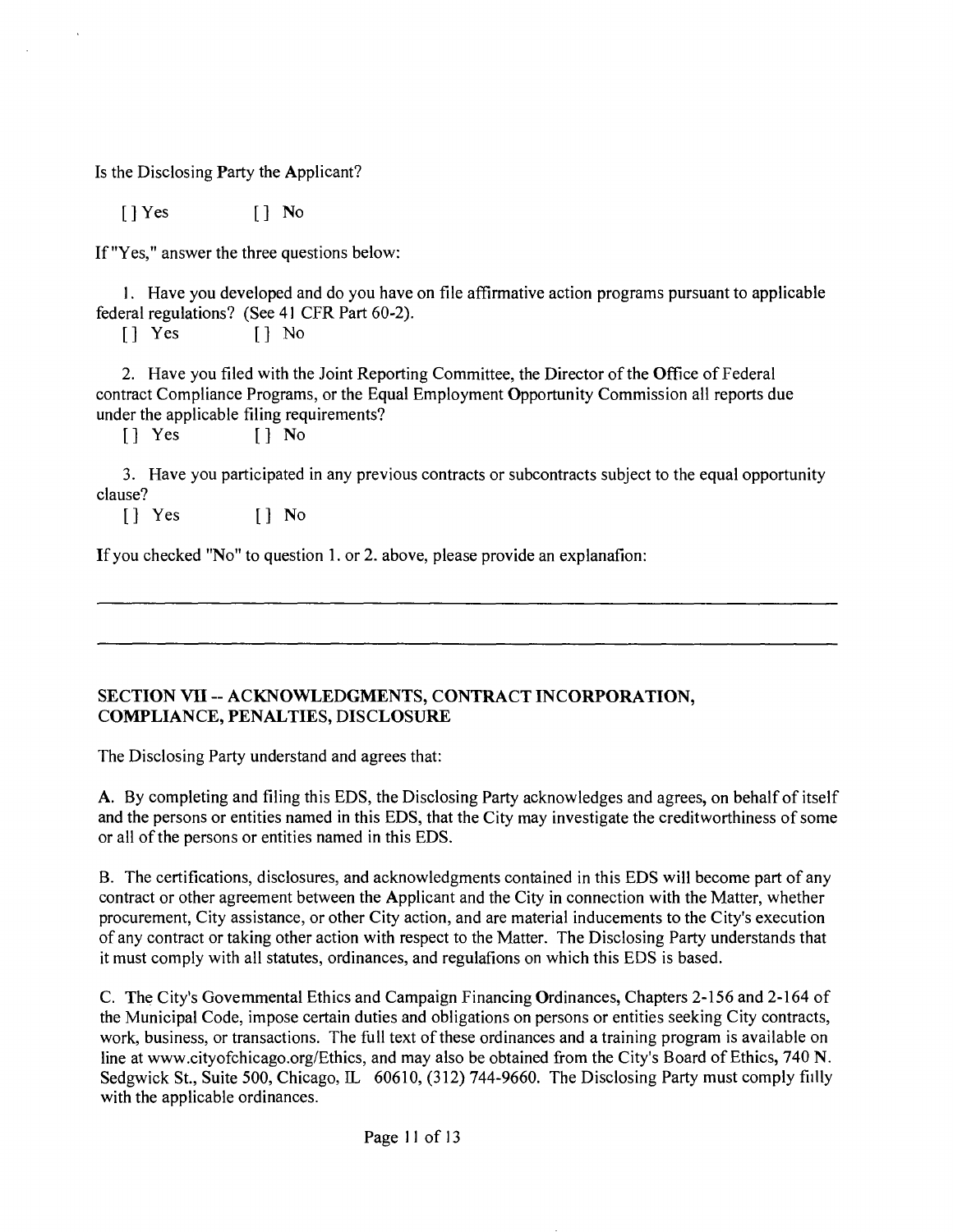D. If the City determines that any information provided in this EDS is false, incomplete or inaccurate, any contract or other agreement in connection with which it is submitted may be rescinded or be void or voidable, and the City may pursue any remedies under the contract or agreement (if not rescinded, void or voidable), at law, or in equity, mcludmg terminating the Disclosing Party's participation in the Matter and/or declining to allow the Disclosing Party to participate in other transactions with the City. Remedies at law for a false statement of material fact may include incarceration and an award to the City of treble damages.

E. It is the City's policy to make this document available to the public on its Intemet site and/or upon request. Some or all of the information provided on this EDS and any attachments to this EDS may be made available to the public on the Intemet, in response to a Freedom of Information Act request, or otherwise. By completing and signing this EDS, the Disclosing Party waives and releases any possible rights or claims which it may have against the City in connection with the public release of information contained in this EDS and also authorizes the City to verify the accuracy of any information submitted in this EDS.

F. The infomiation provided in this EDS must be kept current. In the event of changes, the Disclosing Party must supplement this EDS up to the time the City takes action on the Matter. If the Matter is a contract being handled by the City's Department of Procurement Services, the Disclosing Party must update this EDS as the contract requires.

The Disclosing Party represents and warrants that:

G. The Disclosing Party has not withheld or reserved any disclosures as to economic interests in the Disclosing Party, or as to the Matter, or any information, data or plan as to the intended use or purpose for which the Applicant seeks City Council or other City agency action.

For purposes of the certifications in H.l . and H.2. below, the term "affiliate" means any person or entity that, direcfiy or indirectly: controls the Disclosing Party, is controlled by the Disclosing Party, or is, with the Disclosing Party, under common confrol of another person or entity. Indicia of confrol include, without limitation: interlocking management or ownership; identity of interest among family members; shared facilities and equipment; common use of employees; or organizafion of a business entity following the ineligibility of a business entity to do busmess with the federal govemment or a state or local govemment, including the City, using substantially the same management, ownership, or principals as the ineligible entity.

H. l. The Disclosing Party is not delinguent in the payment of any tax administered by the Illinois Department of Revenue, nor are the Disclosing Party or its affiliates delinquent in paying any fine, fee, tax or other charge owed to the City. This includes, but is not limited to, all water charges, sewer charges, license fees, parking tickets, property taxes or sales taxes.

H.2. If the Disclosing Party is the Applicant, the Disclosing Party and its affiliates will not use, nor permit their subcontractors to use, any facility on the U. S. EPA's List of Violating Facilities in connection with the Matter for the duration of time that such facility remains on the list.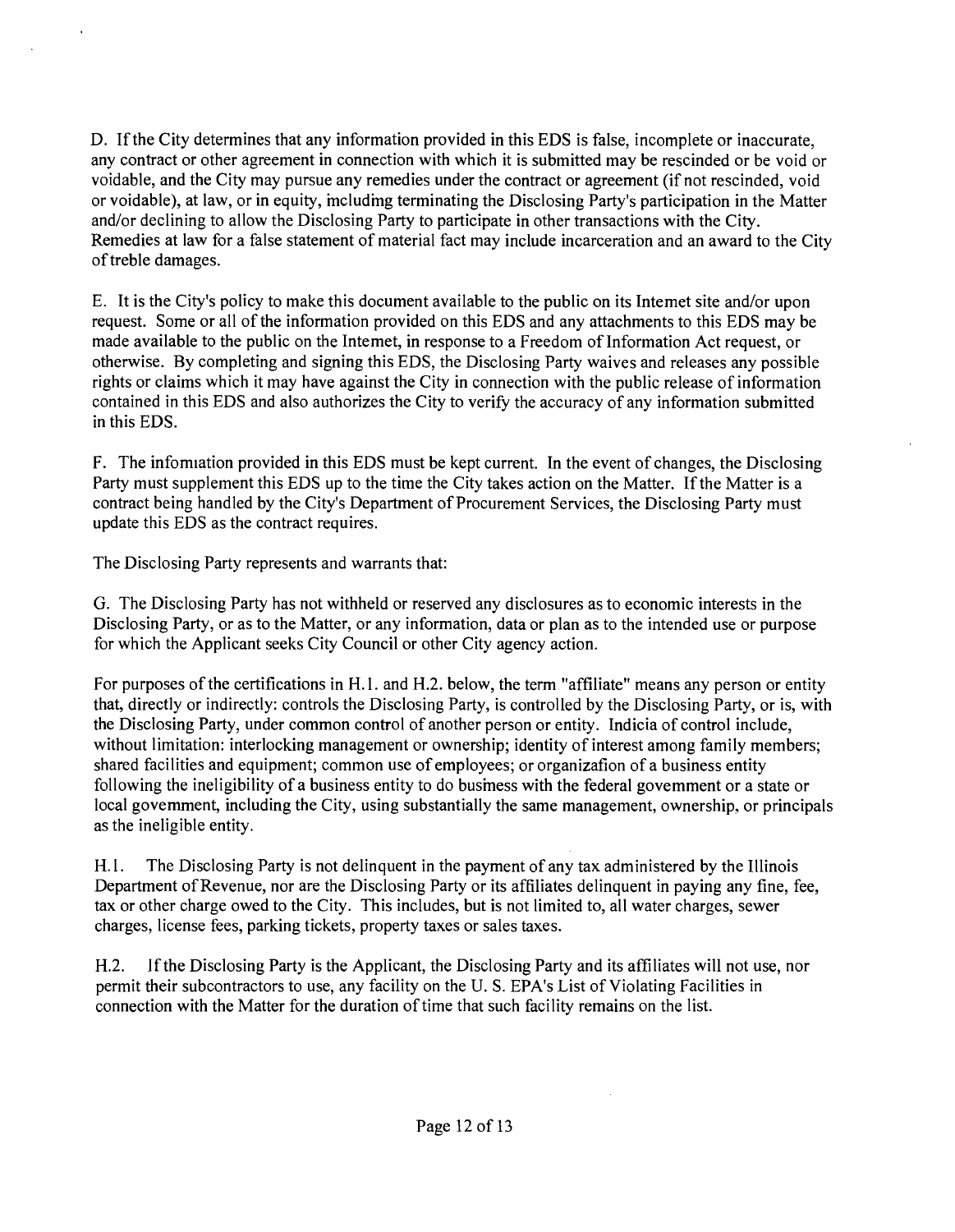H.3. If the Disclosing Party is the Applicant, the Disclosing Party will obtain from any confractors/subcontractors hired or to be hired in connection with the Matter certifications equal in form and substance to those in H. I. and H.2. above and will not, without the prior written consent of the City, use any such contractor/subcontractor that does not provide such certifications or that the Disclosing Party has reason to believe has not provided or cannot provide truthful certifications.

NOTE: If the Disclosing Party cannot certify as to any of the items in H.1., H.2. or H.3. above, an explanatory statement must be attached to this EDS.

#### **CERTIFICATION**

 $\mathcal{L}_{\mathcal{A}}$ 

Under penalty of perjury, the person signing below: (1) warrants that he/she is authorized to execute this EDS on behalf of the Disclosing Party, and (2) warrants that all certifications and statements contained in this EDS are true, accurate and complete as of the date fiimished to the City.

| Illinois Life Properties LLC                        |               | Date: | $-23$<br>$\overline{1}$                                   |
|-----------------------------------------------------|---------------|-------|-----------------------------------------------------------|
| (Print or type name of Disclosing Party)            |               |       |                                                           |
| By:                                                 |               |       |                                                           |
| (Sign here)                                         |               |       |                                                           |
| Soon Kim                                            |               |       |                                                           |
| (Print or type name of person signing)              |               |       |                                                           |
| Member                                              |               |       |                                                           |
| (Print or type title of person signing)             |               |       |                                                           |
|                                                     |               |       |                                                           |
| Signed and swom to before me on (date)<br>Iliinois. |               |       | $\rightarrow$ by _______________________, at Cook County, |
|                                                     | Notary Public |       |                                                           |
| Commission expires:                                 |               |       |                                                           |
|                                                     |               |       |                                                           |

Page 13 of 13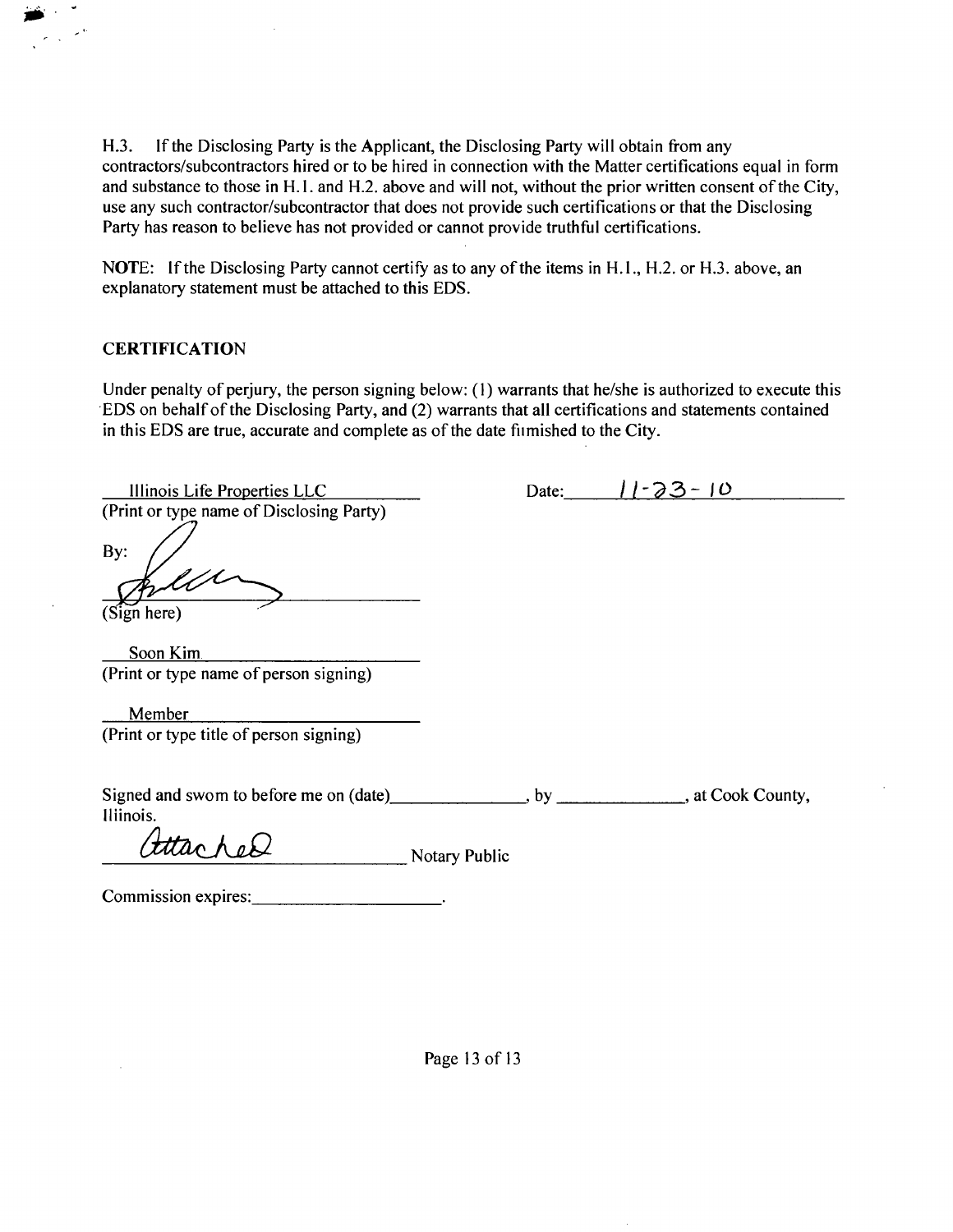| <b>ACKNOWLEDGMENT</b>                                                                                                                                            |                                                                                                                                                                                                                                                                                                                                                                                                                |  |
|------------------------------------------------------------------------------------------------------------------------------------------------------------------|----------------------------------------------------------------------------------------------------------------------------------------------------------------------------------------------------------------------------------------------------------------------------------------------------------------------------------------------------------------------------------------------------------------|--|
| <b>State of California</b>                                                                                                                                       |                                                                                                                                                                                                                                                                                                                                                                                                                |  |
| $_{\text{On}}$ November 23, 2010                                                                                                                                 | before me, Judith Cervantes, Notary Public<br>(insert name and title of the officer)                                                                                                                                                                                                                                                                                                                           |  |
| personally appeared Soon K. Kim<br>person(s), or the entity upon behalf of which the person(s) acted, executed the instrument.<br>paragraph is true and correct. | who proved to me on the basis of satisfactory evidence to be the person(s) whose name(s) is/are<br>subscribed to the within instrument and acknowledged to me that he/she/they executed the same in<br>his/her/their authorized capacity(ies), and that by his/her/their signature(s) on the instrument the<br>I certify under PENALTY OF PERJURY under the laws of the State of California that the foregoing |  |
| WITNESS my hand and official seal.                                                                                                                               |                                                                                                                                                                                                                                                                                                                                                                                                                |  |
| Judich Cerran<br>Signature _                                                                                                                                     | (Seal)                                                                                                                                                                                                                                                                                                                                                                                                         |  |

 $\label{eq:2.1} \mathcal{L}(\mathcal{L}^{\text{max}}_{\mathcal{L}}(\mathcal{L}^{\text{max}}_{\mathcal{L}}),\mathcal{L}^{\text{max}}_{\mathcal{L}}(\mathcal{L}^{\text{max}}_{\mathcal{L}}))$ 

 $\mathcal{L}^{\text{max}}_{\text{max}}$  and  $\mathcal{L}^{\text{max}}_{\text{max}}$ 

 $\mathcal{L}^{\text{max}}_{\text{max}}$ 

 $\mathcal{L}$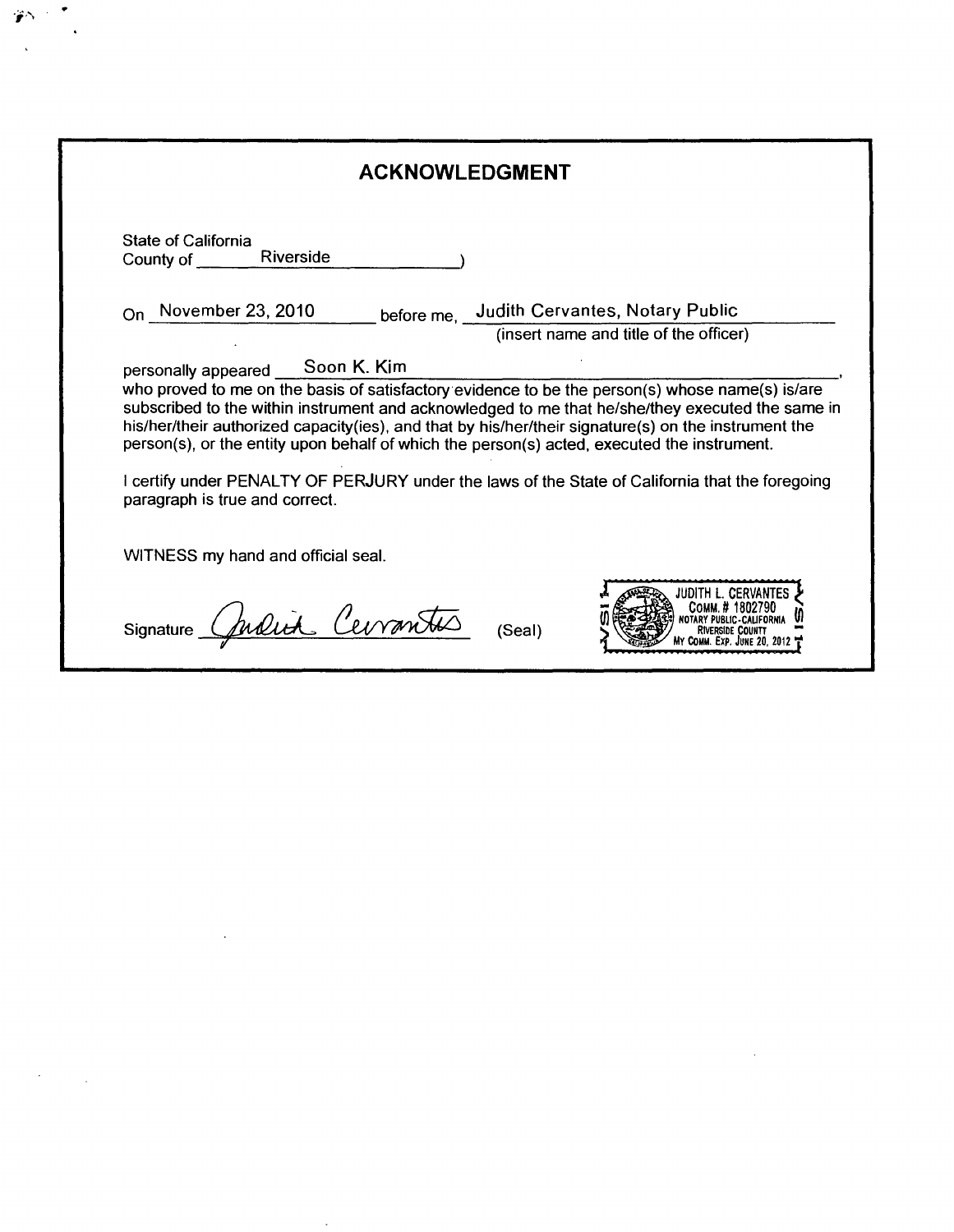#### **CITY OF CfflCAGO ECONOMIC DISCLOSURE STATEMENT AND AFFIDAVIT APPENDIX A**

#### **FAMILIAL RELATIONSHIPS WITH ELECTED CITY OFFICIALS AND DEPARTMENT HEADS**

**This Appendix is to be completed only by (a) the Applicant, and (b) any legal entity which has a direct ownership interest in the Applicant exceeding 7.5 percent. It is not to be completed by any legal entity which has only an indirect ownership interest in the Applicant.** 

Under Municipal Code Section 2-154-015, the Disclosmg Party must disclose whether such Disclosing Party or any "Applicable Party" or any Spouse or Domestic Partner thereof currently has a "familial relationship" with any elected city official or department head. A "familial relationship" exists if, as of the date this EDS is signed, the Disclosing Party or any "Applicable Party" or any Spouse or Domestic Partner thereof is related, by blood or adoption, to the mayor, any alderman, the city clerk, the city treasurer, or any city department head as parent, child, brother or sister, aunt or uncle, niece or nephew, grandparent, grandchild, father-in-law, mother-in-law, son-in-law, daughter-in-law, stepfather or stepmother, stepson or stepdaughter, stepbrother or stepsister or half-brother or half-sister.

"Applicable Part" means (1) all corporate officers of the Disclosmg Party, if the Disclosing Party is a corporation; all partners of the Disclosing party, if the Disclosing Party is a general partnership; all general partners and limited partners of the Disclosing Party, if the Disclosing Party is a limited partnership; all managers, managing members and member of the Disclosing Party, if the Disclosing Party is a limited liability company; (2) all principal officers of the Disclosing Party; and (3) any person having more than a 7.5 percent ownership interest in the Disclosing Party. "Principal officers" means the president, chief operating officer, executive director, chief financial officer, treasurer or secretary of a legal entity or any person exercising similar authority.

Does the Disclosing Party or any "Applicable Party" or any Spouse or Domestic Partner thereof currently have a "familial relationship" with an elected city official or department head?

 $\Box$  Yes  $\boxtimes$  No



If yes, please identify below (1) the name and title of such person, (2) the name of the legal entity to which such person is connected; (3) the name and title of the elected city official or department head to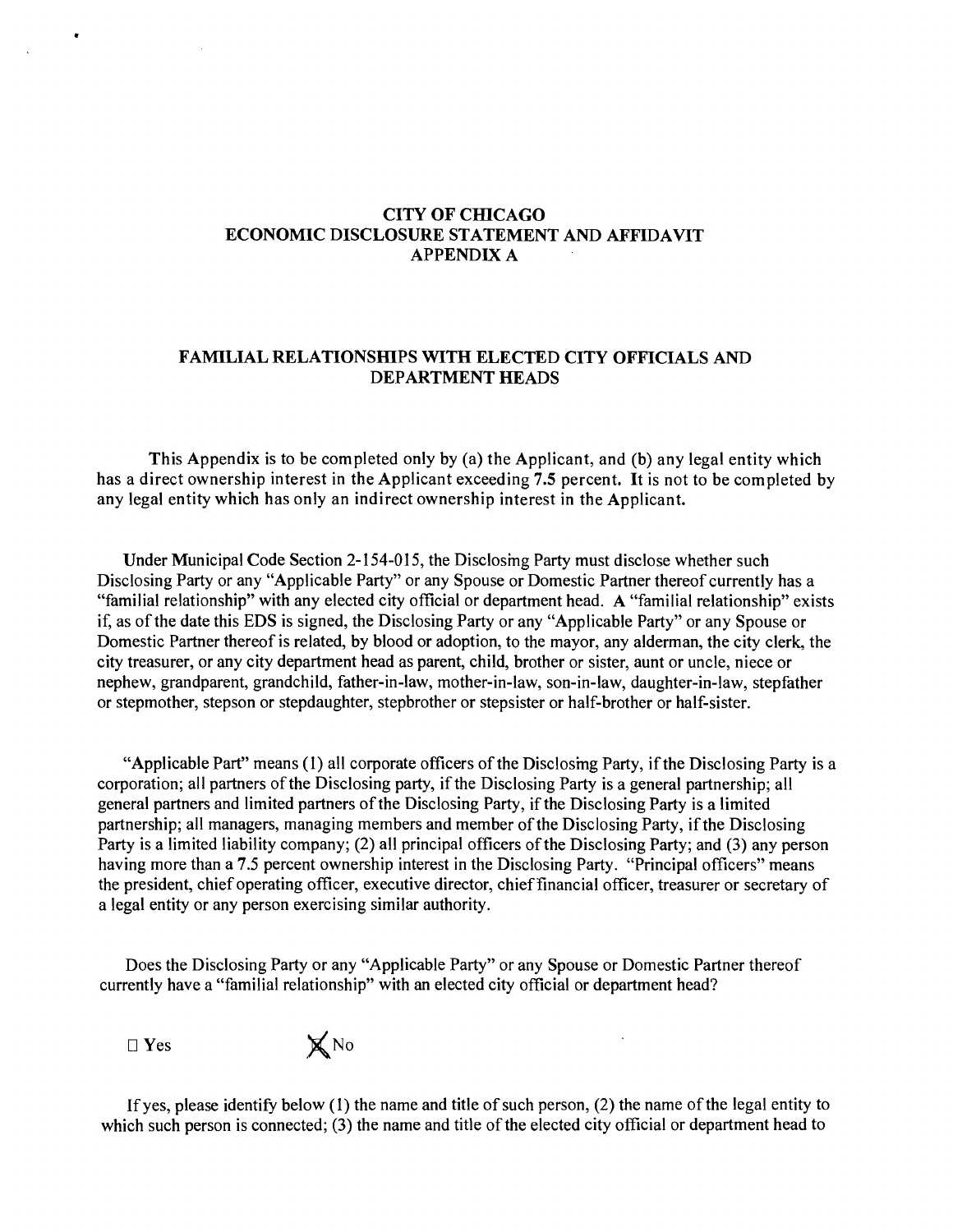whom such person has a familial relationship, and (4) the precise nature of such familial relationship.

#### **CERTIFICATION**

 $\mathcal{A} \leftarrow \mathcal{B} \times \mathcal{B}$ 

Under penalty of perjury, the person signing below: (1) warrants that he/she is authorized to execute this EDS on behalf of the Disclosing Party, and (2) warrants that all certifications and statements contained in this EDS are true, accurate and complete as of the date fumished to the City.

Illinois Life Properties LLC Date:  $11-33-10$ (Print or type name of Disclosing Party)

By: uh

(Sign here)

Soon Kim (Print or type name of person signing)

Member (Print or type title of person signing)

Signed and swom to before me on  $(data)$  ,  $b$ y ,  $b$  ,  $b$  ,  $b$  ,  $b$  ,  $b$  ,  $b$  ,  $b$  ,  $b$  ,  $b$  ,  $b$  ,  $b$  ,  $b$  ,  $b$  ,  $b$  ,  $b$  ,  $b$  ,  $b$  ,  $b$  ,  $b$  ,  $b$  ,  $b$  ,  $b$  ,  $b$  ,  $b$  ,  $b$  ,  $b$  ,  $b$  ,  $c$  ,  $c$  , at Cook County, Illinois.

attacher Notary Public.

Commission expires: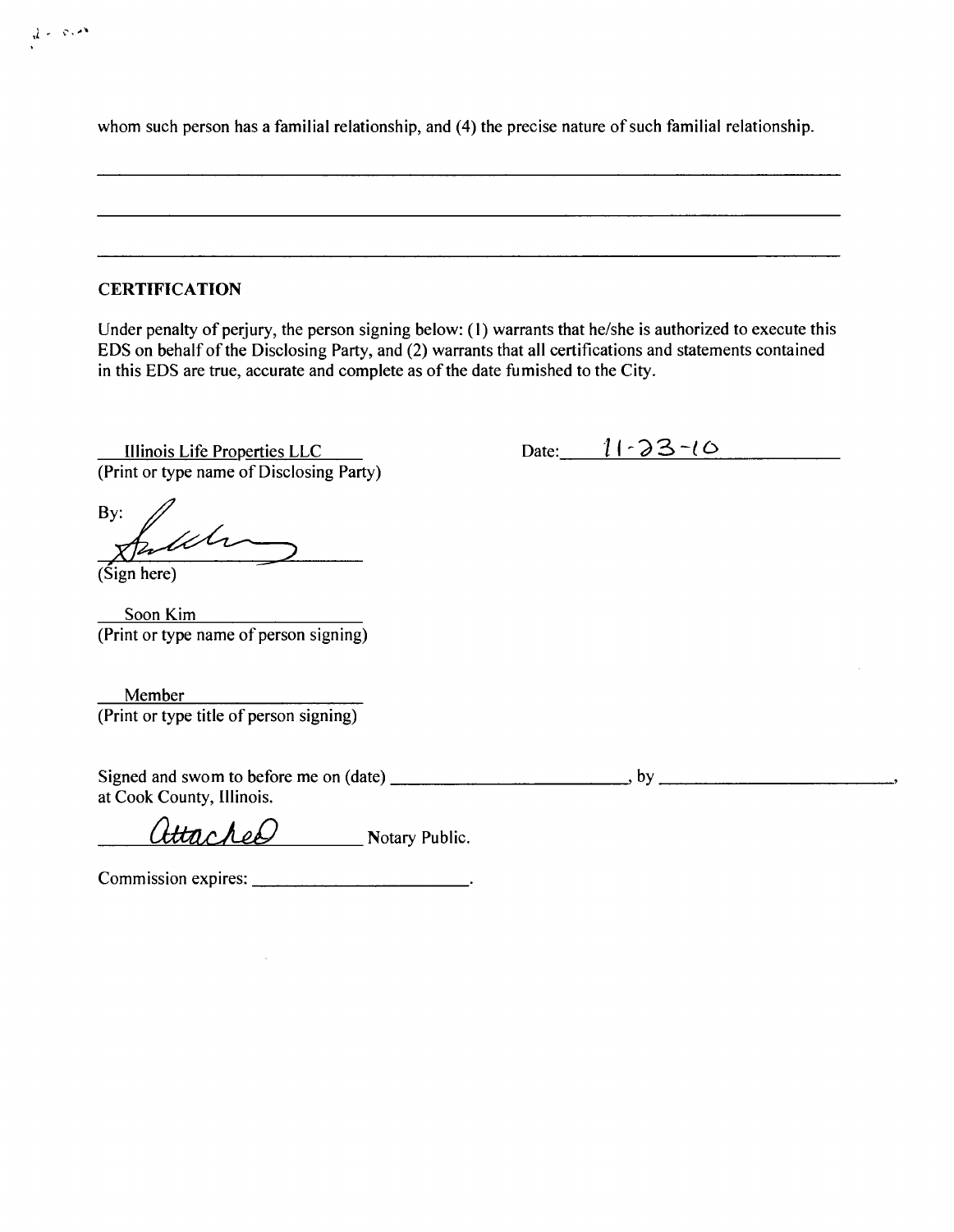| <b>ACKNOWLEDGMENT</b>                                                                                                                                                                                                                                                                                                                                                                                                                        |
|----------------------------------------------------------------------------------------------------------------------------------------------------------------------------------------------------------------------------------------------------------------------------------------------------------------------------------------------------------------------------------------------------------------------------------------------|
| State of California<br>Riverside<br>County of                                                                                                                                                                                                                                                                                                                                                                                                |
| On November 23, 2010<br>before me, Judith Cervantes, Notary Public                                                                                                                                                                                                                                                                                                                                                                           |
| (insert name and title of the officer)                                                                                                                                                                                                                                                                                                                                                                                                       |
| subscribed to the within instrument and acknowledged to me that he/she/they executed the same in<br>his/her/their authorized capacity(ies), and that by his/her/their signature(s) on the instrument the<br>person(s), or the entity upon behalf of which the person(s) acted, executed the instrument.<br>I certify under PENALTY OF PERJURY under the laws of the State of California that the foregoing<br>paragraph is true and correct. |
| WITNESS my hand and official seal.                                                                                                                                                                                                                                                                                                                                                                                                           |
| Signature<br>(Seal)                                                                                                                                                                                                                                                                                                                                                                                                                          |

 $\mathcal{L}^{\text{max}}_{\text{max}}$  , where  $\mathcal{L}^{\text{max}}_{\text{max}}$ 

 $\sim 10$ 

 $\vec{\epsilon}$ 

 $\sim$ 

 $\sim$ 

 $\label{eq:2.1} \frac{1}{\sqrt{2}}\int_{\mathbb{R}^3}\frac{1}{\sqrt{2}}\left(\frac{1}{\sqrt{2}}\right)^2\frac{1}{\sqrt{2}}\left(\frac{1}{\sqrt{2}}\right)^2\frac{1}{\sqrt{2}}\left(\frac{1}{\sqrt{2}}\right)^2.$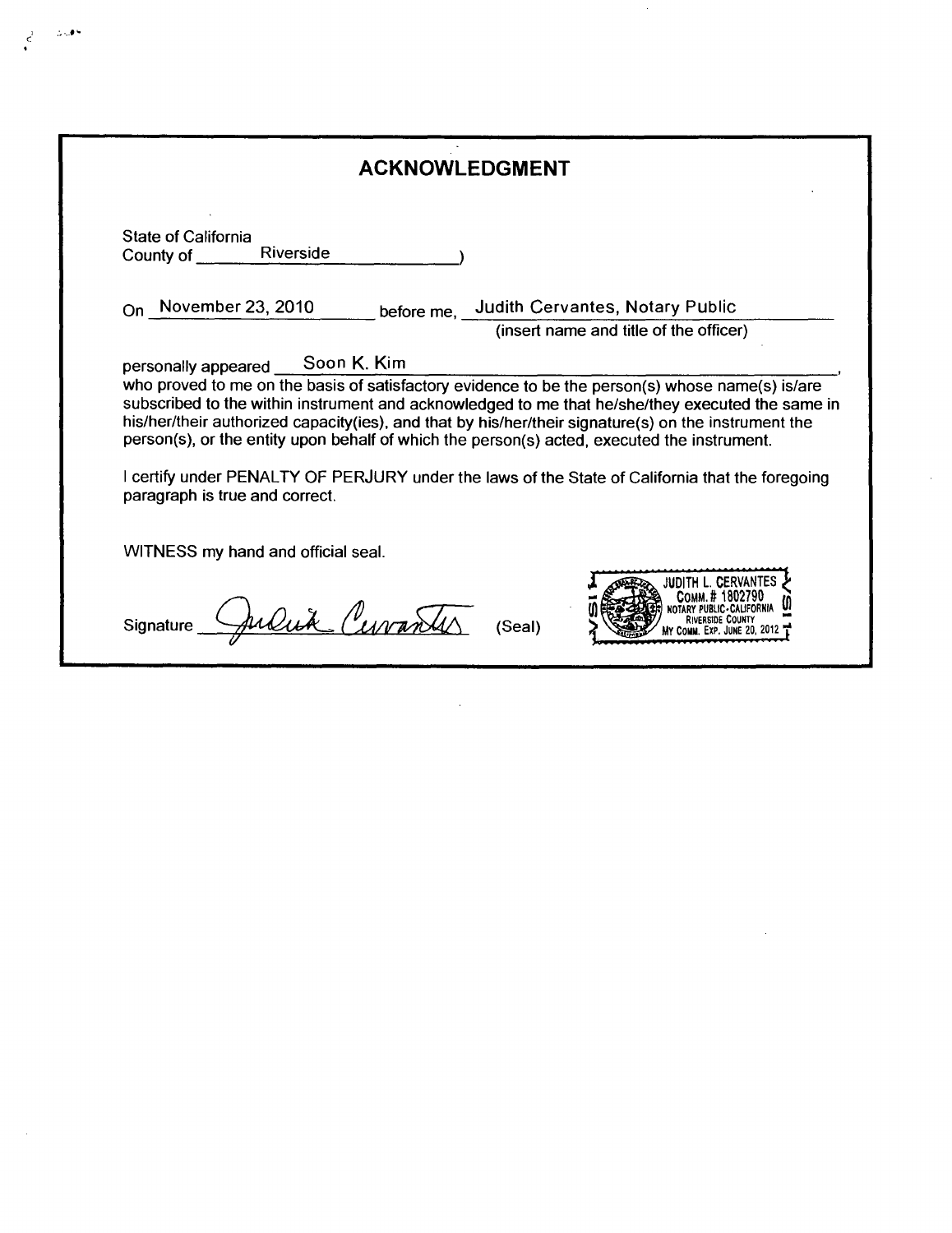# **CITY OF CHICAGO ECONOMIC DISCLOSURE STATEMENT AND AFFIDAVIT**

# **SECTION I -GENERAL INFORMATION**

A. Legal name of Disclosing Party submitting this EDS. Include d/b/a/ if applicable:

Signature Healthcare Services LLC

**Check ONE of the following three boxes:** 

Indicate whether Disclosing Party submitting this EDS is:

1. [ ] the Applicant

OR

2. [X] a legal entity holding a direct or indirect interest in the Applicant. State the legal name of the Applicant in which Disclosing Party holds an interest: Aurora Chicago Lakeshore Hospital LLC

OR

3. [ ] a specified legal enfity with a right of control (see Secfion II.B.l.b) State the legal name of the entity in which Disclosing Party holds a right of control:

B. Business address of Disclosing Party: 29433 Southfield Rd Suite 201

Southfield MI, 48076 Southfield MI. 48076

C. Telephone: 773-907-4600 Fax: Email Email Email Email Email Email Email Email Email Email Email Email Email

D. Name of contact person: Alan Eaks  $\overline{A}$  and contact persons of contact persons of contact persons of contact persons of contact persons of contact persons of contact persons of contact persons of contact persons of contact persons of contact persons of

E. Federal Employer Identification No. (if you have one):

F. Brief descripfion of contract, transifion or other undertaking (referred to below as the "Matter") to which this EDS pertains. (Include project number and location of property, if applicable):

Zoning Change-4700 N Clarendon Ave./818-22 W Leland Ave/831 W Leland Ave.

G. Which City agency or department is requesfing this EDS? Zoning/Planning

If the Matter is a contract being handled by the City's Department of Procurement Services, please complete the following:

Specification  $\#$   $\qquad \qquad$  and Contract  $\#$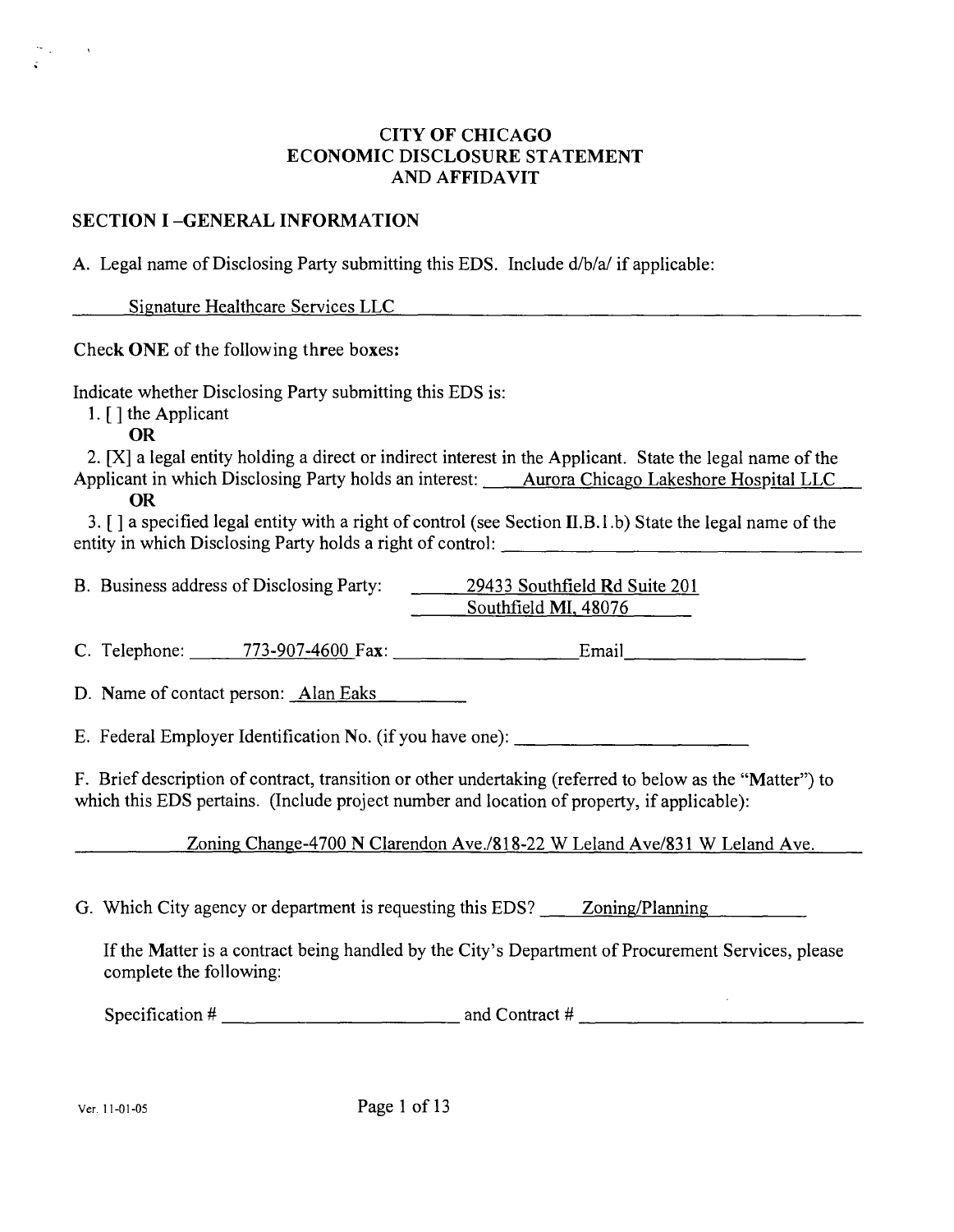# **SECTION II - DISCLOSURE OF OWNERSHIP INTERESTS**

# A. NATURE OF DISCLOSING PARTY

| 1. Indicate the nature of the Disclosing Party: |                                                          |
|-------------------------------------------------|----------------------------------------------------------|
| [ ] Person                                      | [X] Limited liability company*                           |
| [] Publicly registered business corporation     | [] Limited liability partnership*                        |
| [] Privately held business corporation          | [] Joint venture*                                        |
| [] Sole proprietorship                          | [] Not-for-profit corporation                            |
| [] General partnership*                         | (Is the not-for-protit corporation also a $501(c)(3)$ )? |
| [] Limited partnership*                         | $\lceil \cdot \rceil$ Yes<br>$ $ No                      |
| $\lceil \cdot \rceil$ Trust                     | [] Other (please specify)                                |
|                                                 |                                                          |
| 437. T.III                                      |                                                          |

\*Note B.l.b below

2. For legal entities, the state (or foreign country) of incorporation or organization, if applicable:

Michigan

3. For legal enfities not organized in the State of Illinois: Has the organization registered to do business in the State of Illinois as a foreign entity?

 $[X]$  Yes  $[ ]$  No  $[ ]$  N/A

B. IF THE DISCLOSING PARTY IS A LEGAL ENTITY:

1 .a. List below the full names and title of all executive officers and all directors of the entity. For not-for-protit corporations, also list below all members, if any, which are legal entities. If there are no such members, write "no members." For trusts, estates or other similar entities, list below the legal titleholder(s).

Name Title N/A

1 .b. If you checked "General partnership," "Limited partnership," "Limited liability company," "Limited liability partnership" or "Joint venture" in response to Item A.l . above (Nature of Disclosing Party), list below the name and title of each general partner, managing member, manager or any other person or entity that controls the day-to-day management of the Disclosing Party. NOTE: Each legal entity listed below must submit an EDS on its owr\ behalf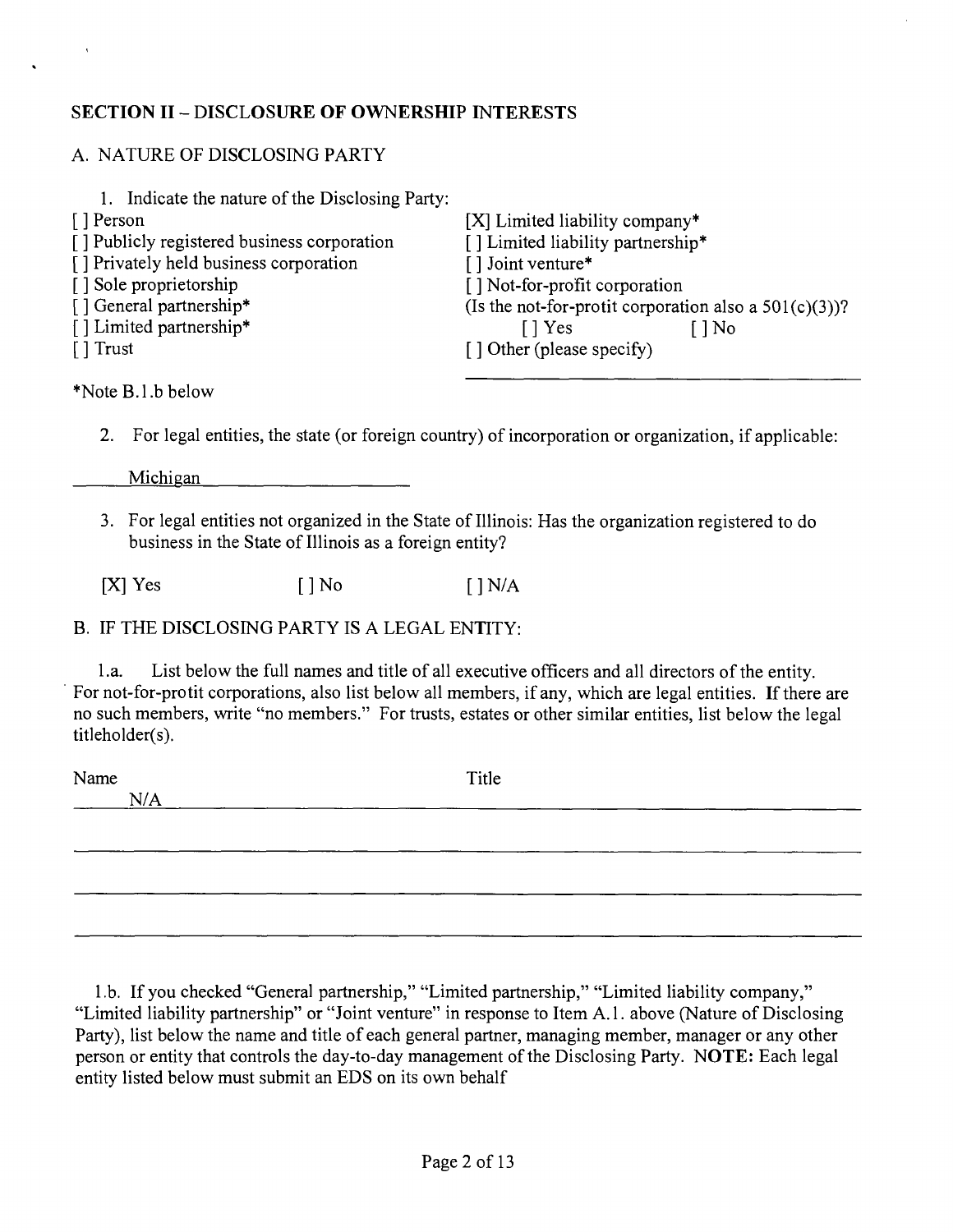| Name<br>Soon Kim<br>Member |  |
|----------------------------|--|
|                            |  |
|                            |  |
|                            |  |
|                            |  |
|                            |  |

2. Please provide the following informafion conceming each person or entity having a direct or indirect beneficial interest (including ownership) in excess of 7.5% of the Disclosing Party. Examples of such an interest include shares in a corporation, partnership interest in a partnership or joint venture, interest of a member or manager in a limited liability company, or interest of a beneficiary of a tmst, estate or other similar entity. If none, state "None." NOTE: Pursuant to Section 2-154-030 of the Municipal Code of Chicago ("Municipal Code"), the City may require any such additional information from any applicant which is reasonably intended to achieve full disclosure.

| Name     | <b>Business Address</b>                            | Percentage Interest in the<br><b>Disclosing Property</b> |      |
|----------|----------------------------------------------------|----------------------------------------------------------|------|
| Soon Kim | 29433 Southfield Rd. Ste 201; Southfield MI, 48076 |                                                          | 100% |
|          |                                                    |                                                          |      |
|          |                                                    |                                                          |      |
|          |                                                    |                                                          |      |
|          |                                                    |                                                          |      |

# **SECTION in - BUSINESS RELATIONSHIPS WITH CITY ELECTED OFFICIALS**

Has the Disclosing Party has a "business relationship." as defined in Chapter 2-156 of the Municipal Code, with any City elected official in the 12 months before the date this EDS is signed?

 $[\ ]$  Yes  $[X]$  No

If yes, please identily below the name(s) of such City elected ofricial(s) and describe such relafionship(s):

## **SECTION IV - DISCLOSURE OF SUBCONTRACTORS & OTHER RETAINED PARTIES**

The Disclosing Party must disclose the name and business address of each subcontractor, attomey, lobbyist, accountant, consultant and any other person or entity whom the Disclosing party has retained or expects to retain in connection with the Matter, as well as the nature ofthe relationship, and the total amount of the fees paid or estimated to be paid. The Disclosing Party is not required to disclose employees who are paid solely through the Disclosing Party's regular payroll.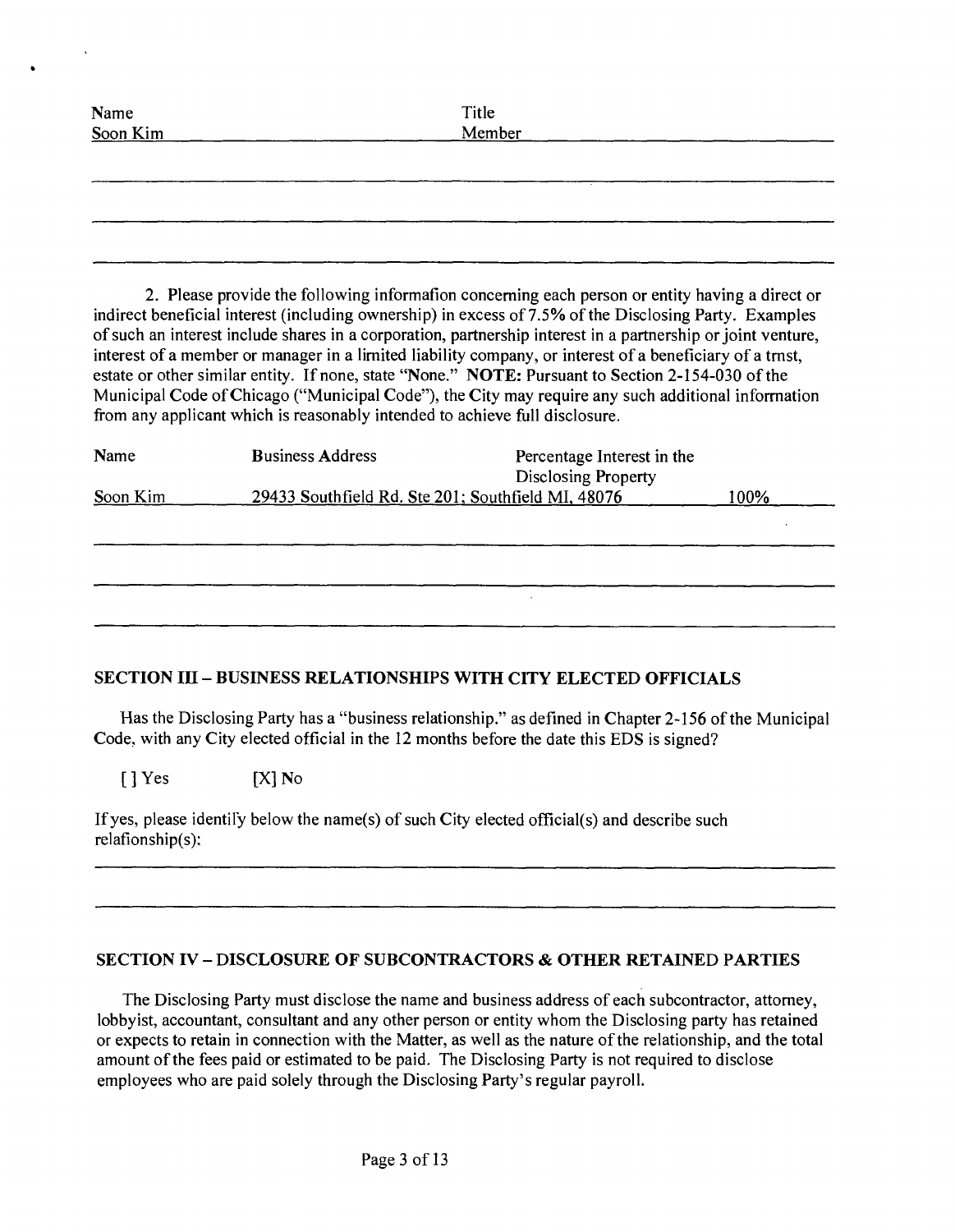"Lobbyist" means any person or entity who undertakes to influence any legislative or administrative action on behalf of any person or entity other than:  $(1)$  a not-for-protit entity, on an unpaid basis, or  $(2)$ himself "Lobbyist" also means any person or entity any part of whose duties as an employee of another includes undertaking to influence any legislative or administrative action.

If the Disclosing Party is uncertain whether a disclosure is required under this Section, the Disclosing Party, must either ask the City whether disclosure is required or make the disclosure.

| Name<br>(indicate whether)<br>retained or anticipated<br>to be retained) | <b>Business</b><br>Address | Relationship to Disclosing Party<br>(subcontractor, attorney,<br>Lobbyist, etc) | Fees<br>(indicate whether<br>paid or estimated) |
|--------------------------------------------------------------------------|----------------------------|---------------------------------------------------------------------------------|-------------------------------------------------|
|                                                                          |                            | Anderson & Moore-Attomey 111 W Washington Ste 1100; Chicago, IL 60602           | Estimated to be<br>\$5,000                      |

(Add sheets if necessary)

 $\ddot{\phantom{a}}$ 

[] Check here if the Disclosing party has not retained, nor expects to retain, any such persons or entities.

# **SECTION V - CERTIFICATIONS**

## A. COURT-ORDERED CHILD SUPPORT COMPLIANCE

Under Municipal Code Section 2-92-415, substantial owners of business entities that contract with the City must remain in compliance with their child support obligations throughout the term of the contract.

Has any person who directly or indirectly owns 10% or more of the Disclosing Party been declared m arrearage on any child support obligations by any Illinois court of competent jurisdiction?

[ ] Yes [X] No [ ] No person owns 10% or more of the Disclosing Party.

If "Yes," has the person entered into a court-approved agreement for payment of all support owned and is the person in compliance with that agreement?

 $[$   $]$  Yes  $[$   $]$  No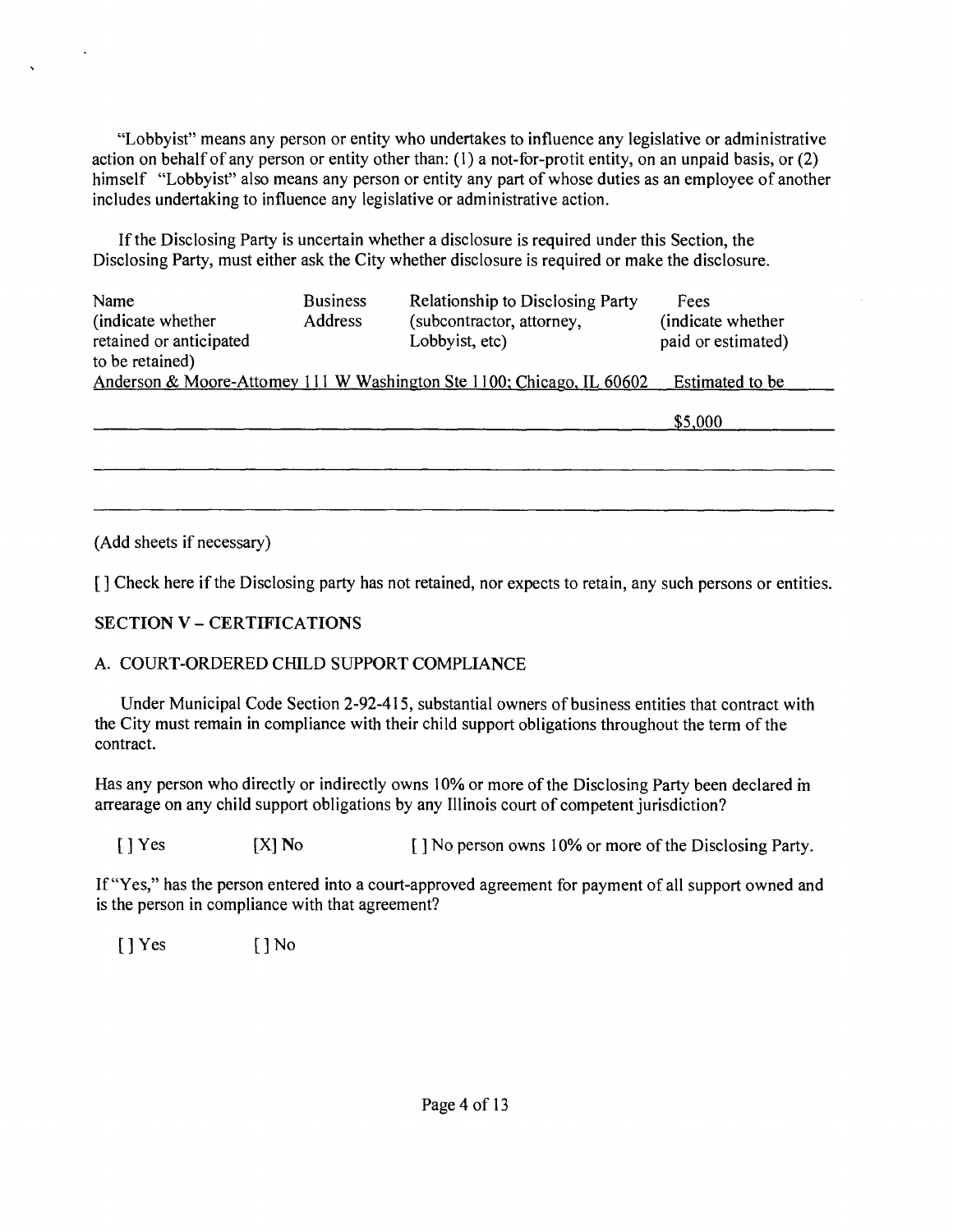# B. FURTHER CERTIFICATIONS

 $\Lambda$ 

- 1. The Disclosing Party and, if the Disclosing Party is a legal entity, all of those persons or entities idenfified in Secfion II.B.l. of this EDS:
- a. are not presently debarred, suspended, proposed for debarment, declared ineligible or voluntarily excluded from any transactions by any federal, state or local unit of govemment;
- b. have not, within a five-year period preceding that date of this EDS, been convicted of a criminal offense, adjudged guilty, or had a civil judgment rendered against them in connection with: obtaining, attempting to obtain, or performing a public (federal, state or local) transaction or contract under a public transaction; a violation of federal or state antitrust statutes; fraud; embezzlement; theft; forgery; bribery; falsification or destruction of records; making false statements; or receiving stolen property;
- c. are not presently indicted for or otherwise criminally or civilly charges by a govemmental entity (federal, state or local) with comunission of any of the offenses enumerated in clause B.1.b. of this Section V;
- d. have not, within a five-year period preceding the date of this EDS, had one or more public transaction (federal, state or local) terminated for cause or default; and
- e. have not, within a five-year period preceding the date of this EDS, been convicted, adjudged guilty, or found liable in a civil proceeding, or in any criminal or civil action, including actions conceming environmental violations, instituted by the City or by the federal govemment, any state, or any other unit of local govemment.
- 2. The certifications in subparts 2, 3 and 4 concem:
- the Disclosing Party;
- any "Applicable Party" (meaning any party participating in the performance of the Matter, including but not limited to any person or legal entifies disclosed under Section IV, "Disclosure of Subcontractors and Other Retained Parties");
- any "Affiliated Entity" (meaning a person or entity that, directly or indirectly: controls the Disclosing Party, is controlled by the Disclosing Party, or is, with the Disclosing Party, under common control of another person or entity. Indicia of control include, without limitation: interlocking management or ownership; identity of interests among family members, shared facilities and equipment; common use of employees; or organization of a business entity following the ineligibility of a business entity to do business with federal or state or local govemment, including the City, using substantially the same management, ownership, or principals as the ineligible entity) with respect to Applicable Parties, the term Affiliated Entity means a person or entity that directly or indirectly controls the Applicable Party, is controlled by it, or, with the Applicable Party, is under common control of another person or entity;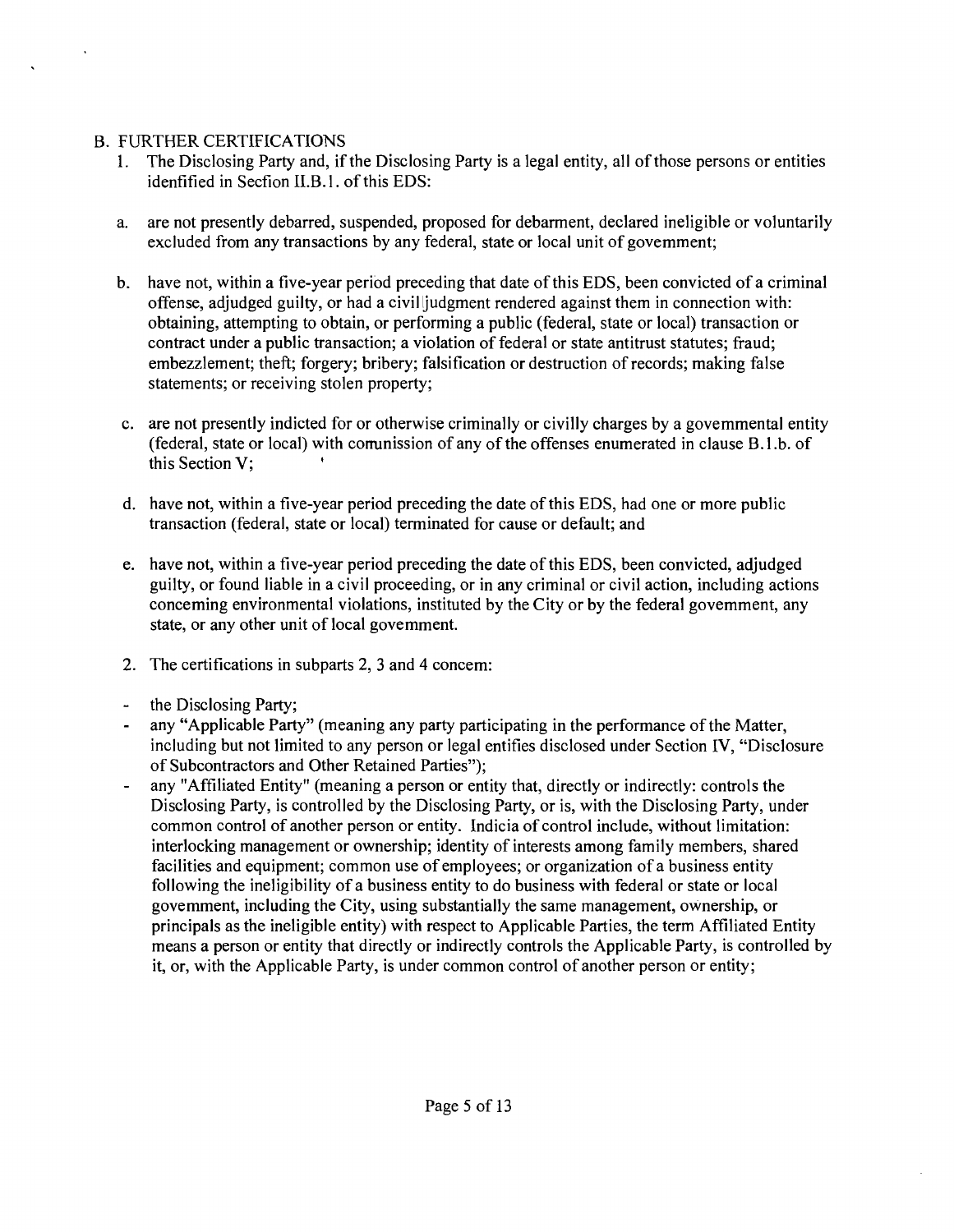any responsible official of the Disclosing Party, any Applicable Party or any Affiliated Entity or any other official, agent or employee of the Disclosing Party, any Applicable Party or any Affiliated Entity, acting pursuant to the direction or authorization of a responsible official of the Disclosing Party, any Applicable Party or any Affiliated Entity (collecfively "Agents").

Neither the Disclosing Party, nor any Applicable Party, nor any Affiliated Entity of either the Disclosing Party or any Applicable Party nor any Agents have, during the five years before the date this EDS is signed, or, with respect to an Applicable Party, an Applicable Party, an Affiliated Entity, or an Affiliated Entity's contract or engagement in connection with the Matter:

- a. bribed or attempted to bribe, or been convicted or adjudged guilty of bribery or attempfing to bribe, a public officer or employee of the City, the State of Illinois, or any agency of the federal govemment or of any state or local govemment in the United Stated of America, in that officer's or employee's official capacity;
- b agreed or colluded with other bidders, or prospecfive bidders, or been a party to any such agreement, or been convicted or adjudged guilty of agreement or collusion among bidders or prospective bidders, in restraint of freedom of competition by agreement to bid a fixed price or otherwise; or
- c. made an admission of such conduct described m a. or b. above that is a matter of record, but have not been prosecuted for such conduct; or
- d. violated the provisions of Municipal Code Section 2-92-610 (Living Wage Ordinance).

3. Neither the Disclosing Party, Affiliated Entity or Applicable Party, or any of their employees, officials, agents or partners, is barred from contracting with any unit of state or local government as a result of engaging in or being convicted of (1) bid-rigging in violation of 720 ILCS 5/33E-3; (2) bidrotating in violation of 720 ILCS 5/33E-4; or (3) any similar offense of any state or of the United Stated of America that contains the same elements as the offense of bid-rigging or bid-rotating.

4. Neither the Disclosing Party nor any Affiliated Entity is listed on any of the following lists maintained by the Office of Foreign Assets Control of the U.S. Department of the Treasury or the Bureau of Industry and Security of the U.S. Department of Commerce or their successors: the Specially Designated Nationals List, the Denied Persons Lists, the Unverified List, the Entity List and the Debarred List.

5. The Disclosing Party understands and shall comply with (1) the applicable requirements of the Governmental Ethics Ordinance of the City, Title 2, Chapter 2-156 of the Municipal Code; and (2) all the applicable provisions of Chapter 2-56 of the Municipal Code (Office of the Inspector General).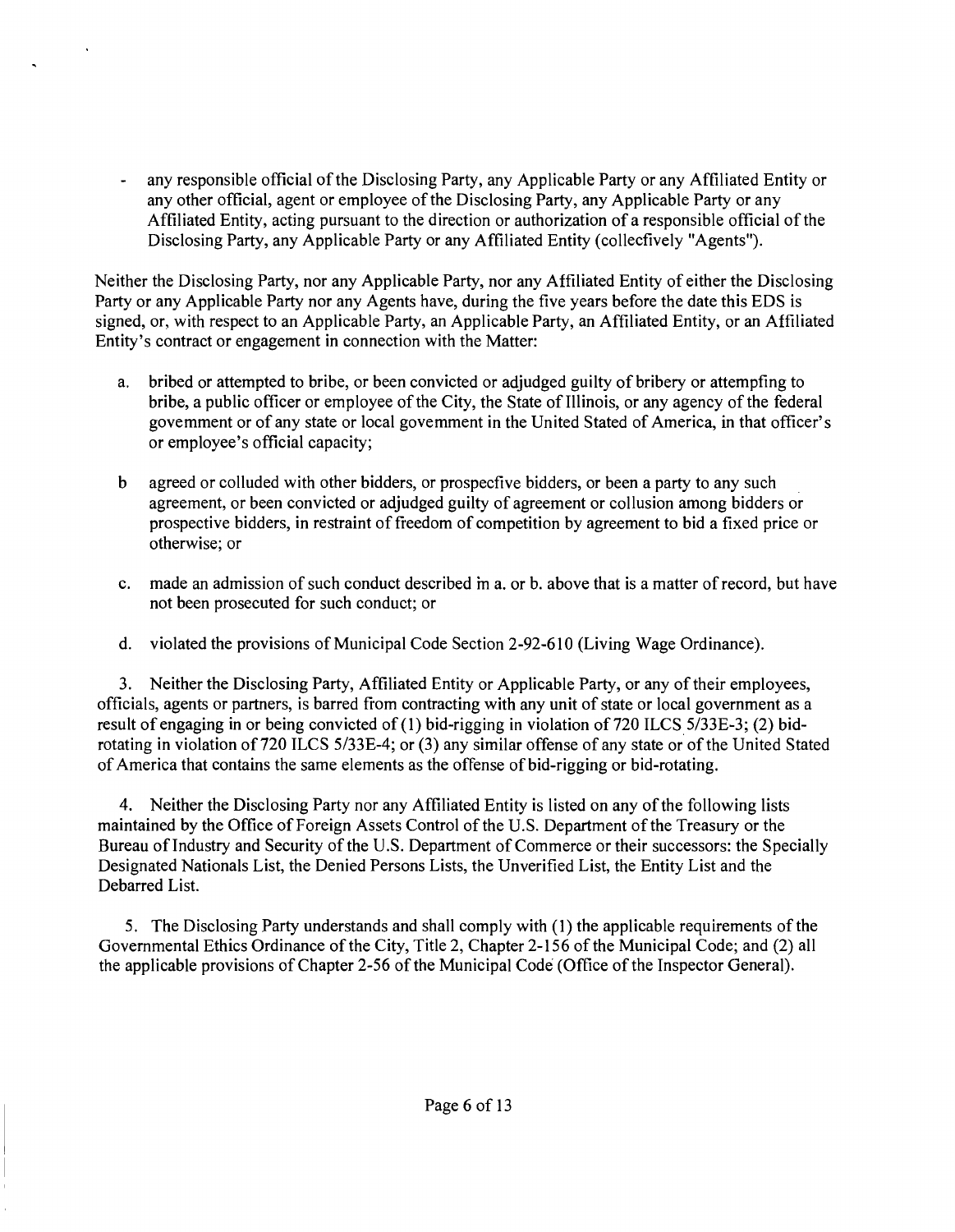6. If the Disclosing Party is unable to certify to any of the above statements in this Part B (Further Certifications), the Disclosing Party must explain below:

N/A

If the letters "NA," the word "None," or no response appears on the lines above, it will be conclusively presumed that the Disclosing Party certified to the above statements.

# C. CERTIFICATION OF STATUS AS FINANCIAL fNSTITUTlON

For purposes of this Part C, under Municipal Code Secfion 2-32-455(b), the term "financial institution" means a bank, savings and loan association, thrift, credit union, mortgage banker, mortgage broker, trust company, savings bank, investment bank, securifies broker, municipal securifies broker, securities dealer, municipal securities dealer, securities underwriter, municipal securities underwriter, investment tmst, venture capital company, bank holding company, financial services holding company, or any licensee under the Consumer Installment Loan Act, the Sales Finance Agency Act, or the Residential Mortgage Licensing Act. However, "financial institution" specifically shall not include any entity whose predominant business is the providing of tax deferred, defined contribufion, pension plans to public employees in accordance with Sections 403(b) and 457 of the Intemal Revenue code. (Additional defmitions may be found in Municipal Code Section 2-32-455(b).).

# 1. CERTIFICATION

The Disclosing Party certifies that the Disclosing Party (check one)

 $[$  ] is  $[$ 

a "financial institufion" as defmed in Section 2-32-455(b) of the Municipal Code.

2. If the Disclosing Party IS a financial institution, then the Disclosing Party pledges:

"We are not and will not become a predatory lender as defined in Chapter 2-32 of the Municipal Code. We further pledge that none of our affiliates is, and none of them will become, a predatory lender as defined in Chapter 2-32 of the Municipal Code. We understand that becoming a predatory lender or becoming an affiliate of a predatory lender may result in the loss of the privilege of doing business with the City."

If the Disclosing Party is unable to make this pledge because it or any of its affiliates (as defined in Secfion 2-32-455(b) of the Municipal Code) is a predatory lender within the meaning of Chapter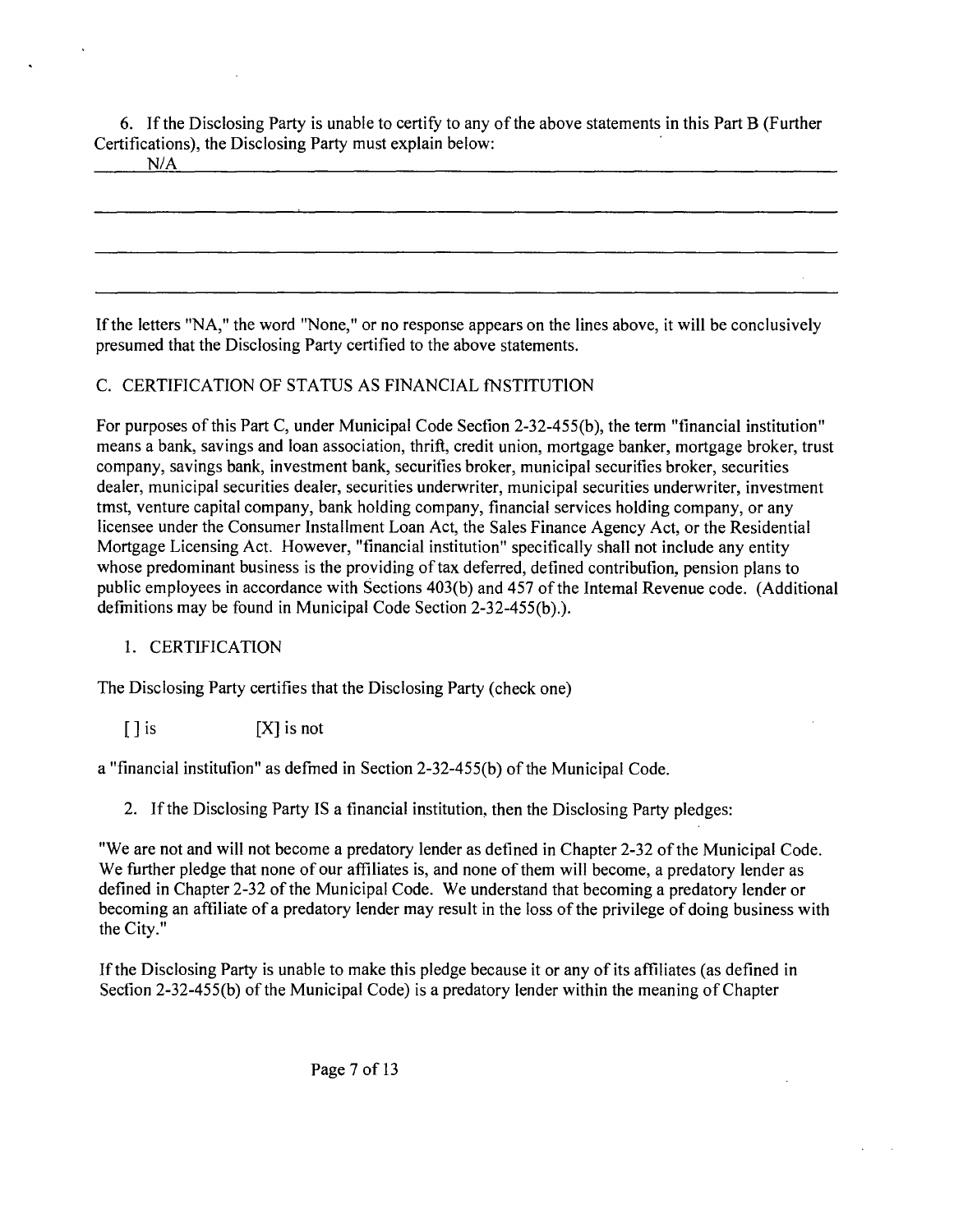2-32 of the Municipal Code, explain here (attach additional pages of necessary):

If the letters "NA," the word "None," or no response appears on the lines above, it will be conclusively presumed that the Disclosing Party certified to the above statements.

D. CERTIFICATION REGARDING INTEREST IN CITY BUSINESS

Any words or terms that are defined in Chapter 2-156 of the Municipal Code have the same meanings when used in this Part D.

1. In accordance with Section 2-156-110 ofthe Municipal Code: Does any official or employee of the City have a fmancial interest in his or her own name or in the name of any other person or entity in the Matter?

[] Yes [X] No

NOTE: If you checked "Yes" to Item D.L, proceed to Items D.2. and D.3. If you checked "No" to Item D.l,, proceed to Part E.

2. Unless sold pursuant to a process of competitive bidding, or otherwise permitted, no City elected official or employee shall have a financial interest in his or her own name or in the name of any other person or entity in the purchase of any property that (i) belongs to the City, or (ii) is sold for taxes or assessments, or (iii) is sold by virtue of legal process at the suit of the City (collecfively, "City Property Sale"). Compensafion for property taken pursuant to the City's eminent domain power does not constitute a financial interest within the meaning of this Part D.

Does the Matter involve a City Property Sale:

[] Yes [] No

3. If you checked "Yes" to Item D. 1., provide the names and business addresses of the City officials or employees having such interest and idenfify the nature of such interest:

| Name | <b>Business Address</b> | Nature of Interest |
|------|-------------------------|--------------------|
|      |                         |                    |

4. The Disclosing Party further certifies that no prohibited financial interest in the Matter will be acquired by any City official or employee.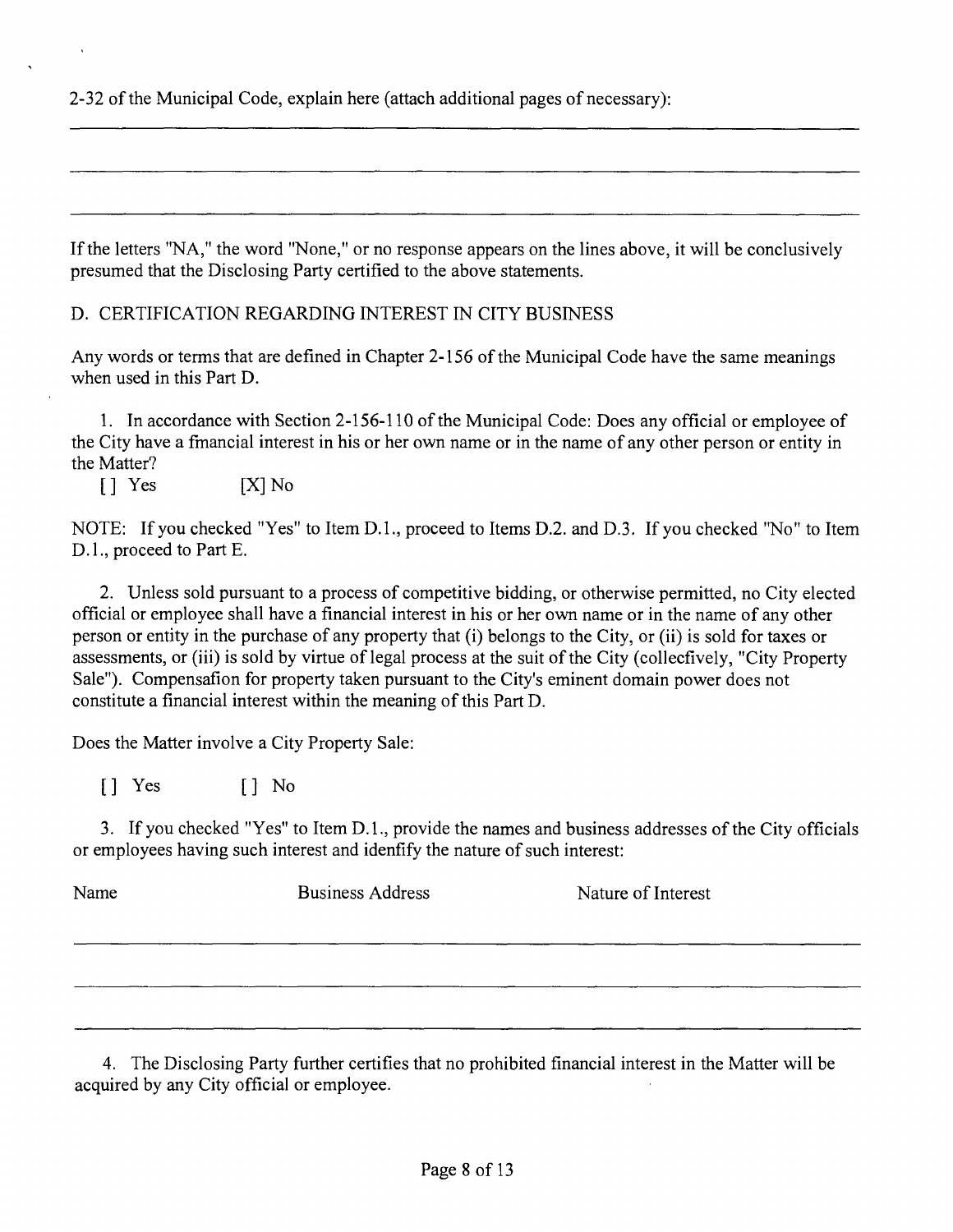# E. CERTIFICATION REGARDING SLAVERY ERA BUSINESS

The Disclosing Party has searched any and all records of the Disclosing Party and any and all predecessor entities for records of investments or profits from slavery, the slave industry, or slaveholder insurance policies from the slavery era (including insurance policies issued to slaveholders that provided coverage for damage to or injury or death of their slaves) and has disclosed in this EDS any and all such records to the City. In addition, the Disclosing Party must disclose the names of any and all slaves or slaveholders described in those records. Failure to comply with these disclosure requirements may make the Matter to which this EDS pertains voidable by the City.

Please check either 1, or 2, below. If the Disclosing Party checks 2, the Disclosing Party must disclose below or in an attachment to this EDS all requisite information as set forth in that paragraph 2.

 $X$  1. The Disclosing Party verifies that (a) the Disclosing Party has searched any and all records of the Disclosing Party and any and all predecessor entities for records of investments or profits from slavery, the slave industry, or slaveholder insurance policies, and (b) the Disclosing Party has found no records of investments or profits from slavery, the slave industry, or slaveholder insurance policies and no records of names of any slaves or slaveholders.

2. The Disclosing Party verifies that, as a result of conducting the search in step I (a) above, the Disclosing Party has found records relating to investments or profits from slavery, the slave industry, or slaveholder insurance policies and/or the names of any slaves or slaveholders. The Disclosing Party verifies that the following constitutes full disclosure of all such records:

# **SECTION VI ~ CERTIFICATIONS FOR FEDERALLY-FUNDED MATTERS**

NOTE: If the Matter is federally ftmded, complete this Secfion VI. If the Matter is not federally funded, proceed to Section VII.

## A. CERTIFICATION REGARDING LOBBYING

1. List below the names of all persons or entities registered under the federal Lobbying Disclosure Act of 1995 who have made lobbying contacts on behalf of the Disclosing Party with respect to the Matter: (Begin list here, add sheets as necessary):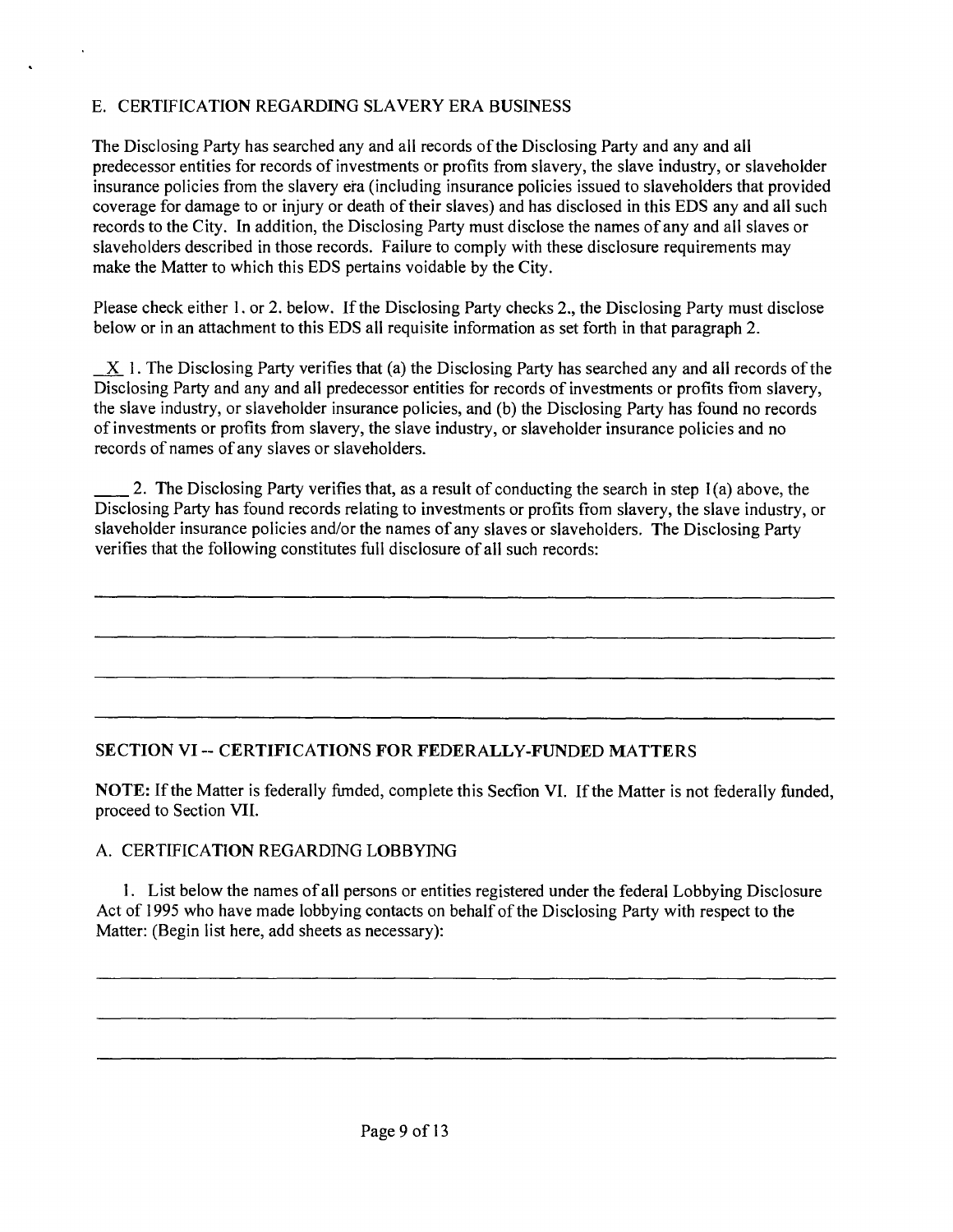(If no explanation appears or begins on the lines above, or if the letters "NA" or if the work "None" appear, it will be conclusively presumed that the Disclosing Party means that NO persons or entities registered under the Lobbying Disclosure Act of 1995 have made lobbying contacts on behalf of the Disclosing Party with respect to the Matter.)

2. The Disclosing Party has not spent and will not expend any federally appropriated funds to pay any person or entity listed in Paragraph A.l . above for his or her lobbying activities or to pay any person or entity to influence or attempt to influence an officer or employee of any agency, as defined by applicable federal law, a member of Congress, an officer or employee of congress, or an employee of a member of Congress, in connection with the award of any federally funded contract, making any federally funded grant or loan, entering into any cooperative agreement, or to extend, continue, renew, amend, or modify and federally flinded contract, grant, loan, or cooperative agreement.

3. The Disclosing Party will submit an updated certification at the end of each calendar quarter in which there occurs any event that materially affects the accuracy of the statements and information set forth in paragraphs A.l . and A.2, above.

If the Matter is federally funded and any fiinds other than federally appropriated fiinds have been or will be paid to any person or entity for influencing or attempting to influence an officer or employee of any agency (as defmed by applicable federal law), a member of congress, an officer or employee of congress, or any employee of a member of congress in connection with the Matter, the Disclosing Party must complete and submit Standard Form-LLL, "Disclosure Form to Report Lobbying," in accordance with its instructions. The form may be obtained online from the federal Office of Management and Budget (0MB) web site at http://www.whitehouse.gov/omb/grants/sflllin.pdf, linked on the page http://www.whitehouse.gov/omb/grants/grants\_forms.html.

4. The Disclosing Party certifies that either: (i) it is not an organization described in secfion 501(c)(4) of the Intemal Revenue code of 1986; or (ii) it is an organization described in secfion  $501$ (c)(4) of the Internal Revenue Code of 1986 but has not engaged and will not engage in "Lobbying" Activities".

5. If the Disclosing Party is the applicant, the Disclosing Party must obtain certificafions equal in form and substance to paragraphs A.l . through A.4. above from all subcontractors before it awards any subcontract and the Disclosing Party must maintain all such subcontractors' certifications for the duration of the Matter and must make such certifications promptly available to the City upon request.

# B. CERTIFICATION REGARDING EQUAL EMPLOYMENT OPPORTUNITY

If the Matter is federally funded, federal regulations require the Applicant and all proposed subcontractors to submit the following information with their bids or in writing at the outset of negotiafions.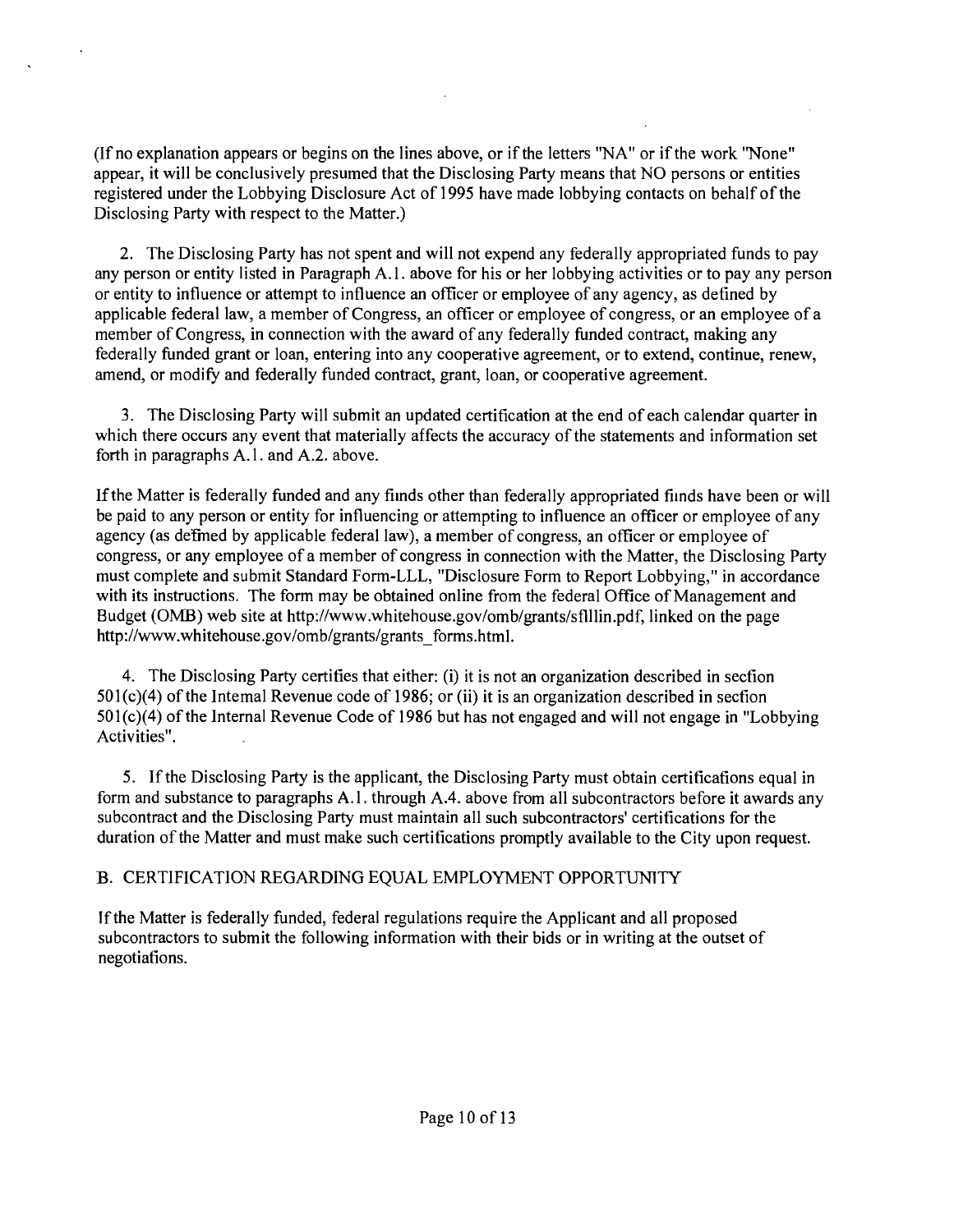Is the Disclosing Party the Applicant?

[] Yes [] No

If "Yes," answer the three questions below:

1. Have you developed and do you have on file affirmative action programs pursuant to applicable federal regulations? (See 41 CFR Part 60-2).

[] Yes [] No

2. Have you filed with the Joint Reporting Committee, the Director of the Office of Federal contract Compliance Programs, or the Equal Employment Opportunity Commission all reports due under the applicable filing requirements?

[] Yes [] No

3. Have you participated in any previous contracts or subconttacts subject to the equal opportunity clause?

[] Yes [] No

If you checked "No" to question 1. or 2. above, please provide an explanation:

#### **SECTION VII -- ACKNOWLEDGMENTS, CONTRACT INCORPORATION, COMPLIANCE, PENALTIES, DISCLOSURE**

The Disclosing Party understand and agrees that:

A. By completing and filing this EDS, the Disclosing Party acknowledges and agrees, on behalf of itself and the persons or entities named in this EDS, that the City may investigate the creditworthiness of some or all of the persons or entities named in this EDS.

B. The certifications, disclosures, and acknowledgments contained in this EDS will become part of any contract or other agreement between the Applicant and the City in connection with the Matter, whether procurement. City assistance, or other City action, and are material inducements to the City's execution of any contract or taking other action with respect to the Matter. The Disclosing Party understands that it must comply with all statutes, ordinances, and regulations on which this EDS is based.

C. The City's Govemmental Ethics and Campaign Financing Ordinances, Chapters 2-156 and 2-164 of the Municipal Code, impose certain duties and obligations on persons or entities seeking Chy contracts, work, business, or transactions. The full text of these ordinances and a training program is available on line at www.cityofchicago.org/Ethics, and may also be obtained from the City's Board of Ethics, 740 N. Sedgwick St., Suite 500, Chicago, IL 60610, (312) 744-9660. The Disclosing Party must comply fully with the applicable ordinances.

Page 11 of 13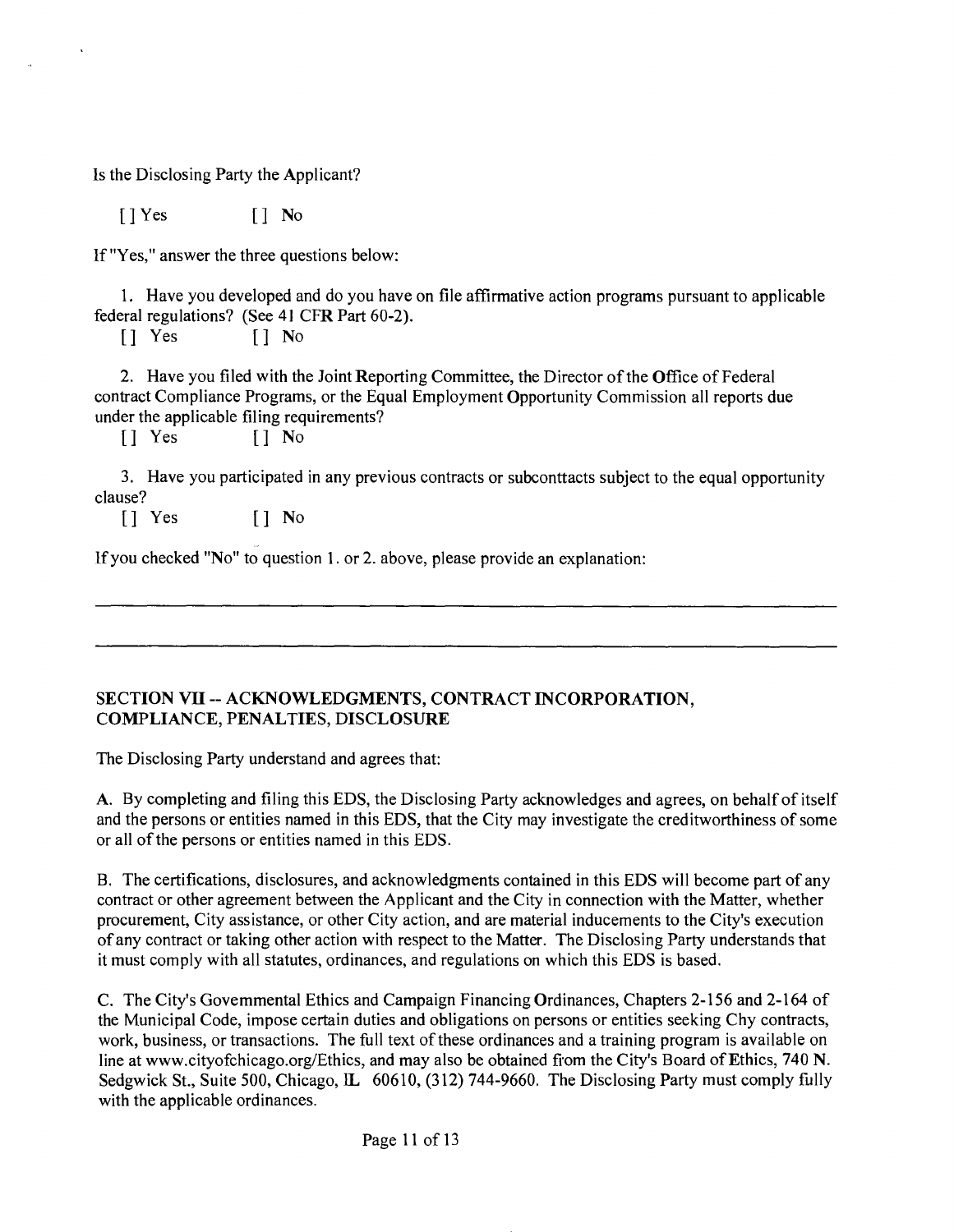D. If the City determines that any information provided in this EDS is false, incomplete or inaccurate, any contract or other agreement in connection with which it is submitted may be rescinded or be void or voidable, and the City may pursue any remedies under the contract or agreement (if not rescinded, void or voidable), at law, or in equity, including terminating the Disclosing Party's participation in the Matter and/or declining to allow the Disclosing Party to participate in other transactions with the City. Remedies at law for a false statement of material fact may include incarceration and an award to the City of treble damages.

E. It is the City's policy to make this document available to the public on its Intemet site and/or upon request. Some or all of the information provided on this EDS and any attachments to this EDS may be made available to the public on the Intemet, in response to a Freedom of Information Act request, or otherwise. By completing and signing this EDS, the Disclosing Party waives and releases any possible rights or claims which it may have against the City in connection with the public release of information contained in this EDS and also authorizes the City to verify the accuracy of any information submitted in this EDS.

F. The information provided in this EDS must be kept current. In the event of changes, the Disclosing Party must supplement this EDS up to the time the City takes action on the Matter. If the Matter is a contract being handled by the City's Department of Procurement Services, the Disclosing Party must update this EDS as the contract requires.

The Disclosing Party represents and warrants that:

G. The Disclosing Party has not withheld or reserved any disclosures as to economic interests in the Disclosing Party, or as to the Matter, or any information, data or plan as to the intended use or purpose for which the Applicant seeks City Council or other City agency action.

For purposes ofthe certifications in H.l . and H.2. below, the term "affiliate" means any person or entity that, directly or indirectly: controls the Disclosing Party, is controlled by the Disclosing Party, or is, with the Disclosing Party, under common control of another person or enfity. Indicia of control include, without limitation: interlocking management or ownership; identity of interest among family members; shared facilities and equipment; common use of employees; or organizafion of a business entity following the ineligibility of a business entity to do business with the federal govemment or a state or local govemment, including the City, using substantially the same management, ownership, or principals as the ineligible entity.

H. I. The Disclosing Party is not delinquent in the payment of any tax administered by the Illinois Department of Revenue, nor are the Disclosing Party or its affiliates delinquent in paying any fine, fee, tax or other charge owed to the City. This includes, but is not limited to, all water charges, sewer charges, license fees, parking tickets, property taxes or sales taxes.

H.2. Ifthe Disclosing Party is the Applicant, the Disclosing Party and its affiliates will not use, nor permit their subconttactors to use, any facility on the U. S. EPA's List of Violating Facilifies in connection with the Matter for the duration of time that such facility remains on the list.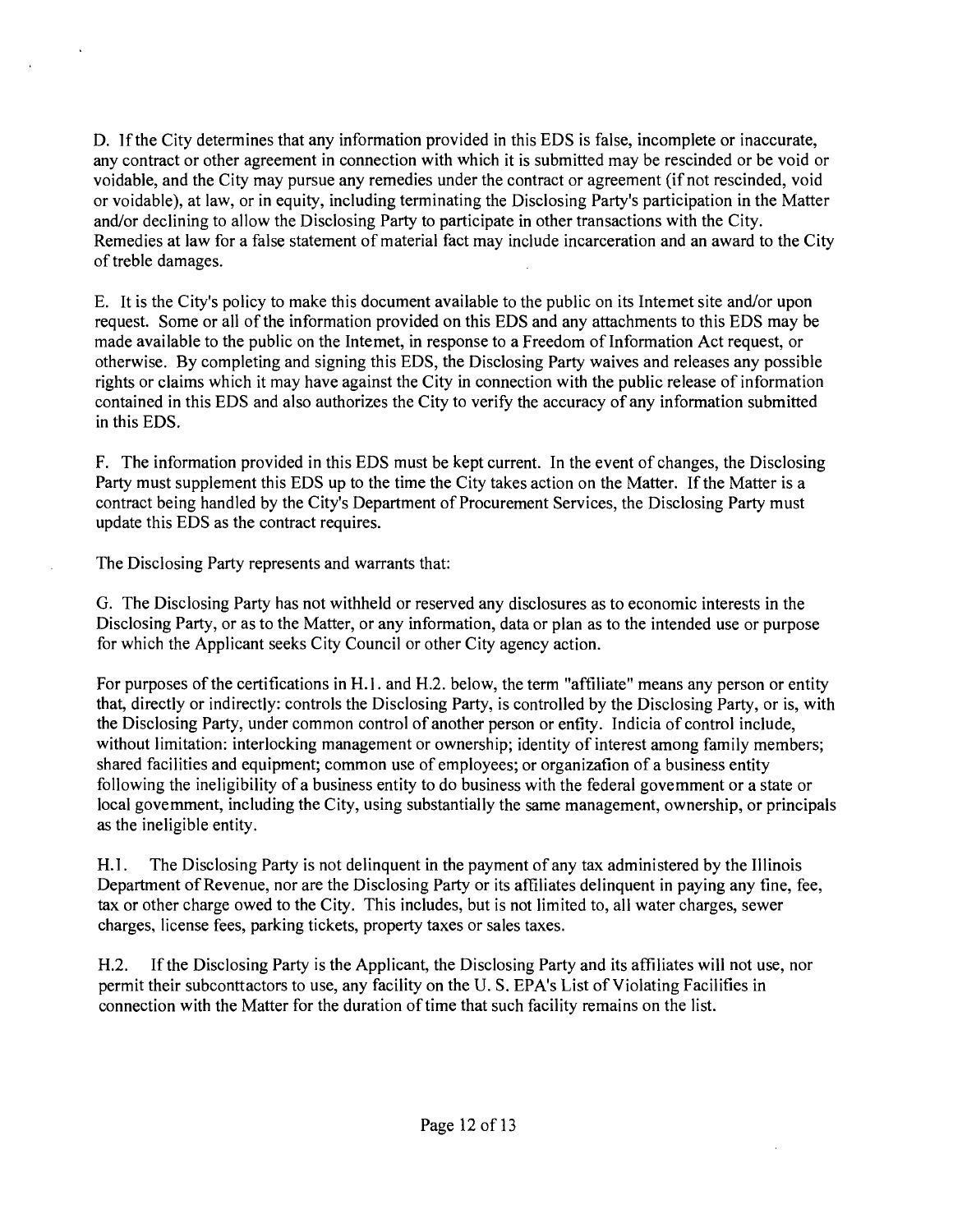H.3. If the Disclosing Party is the Applicant, the Disclosing Party will obtain from any contractors/subcontractors hired or to be hired in connection with the Matter certifications equal in form and substance to those in H.I. and H.2. above and will not, without the prior written consent of the City, use any such contractor/subcontractor that does not provide such certifications or that the Disclosing Party has reason to believe has not provided or cannot provide truthful certifications.

NOTE: If the Disclosing Party cannot certify as to any of the items in H.1., H.2. or H.3. above, an explanatory statement must be attached to this EDS.

#### **CERTIFICATION**

્યું છે.<br>ત્ર

Under penalty of perjury, the person signing below: (I) warrants that he/she is authorized to execute this EDS on behalf of the Disclosing Party, and (2) warrants that all certifications and statements contained in this EDS are true, accurate and complete as of the date fumished to the City.

Signature Heatthcare Services CCC *ti44we;&4,ifc Pionorticj LLC Date: Jl'2>^JC>*  (Print or type name of Disclosing Party) By: (Sign here) Soon Kim (Print or type name of person signing) Member (Print or type title of person signing) Signed and swom to before me on (date) here is a by successive state Cook County, Illinois. Utachee Notary Public Commission expires: \_\_\_\_\_\_\_\_\_\_\_\_\_\_\_\_\_\_\_\_\_\_\_\_\_\_\_\_\_.

Page 13 of 13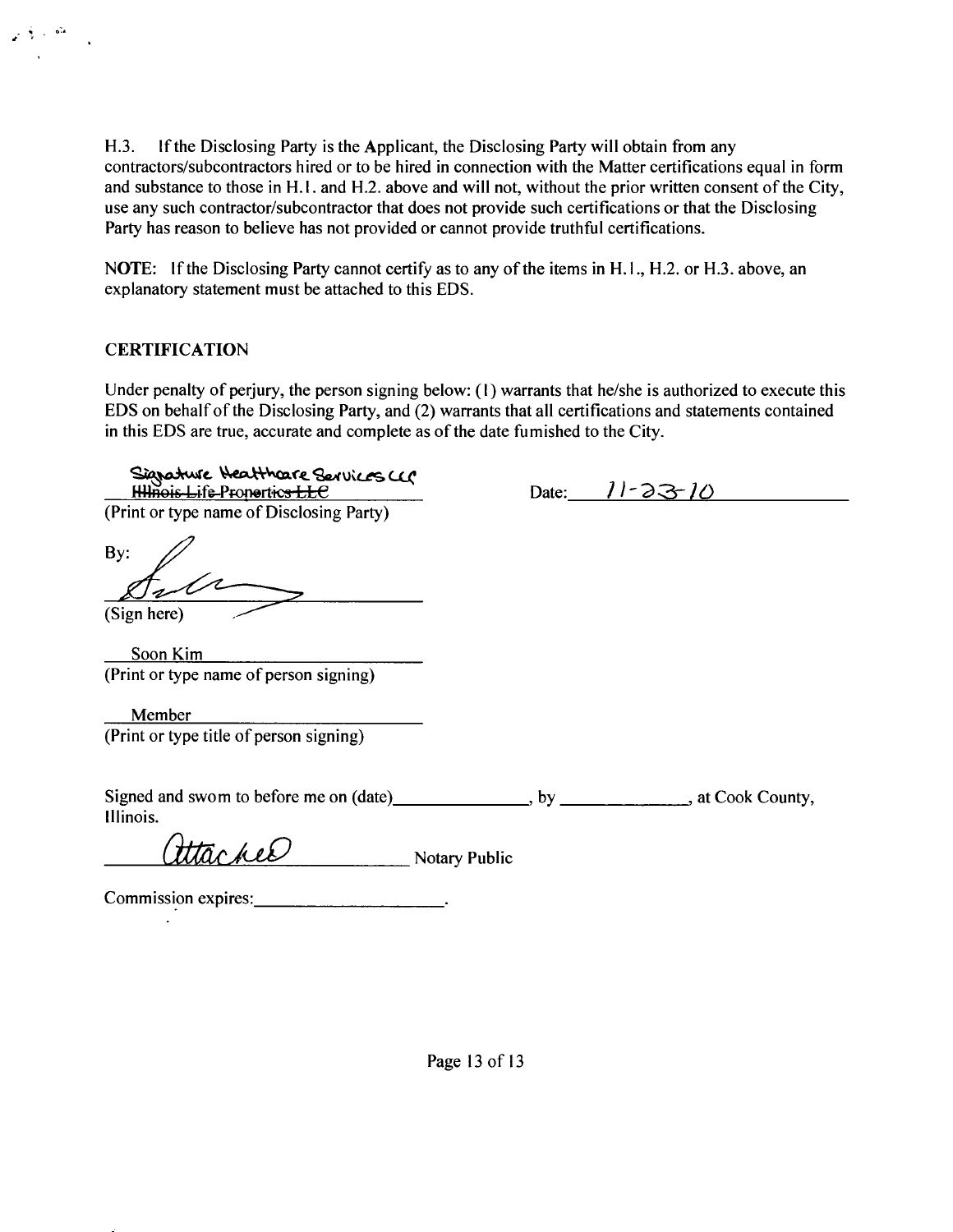|                                                                | <b>ACKNOWLEDGMENT</b>                                                                                                                                                                                                                                                                                                                                                                                      |
|----------------------------------------------------------------|------------------------------------------------------------------------------------------------------------------------------------------------------------------------------------------------------------------------------------------------------------------------------------------------------------------------------------------------------------------------------------------------------------|
| State of California<br>Riverside<br>County of <b>County</b> of |                                                                                                                                                                                                                                                                                                                                                                                                            |
| On November 23, 2010                                           | before me, Judith Cervantes, Notary Public                                                                                                                                                                                                                                                                                                                                                                 |
|                                                                | (insert name and title of the officer)                                                                                                                                                                                                                                                                                                                                                                     |
|                                                                | subscribed to the within instrument and acknowledged to me that he/she/they executed the same in<br>his/her/their authorized capacity(ies), and that by his/her/their signature(s) on the instrument the<br>person(s), or the entity upon behalf of which the person(s) acted, executed the instrument.<br>I certify under PENALTY OF PERJURY under the laws of the State of California that the foregoing |
| paragraph is true and correct.                                 |                                                                                                                                                                                                                                                                                                                                                                                                            |
| WITNESS my hand and official seal.                             |                                                                                                                                                                                                                                                                                                                                                                                                            |

 $\bar{t}$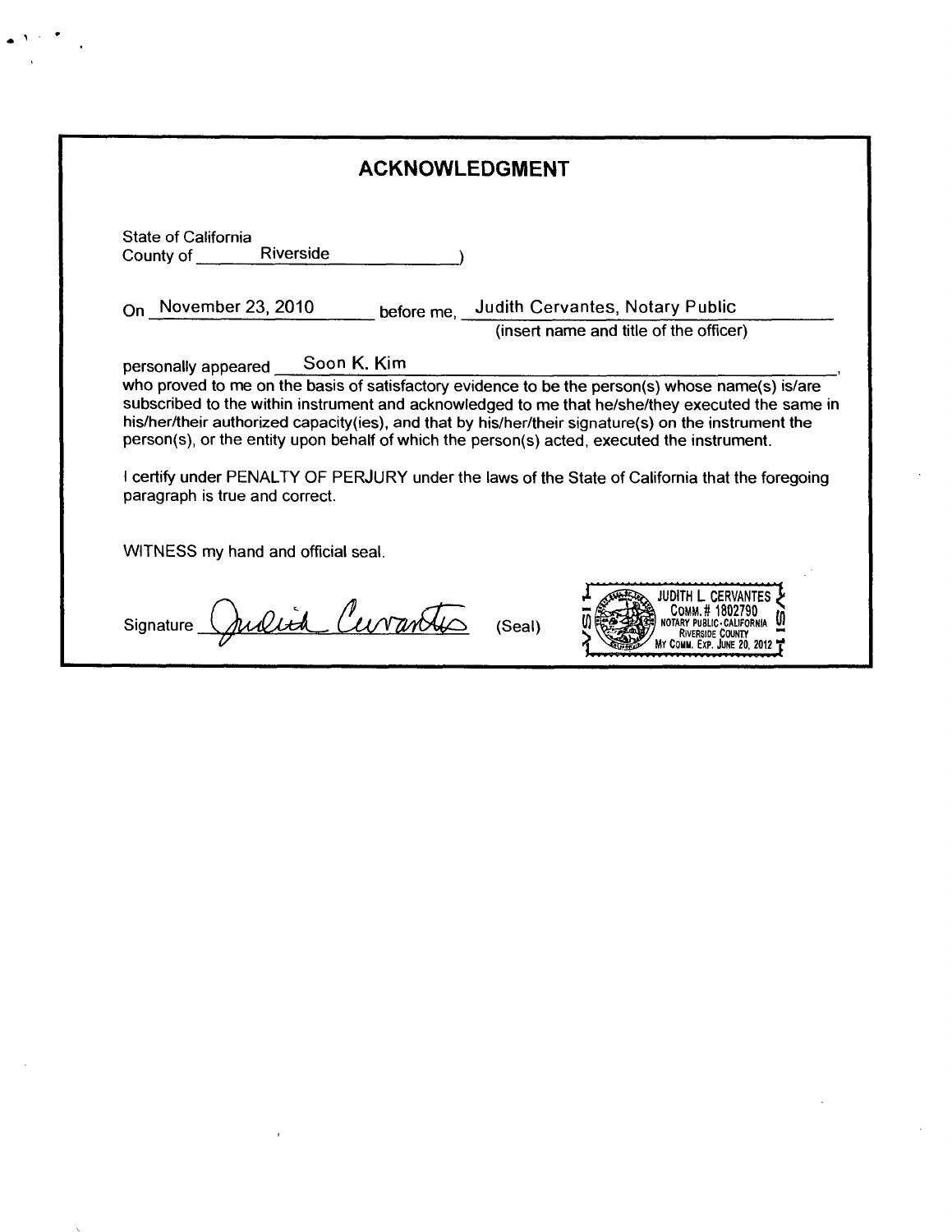## **CITY OF CHICAGO ECONOMIC DISCLOSURE STATEMENT AND AFFIDAVIT APPENDIX A**

#### **FAMILIAL RELATIONSHIPS WITH ELECTED CITY OFFICIALS AND DEPARTMENT HEADS**

**This Appendix is to be completed only by (a) the Applicant, and (b) any legal entity which has a direct ownership interest in the Applicant exceeding 7.5 percent. It is not to be completed by any legal entity which has only an indirect ownership interest in the Applicant.** 

Under Municipal Code Section 2-154-015, the Disclosing Party must disclose whether such Disclosing Party or any "Applicable Party" or any Spouse or Domestic Partner thereof currently has a "familial relationship" with any elected city official or department head. A "familial relationship" exists if, as of the date this EDS is signed, the Disclosing Party or any "Applicable Party" or any Spouse or Domestic Partner thereof is related, by blood or adoption, to the mayor, any alderman, the city clerk, the city treasurer, or any city department head as parent, child, brother or sister, aunt or uncle, niece or nephew, grandparent, grandchild, father-in-law, mother-in-law, son-in-law, daughter-in-law, stepfather or stepmother, stepson or stepdaughter, stepbrother or stepsister or half-brother or half-sister.

"Applicable Part" means (1) all corporate officers of the Disclosing Party, if the Disclosing Party is a corporafion; all partners of the Disclosing party, if the Disclosing Party is a general partnership; all general partners and limited partners of the Disclosing Party, if the Disclosing Party is a limited partnership; all managers, managing members and member of the Disclosing Party, ifthe Disclosing Party is a limited liability company; (2) all principal officers of the Disclosing Party; and (3) any person having more than a 7.5 percent ownership interest in the Disclosing Party. "Principal officers" means the president, chief operating officer, executive director, chief financial officer, treasurer or secretary of a legal entity or any person exercising similar authority.

Does the Disclosing Party or any "Applicable Party" or any Spouse or Domestic Partner thereof currently have a "familial relationship" with an elected city official or department head?

 $\Box$  Yes  $\boxtimes$  No

If yes, please identify below  $(1)$  the name and title of such person,  $(2)$  the name of the legal entity to which such person is connected; (3) the name and tifie of the elected city official or department head to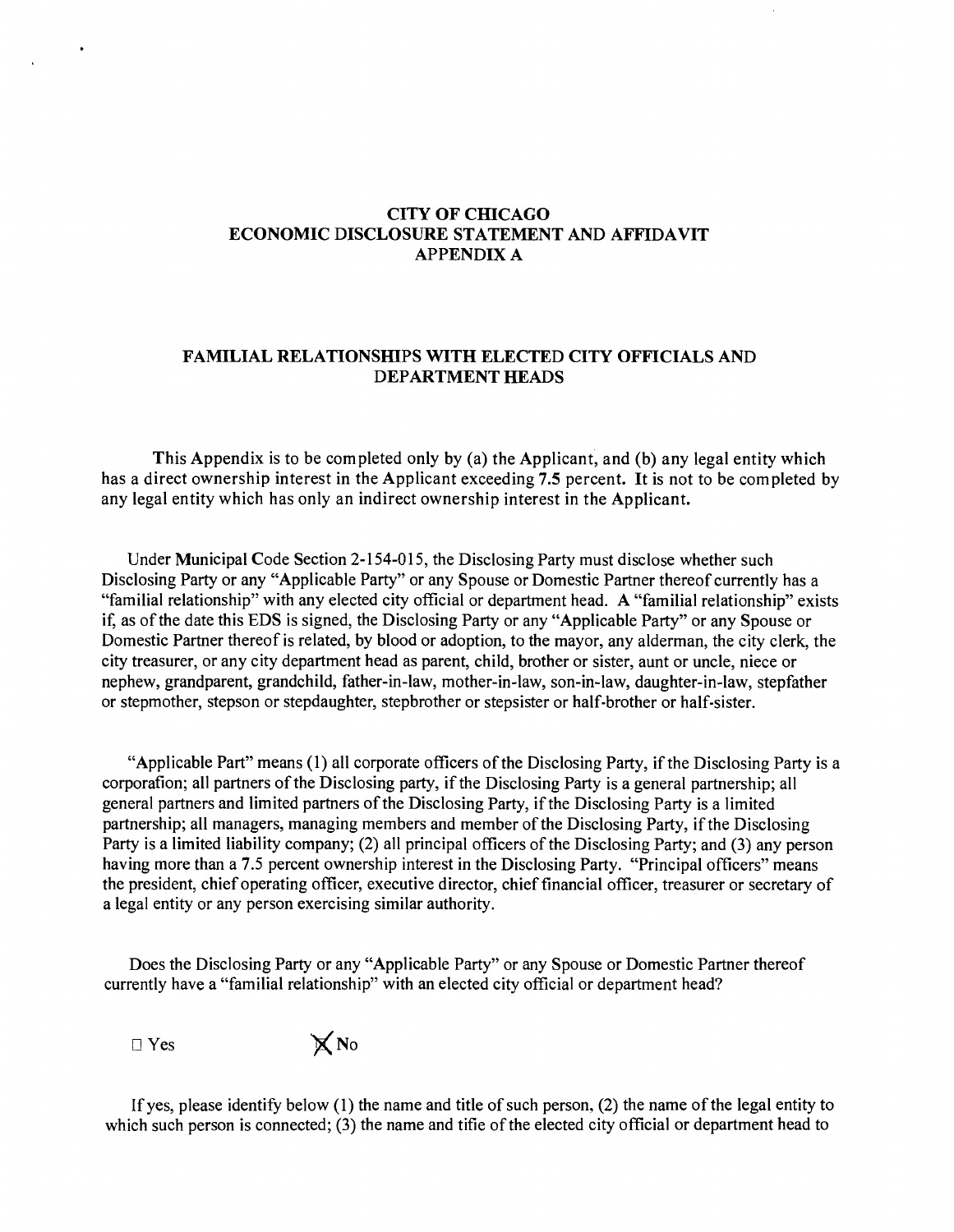whom such person has a familial relationship, and (4) the precise nature of such familial relationship.

#### **CERTIFICATION**

 $\frac{1}{\left|\partial_{\alpha}\right|^{1/2}}$  ,  $\frac{1}{\sqrt{2}}$  and

Under penalty of perjury, the person signing below: (1) warrants that he/she is authorized to execute this EDS on behalf of the Disclosing Party, and (2) warrants that all certifications and statements contained in this EDS are true, accurate and complete as of the date fumished to the City.

Signature Heatthcare Services CCC<br>Himois Life Properties LLC<br>(Print or type name of Disclosing Party)

Date:  $11 - 23 - 10$ 

Bv: (Sign here)

Soon Kim (Print or type name of person signing)

Member (Print or type title of person signing)

Signed and sworn to before me on (date), by at Cook County, Illinois.

 $\text{Hach}e\mathcal{D}$  Notary Public.

Commission expires: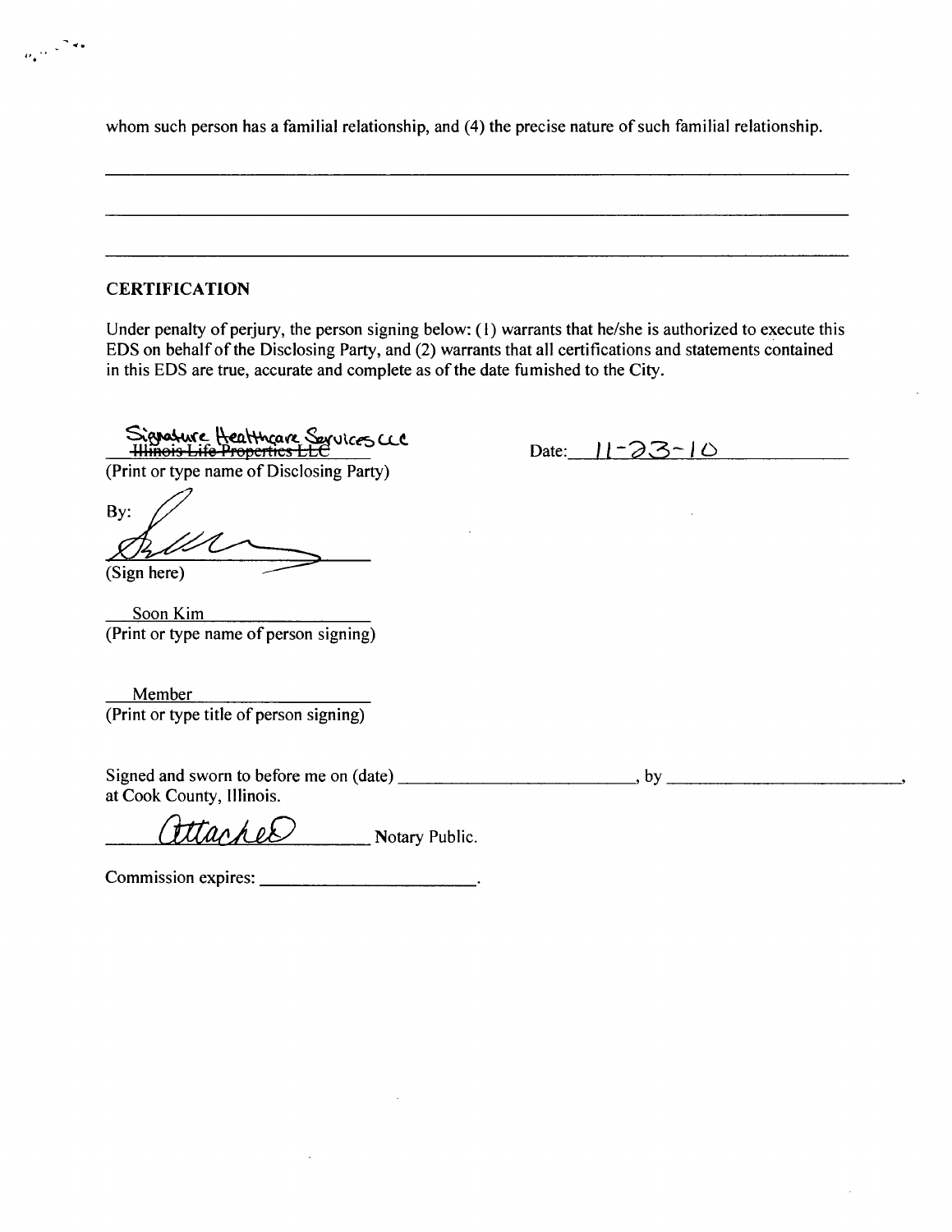| State of California<br>Riverside<br>County of                                                                                 |                                                                                                                                                                                                         |
|-------------------------------------------------------------------------------------------------------------------------------|---------------------------------------------------------------------------------------------------------------------------------------------------------------------------------------------------------|
| On November 23, 2010                                                                                                          | before me, Judith Cervantes, Notary Public                                                                                                                                                              |
|                                                                                                                               | (insert name and title of the officer)                                                                                                                                                                  |
| Soon K. Kim<br>personally appeared                                                                                            | who proved to me on the basis of satisfactory evidence to be the person(s) whose name(s) is/are<br>subscribed to the within instrument and acknowledged to me that he/she/they executed the same in     |
| person(s), or the entity upon behalf of which the person(s) acted, executed the instrument.<br>paragraph is true and correct. | his/her/their authorized capacity(ies), and that by his/her/their signature(s) on the instrument the<br>I certify under PENALTY OF PERJURY under the laws of the State of California that the foregoing |
| WITNESS my hand and official seal.                                                                                            |                                                                                                                                                                                                         |

 $\sim 10^7$ 

 $\epsilon_{\rm in}$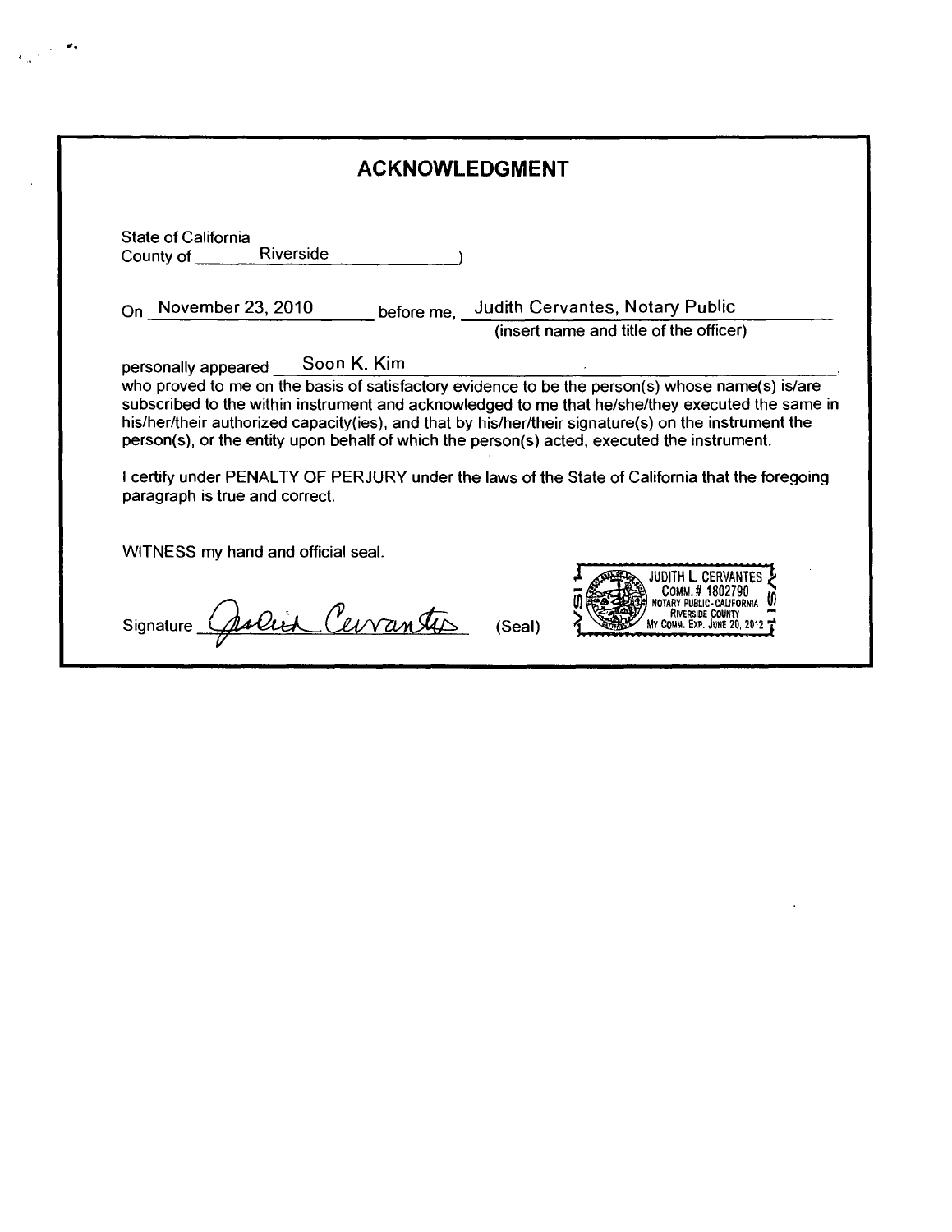# **CITY OF CHICAGO ECONOMIC DISCLOSURE STATEMENT AND AFFIDAVIT**

## **SECTION I -GENERAL INFORMATION**

A. Legal name of Disclosing Party submitting this EDS. Include d/b/a/ if applicable:

Aurora Chicago Lakeshore Hospital LLC

**Check ONE of the following three boxes:** 

Indicate whether Disclosing Party submitting this EDS is:

1. [X] the Applicant

OR

2.  $\lceil$  a legal entity holding a direct or indirect interest in the Applicant. State the legal name of the Applicant in which Disclosing Party holds an interest:

OR

3. [ ] a specified legal entity with a right of control (see Secfion II.B.l .b) State the legal name of the entity in which Disclosing Party holds a right of control:

B. Business address of Disclosing Party: 4840 N Marine Drive  $Chicago, IL 60640$ 

C. Telephone: 773-907-4600 Fax: Email,

D. Name of contact person: Alan Eaks

E. Federal Employer Identificafion No. (if you have one):

F. Brief description of contract, transition or other undertaking (referred to below as the "Matter") to which this EDS pertains. (Include project number and location of property, if applicable):

Zoning Change-4700 N Clarendon Ave./818-22 W Leland Ave/831 W Leland Ave.

G. Which City agency or department is requesting this EDS? Zoning/Planning

If the Matter is a contract being handled by the City's Department of Procurement Services, please complete the following:

*Specification # and Contract #*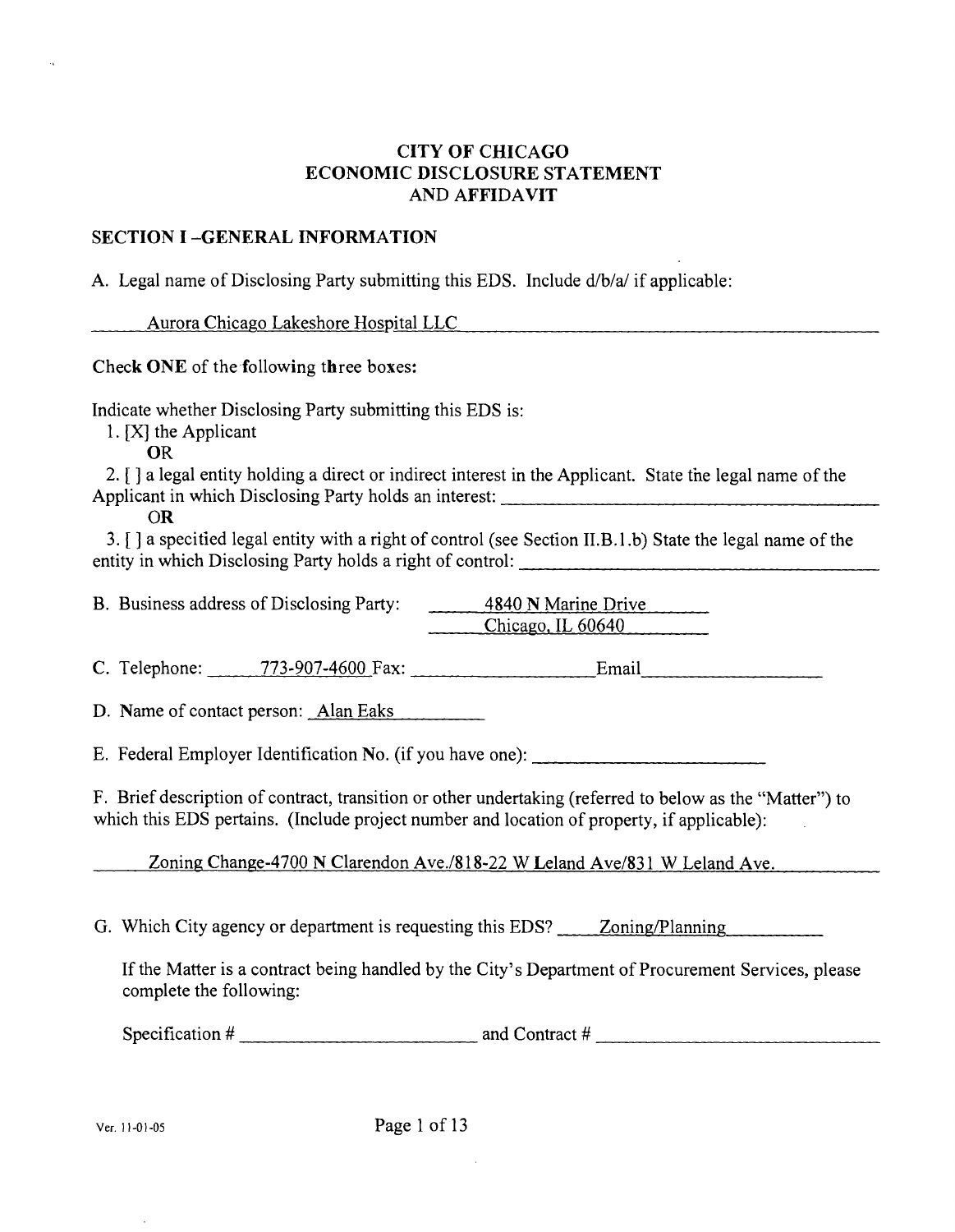# **SECTION II - DISCLOSURE OF OWNERSHIP INTERESTS**

 $\Lambda$ 

| A. NATURE OF DISCLOSING PARTY                                                                                                                                                                                                                           |                                                                                                                                                                                                                                                                                                                            |
|---------------------------------------------------------------------------------------------------------------------------------------------------------------------------------------------------------------------------------------------------------|----------------------------------------------------------------------------------------------------------------------------------------------------------------------------------------------------------------------------------------------------------------------------------------------------------------------------|
| 1. Indicate the nature of the Disclosing Party:<br>[] Person<br>[] Publicly registered business corporation<br>[] Privately held business corporation<br>[] Sole proprietorship<br>[] General partnership*<br>[] Limited partnership*<br>$\lceil$ Trust | [X] Limited liability company*<br>[] Limited liability partnership*<br>[] Joint venture*<br>[] Not-for-profit corporation<br>(Is the not-for-profit corporation also a $501(c)(3)$ )?<br>$[$   Yes<br>$\lceil \cdot \rceil$ No<br>[] Other (please specify)                                                                |
| *Note B.1.b below                                                                                                                                                                                                                                       |                                                                                                                                                                                                                                                                                                                            |
| 2.                                                                                                                                                                                                                                                      | For legal entities, the state (or foreign country) of incorporation or organization, if applicable:                                                                                                                                                                                                                        |
| Illinois                                                                                                                                                                                                                                                |                                                                                                                                                                                                                                                                                                                            |
| business in the State of Illinois as a foreign entity?                                                                                                                                                                                                  | 3. For legal entities not organized in the State of Illinois: Has the organization registered to do                                                                                                                                                                                                                        |
| $[$ ] Yes<br>$\lceil \cdot \rceil$ No                                                                                                                                                                                                                   | [X] N/A                                                                                                                                                                                                                                                                                                                    |
| B. IF THE DISCLOSING PARTY IS A LEGAL ENTITY:                                                                                                                                                                                                           |                                                                                                                                                                                                                                                                                                                            |
| 1.a.<br>fitleholder(s).                                                                                                                                                                                                                                 | List below the full names and fitle of all executive officers and all directors of the entity.<br>For not-for-profit corporations, also list below all members, if any, which are legal enfities. If there are<br>no such members, write "no members." For trusts, estates or other similar entities, list below the legal |
| Name<br>N/A                                                                                                                                                                                                                                             | Title                                                                                                                                                                                                                                                                                                                      |
|                                                                                                                                                                                                                                                         |                                                                                                                                                                                                                                                                                                                            |
|                                                                                                                                                                                                                                                         |                                                                                                                                                                                                                                                                                                                            |
|                                                                                                                                                                                                                                                         |                                                                                                                                                                                                                                                                                                                            |
|                                                                                                                                                                                                                                                         |                                                                                                                                                                                                                                                                                                                            |

I .b. If you checked "General partnership," "Limited partnership," "Limited liability company," "Limited liability partnership" or "Joint venture" in response to Item A.l. above (Nature of Disclosing Party), list below the name and title of each general partner, managing member, manager or any other person or entity that controls the day-to-day management of the Disclosing Party. NOTE: Each legal entity listed below must submit an EDS on its own behalf.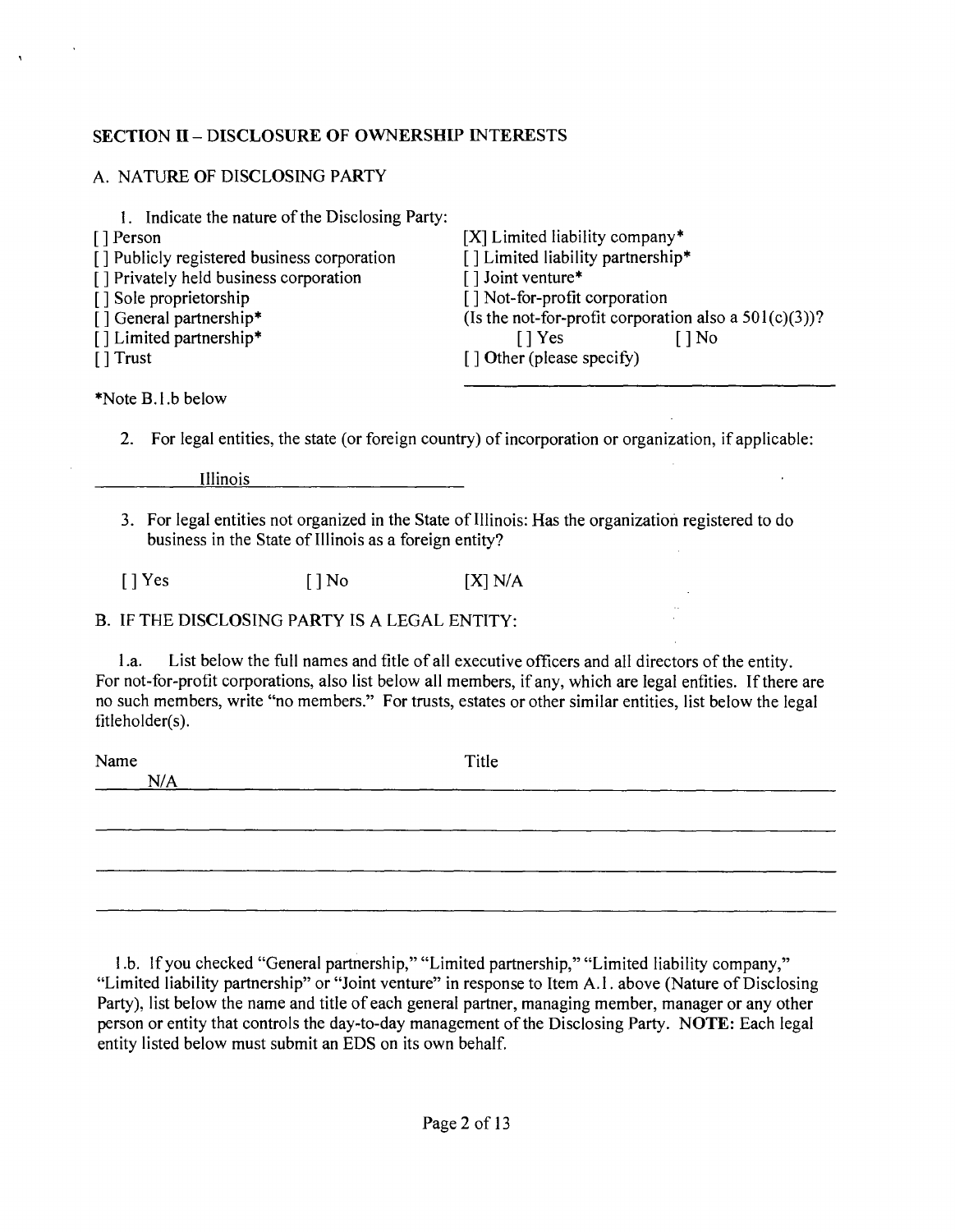| Name<br>Signature Healthcare Services LLC | Title<br>Member |
|-------------------------------------------|-----------------|
|                                           |                 |
|                                           |                 |
|                                           |                 |

2. Please provide the following information conceming each person or entity having a direct or indirect beneficial interest (including ownership) in excess of 7.5% of the Disclosing Party. Examples of such an interest include shares in a corporation, partnership interest in a partnership or joint venture, interest of a member or manager in a limited liability company, or interest of a beneficiary of a tmst, estate or other similar entity. If none, state "None." NOTE: Pursuant to Secfion 2-154-030 of the Municipal Code of Chicago ("Municipal Code"), the City may require any such additional information from any applicant which is reasonably intended to achieve full disclosure.

| Name | <b>Business Address</b> | Percentage Interest in the                                                           |      |
|------|-------------------------|--------------------------------------------------------------------------------------|------|
|      |                         | <b>Disclosing Property</b>                                                           |      |
|      |                         | Signature Healthcare Services LLC 29433 Southfield Rd. Ste 201; Southfield MI, 48076 | 100% |

#### **SECTION HI - BUSINESS RELATIONSHIPS WITH CITY ELECTED OFFICIALS**

Has the Disclosing Party has a "business relafionship." as defined in Chapter 2-156 of the Municipal Code, with any City elected official in the 12 months before the date this EDS is signed?

 $[$  ] Yes  $[X]$  No

If yes, please identify below the name(s) of such City elected official(s) and describe such relationship(s):

#### **SECTION IV - DISCLOSURE OF SUBCONTRACTORS & OTHER RETAINED PARTIES**

The Disclosing Party must disclose the name and business address of each subcontractor, attomey, lobbyist, accountant, consultant and any other person or entity whom the Disclosing party has retained or expects to retain in connection with the Matter, as well as the nature ofthe relafionship, and the total amount of the fees paid or estimated to be paid. The Disclosing Party is not required to disclose employees who are paid solely through the Disclosing Party's regular payroll.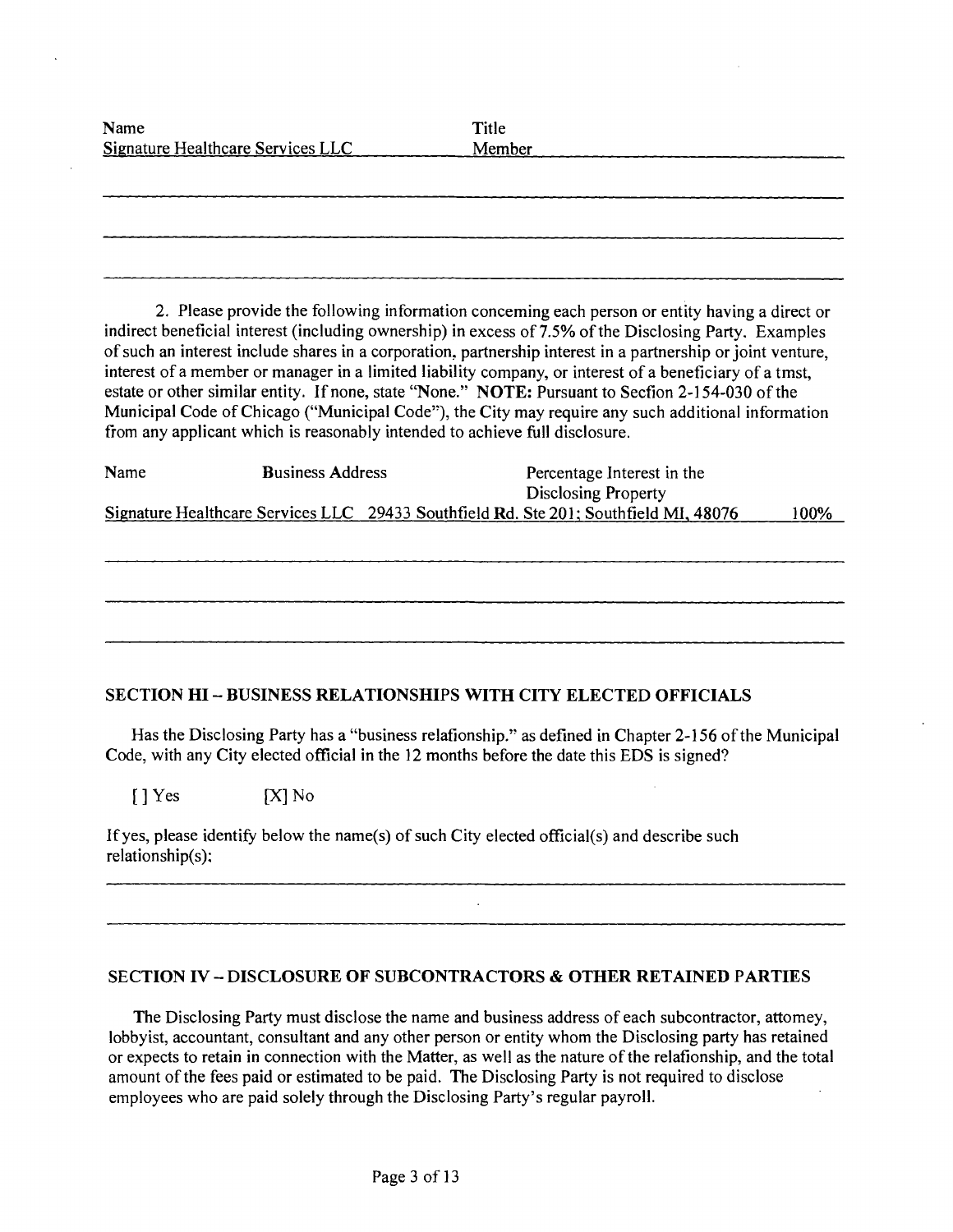"Lobbyist" means any person or entity who undertakes to influence any legislative or administrative action on behalf of any person or entity other than: (1) a not-for-profit entity, on an unpaid basis, or (2) himself "Lobbyist" also means any person or entity any part of whose duties as an employee of another includes undertaking to influence any legislative or administrative action.

If the Disclosing Party is uncertain whether a disclosure is required under this Section, the Disclosing Party, must either ask the City whether disclosure is required or make the disclosure.

| Name<br>(indicate whether)<br>retained or anticipated<br>to be retained) | <b>Business</b><br>Address | <b>Relationship to Disclosing Party</b><br>(subcontractor, attomey,<br>Lobbyist, etc) | Fees<br>(indicate whether<br>paid or estimated) |
|--------------------------------------------------------------------------|----------------------------|---------------------------------------------------------------------------------------|-------------------------------------------------|
|                                                                          |                            | Anderson & Moore-Attomey 111 W Washington Ste 1100; Chicago, IL 60602                 | Estimated to be                                 |
|                                                                          |                            |                                                                                       | \$5,000                                         |

\$5.000

(Add sheets if necessary)

[] Check here if the Disclosing party has not retained, nor expects to retain, any such persons or entities.

# **SECTION V - CERTIFICATIONS**

## A. COURT-ORDERED CHILD SUPPORT COMPLLANCE

Under Municipal Code Section 2-92-415, substantial owners of business entifies that contract with the City must remain in compliance with their child support obligations throughout the term of the contract.

Has any person who direcfiy or indirecfiy owns 10% or more of the Disclosing Party been declared in arrearage on any child support obligations by any Illinois court of competent jurisdiction?

[ ] Yes [X] No [ ] No person owns 10% or more of the Disclosing Party.

If "Yes," has the person entered into a court-approved agreement for payment of all support owned and is the person in compliance with that agreement?

 $[$  | Yes  $[$  | No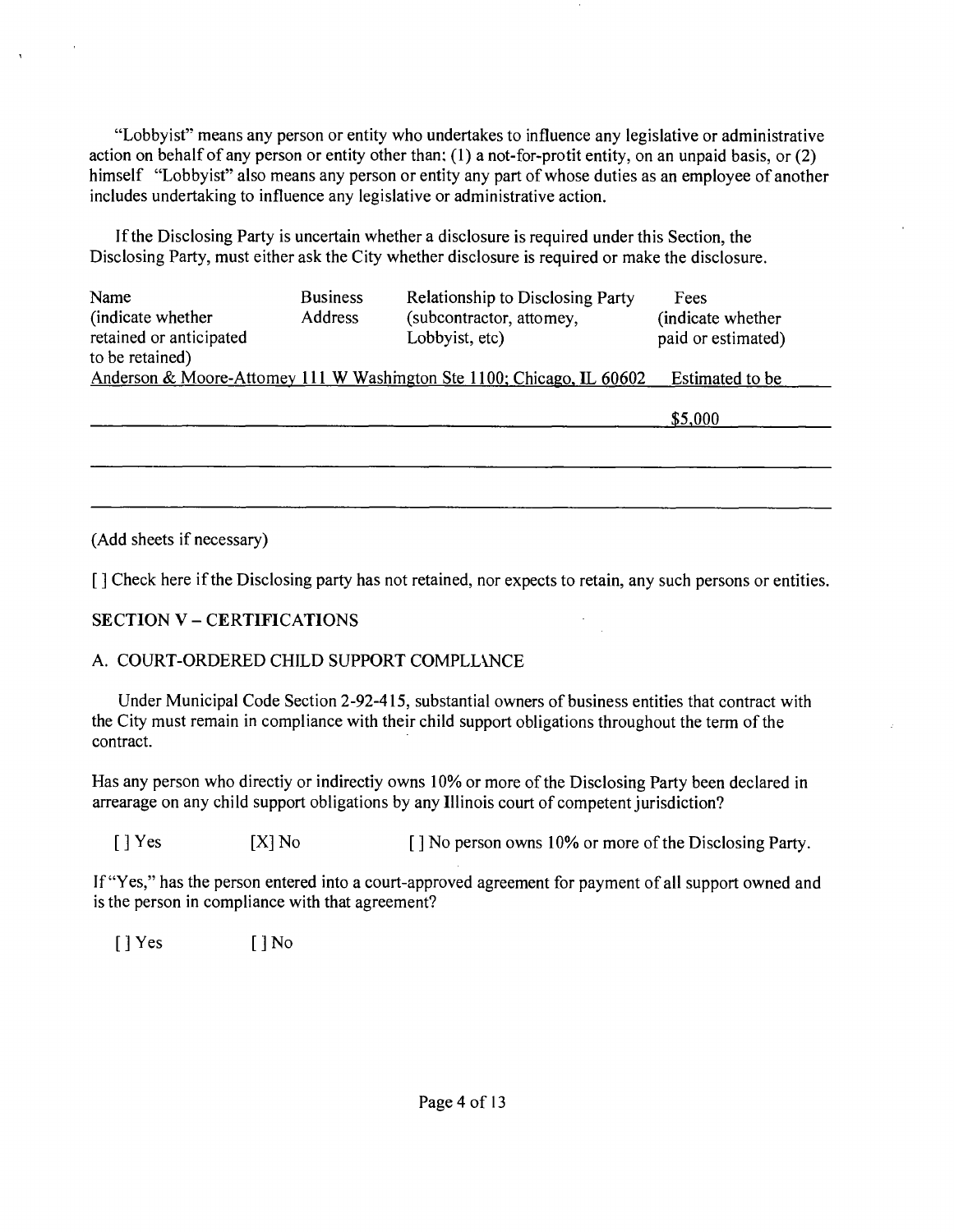# **B. FURTHER CERTIFICATIONS**

- 1. The Disclosing Party and, if the Disclosing Party is a legal entity, all of those persons or enfities idenfified in Section II.B.l. of this EDS:
- a. are not presenfiy debarred, suspended, proposed for debarment, declared ineligible or voluntarily excluded from any transactions by any federal, state or local unit of government;
- b. have not, within a five-year period preceding that date of this EDS, been convicted of a criminal offense, adjudged guilty, or had a civil judgment rendered against them in connection with: obtaining, attempting to obtain, or performing a public (federal, state or local) transacfion or contract under a public ttansaction; a violation of federal or state antitmst statutes; fraud; embezzlement; theft; forgery; bribery; falsification or destmction of records; making false statements; or receiving stolen property;
- c. are not presently indicted for or otherwise criminally or civilly charges by a govemmental entity (federal, state or local) with commission of any of the offenses enumerated in clause B.l .b. of this Section V;
- d. have not, within a five-year period preceding the date of this EDS, had one or more public transaction (federal, state or local) terminated for cause or default; and
- e. have not, within a five-year period preceding the date of this EDS, been convicted, adjudged guilty, or found liable in a civil proceeding, or in any criminal or civil action, mcluding actions conceming environmental violations, instituted by the City or by the federal govemment, any state, or any other unit of local government.
- 2. The certifications in subparts 2, 3 and 4 concem:
- the Disclosing Party;
- any "Applicable Party" (meaning any party participating in the performance of the Matter, including but not limited to any person or legal entities disclosed under Section IV, "Disclosure of Subcontractors and Other Retained Parties");
- any "Affiliated Entity" (meaning a person or entity that, directly or indirectly: controls the Disclosing Party, is controlled by the Disclosing Party, or is, with the Disclosing Party, under common control of another person or entity. Indicia of conttol include, without limitation: interlocking management or ownership; identity of interests among family members, shared facilities and equipment; common use of employees; or organization of a business entity following the ineligibility of a business entity to do business with federal or state or local government, including the City, using substantially the same management, ownership, or principals as the ineligible entity) with respect to Applicable Parties, the term Affiliated Entity means a person or entity that directly or indirectly controls the Applicable Party, is controlled by it, or, with the Applicable Party, is under common control of another person or entity;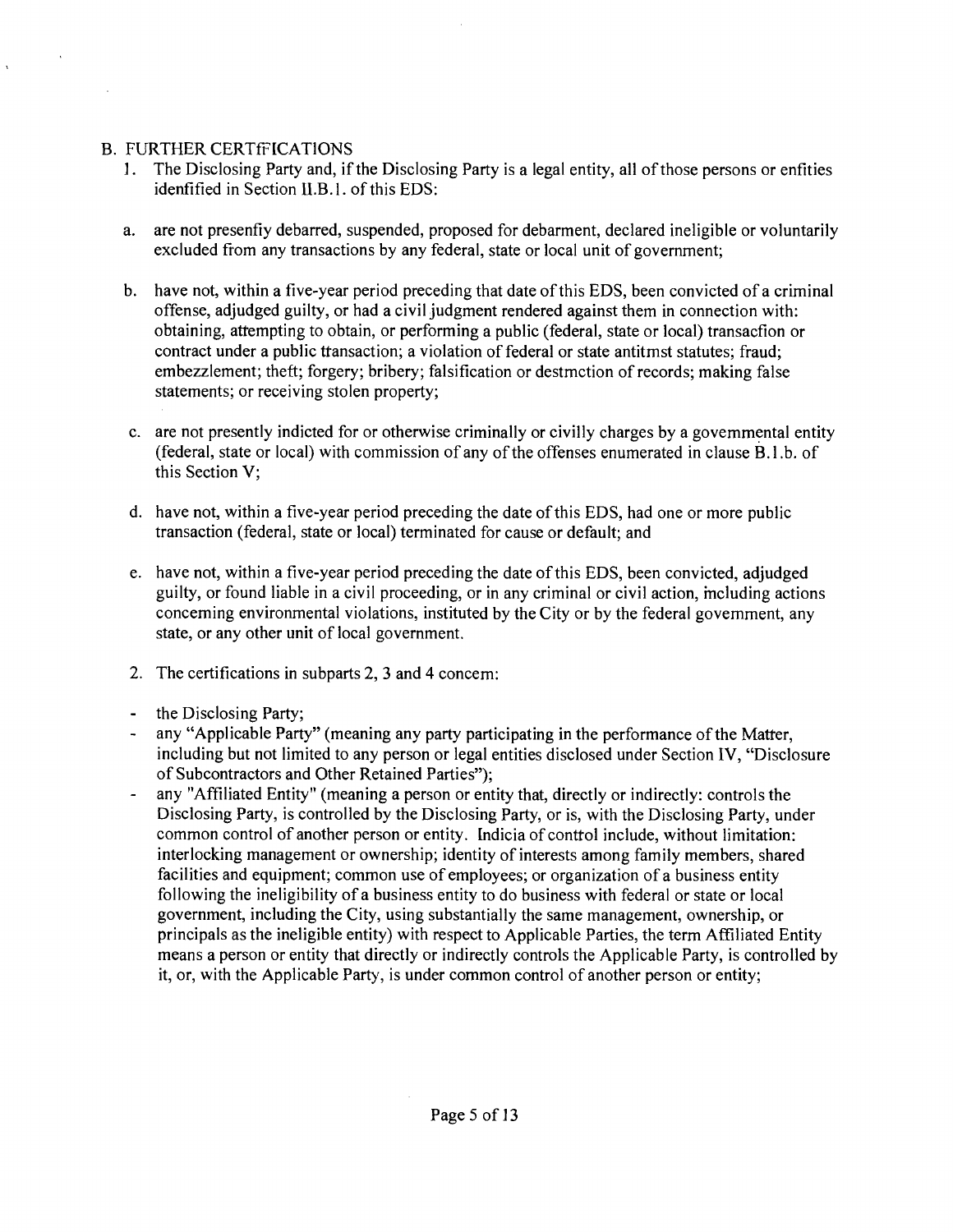- any responsible official of the Disclosing Party, any Applicable Party or any Affiliated Entity or any other official, agent or employee of the Disclosing Party, any Applicable Party or any Affiliated Entity, acting pursuant to the direction or authorization of a responsible official ofthe Disclosing Party, any Applicable Party or any Affiliated Entity (collectively "Agents").

Neither the Disclosing Party, nor any Applicable Party, nor any Affiliated Entity of either the Disclosing Party or any Applicable Party nor any Agents have, during the five years before the date this EDS is signed, or, with respect to an Applicable Party, an Applicable Party, an Affiliated Entity, or an Affiliated Entity's contract or engagement in connection with the Matter:

- a. bribed or attempted to bribe, or been convicted or adjudged guilty of bribery or attempting to bribe, a public officer or employee of the City, the State of Illinois, or any agency of the federal govemment or of any state or local govemment in the United Stated of America, in that officer's or employee's official capacity;
- b agreed or colluded with other bidders, or prospective bidders, or been a party to any such agreement, or been convicted or adjudged guilty of agreement or collusion among bidders or prospective bidders, in restraint of freedom of competition by agreement to bid a fixed price or otherwise; or
- c. made an admission of such conduct described in a. or b. above that is a matter of record, but have not been prosecuted for such conduct; or
- d. violated the provisions of Municipal Code Secfion 2-92-610 (Living Wage Ordinance).

3. Neither the Disclosing Party, Affiliated Entity or Applicable Party, or any of their employees, officials, agents or partners, is barred from contracting with any unit of state or local govemment as a result of engaging in or being convicted of (1) bid-rigging in violafion of 720 ILCS 5/33E-3; (2) bidrotating in violation of 720 ILCS 5/33E-4; or (3) any similar offense of any state or of the United Stated of America that contains the same elements as the offense of bid-rigging or bid-rotating.

4. Neither the Disclosing Party nor any Affiliated Entity is listed on any of the following lists maintained by the Office of Foreign Assets Control of the U.S. Department of the Treasury or the Bureau of Industry and Security of the U.S. Department of Commerce or their successors: the Specially Designated Nationals List, the Denied Persons Lists, the Unverified List, the Entity List and the Debarred List.

5. The Disclosing Party understands and shall comply with (1) the applicable requirements of the Govemmental Ethics Ordinance of the City, Title 2, Chapter 2-156 of the Municipal Code; and (2) all the applicable provisions of Chapter 2-56 of the Municipal Code (Office of the Inspector General).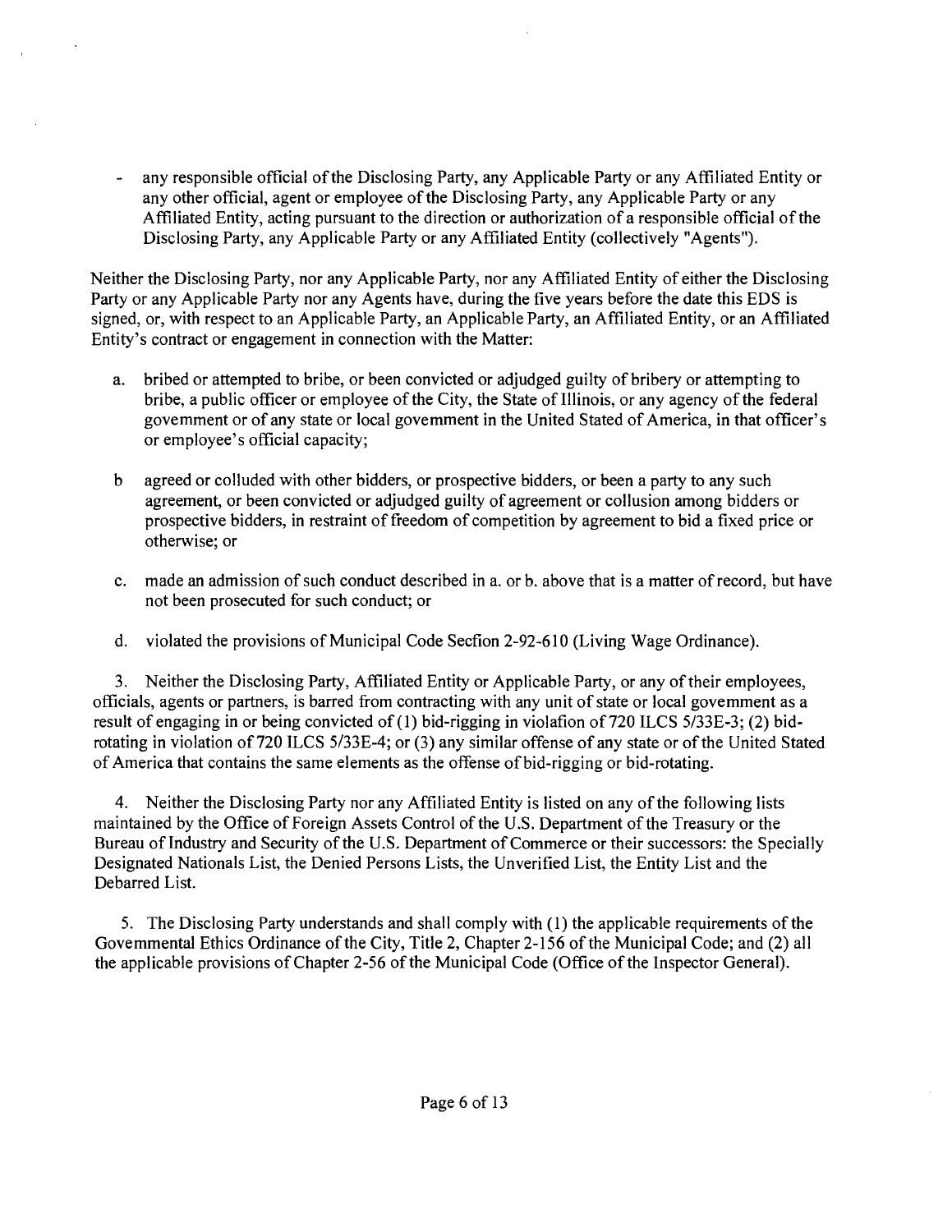6. If the Disclosing Party is unable to certify to any of the above statements in this Part B (Further Certifications), the Disclosing Party must explain below:

N/A

If the letters "NA," the word "None," or no response appears on the lines above, it will be conclusively presumed that the Disclosing Party certified to the above statements.

# C. CERTIFICATION OF STATUS AS FINANCIAL INSTITUTION

For purposes of this Part C, under Municipal Code Section 2-32-455(b), the term "financial institution" means a bank, savings and loan association, thrift, credit union, mortgage banker, mortgage broker, ttust company, savings bank, investment bank, securities broker, municipal securities broker, securities dealer, municipal securities dealer, securifies underwriter, municipal securities underwriter, investment trust, venture capital company, bank holding company, financial services holding company, or any licensee under the Consumer Installment Loan Act, the Sales Finance Agency Act, or the Residential Mortgage Licensing Act. However, "financial institution" specifically shall not include any entity whose predominant business is the providing of tax deferred, defined contribution, pension plans to public employees in accordance with Sections 403(b) and 457 of the Intemal Revenue code. (Additional definitions may be found in Municipal Code Section 2-32-455(b).).

# 1. CERTIFICATION

The Disclosing Party certifies that the Disclosing Party (check one)

[ ] is [X] is not

a "financial institution" as defmed in Section 2-32-455(b) ofthe Municipal Code.

2. Ifthe Disclosing Party IS a financial institution, then the Disclosing Party pledges:

"We are not and will not become a predatory lender as defined in Chapter 2-32 ofthe Municipal Code. We further pledge that none of our affiliates is, and none of them will become, a predatory lender as defined in Chapter 2-32 of the Municipal Code. We understand that becoming a predatory lender or becoming an affiliate of a predatory lender may result in the loss of the privilege of doing business with the City."

If the Disclosing Party is unable to make this pledge because it or any of its affiliates (as defined in Section 2-32-455(b) of the Municipal Code) is a predatory lender within the meaning of Chapter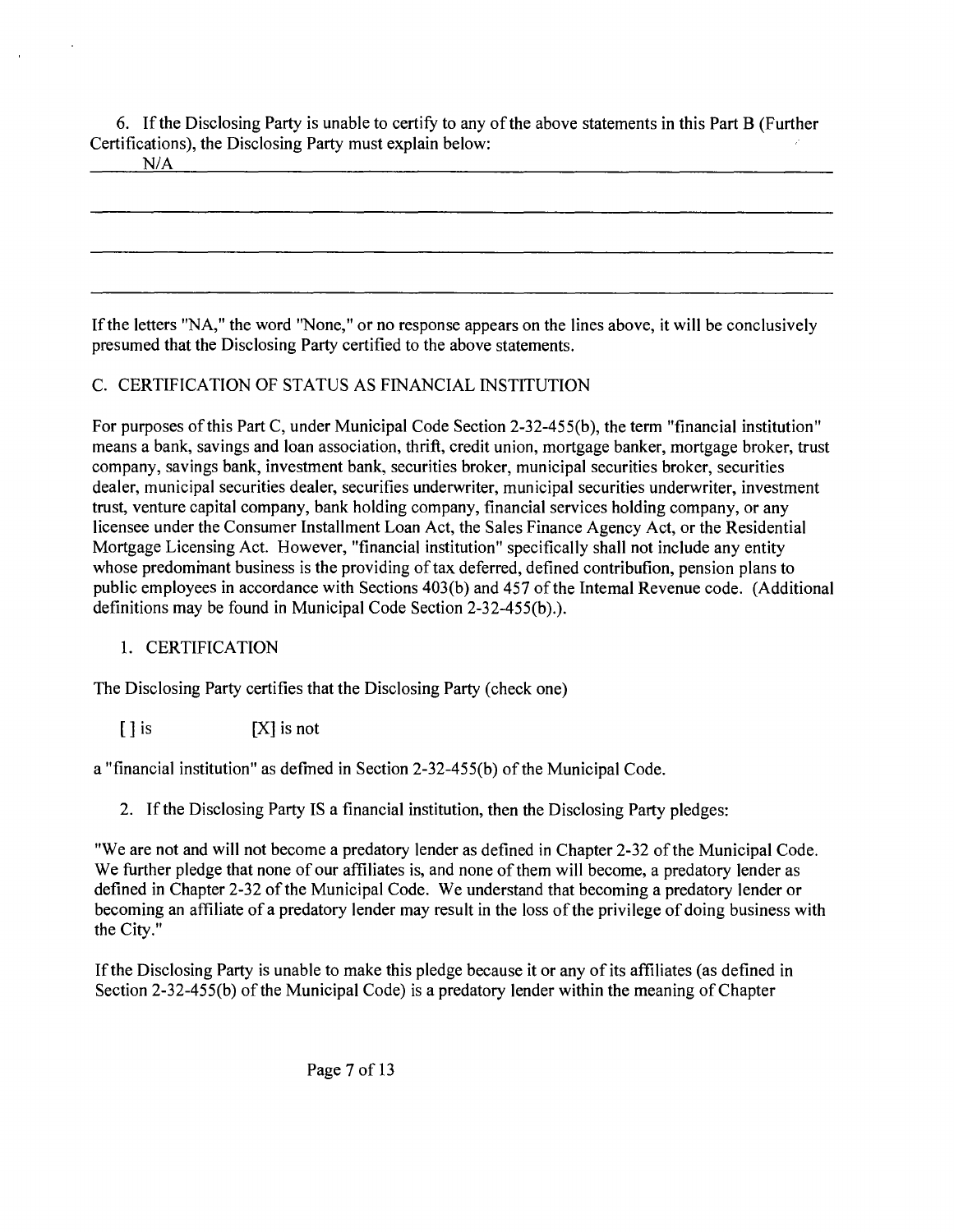2-32 of the Municipal Code, explain here (attach additional pages of necessary):

If the letters "NA," the word "None," or no response appears on the lines above, it will be conclusively presumed that the Disclosing Party certified to the above statements.

D. CERTIFICATION REGARDING INTEREST IN CITY BUSINESS

Any words or terms that are defmed in Chapter 2-156 of the Municipal Code have the same meanings when used in this Part D.

1. In accordance with Section 2-156-110 of the Municipal Code: Does any official or employee of the City have a financial interest in his or her own name or in the name of any other person or entity in the Matter?

[] Yes [X]No

NOTE: If you checked "Yes" to Item D.L, proceed to Items D.2. and D.3. If you checked "No" to Item D.1., proceed to Part E.

2. Unless sold pursuant to a process of competitive bidding, or otherwise permitted, no City elected official or employee shall have a financial interest in his or her own name or in the name of any other person or entity in the purchase of any property that (i) belongs to the City, or (ii) is sold for taxes or assessments, or (iii) is sold by virtue of legal process at the suit of the City (collectively, "City Property Sale"). Compensation for property taken pursuant to the City's eminent domain power does not constitute a financial interest within the meaning of this Part D.

Does the Matter involve a City Property Sale:

[] Yes [] No

3. If you checked "Yes" to Item D.l., provide the names and business addresses of the City officials or employees having such interest and identify the nature of such interest:

Name Business Address Nature of Interest

4. The Disclosing Party further certifies that no prohibited fmancial interest in the Matter will be acquired by any City official or employee.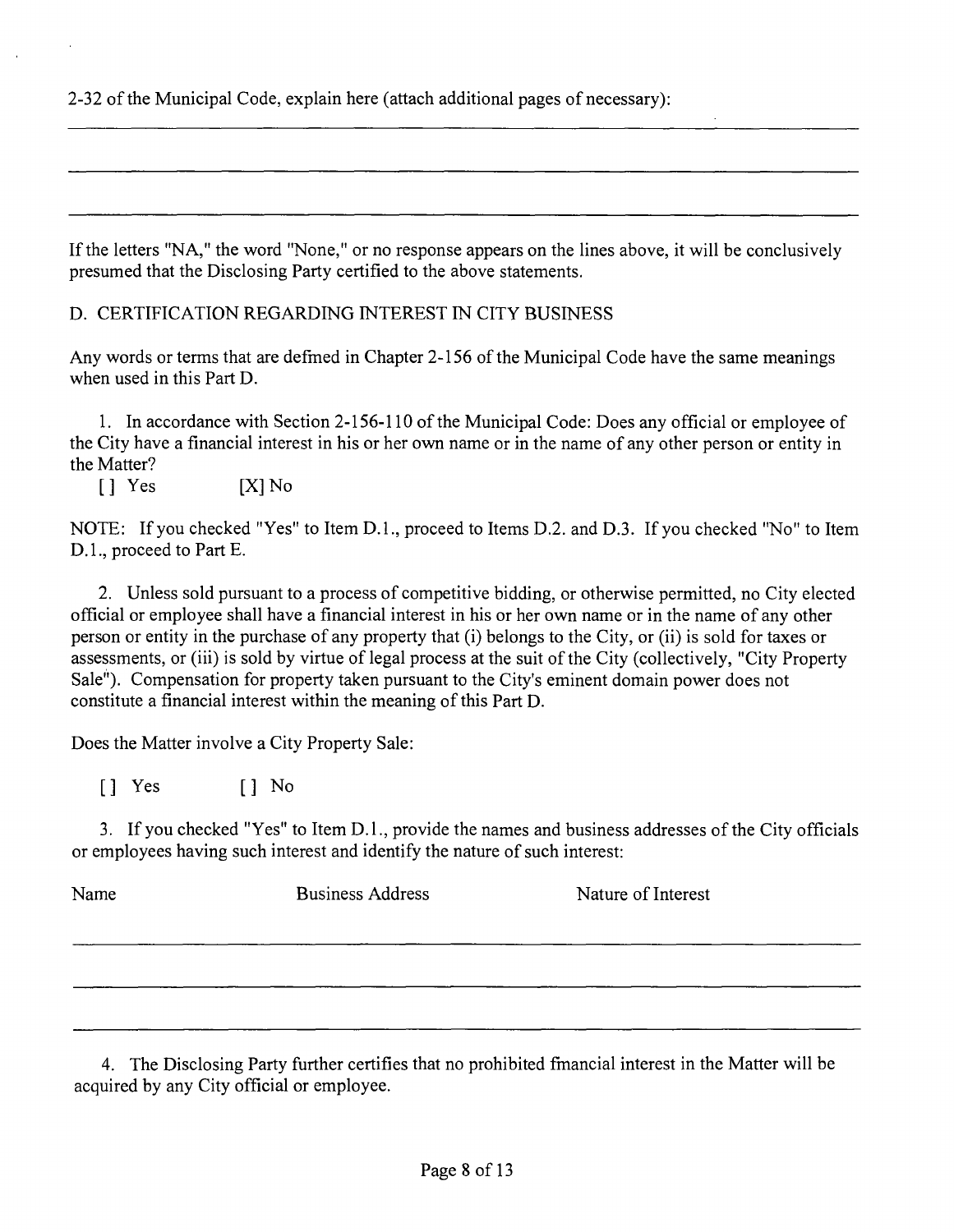# E. CERTIFICATION REGARDfNG SLAVERY ERA BUSINESS

The Disclosing Party has searched any and all records of the Disclosing Party and any and all predecessor entities for records of investments or profits from slavery, the slave industry, or slaveholder insurance policies from the slavery era (including insurance policies issued to slaveholders that provided coverage for damage to or injury or death of their slaves) and has disclosed in this EDS any and all such records to the City. In addition, the Disclosing Party must disclose the names of any and all slaves or slaveholders described in those records. Failure to comply with these disclosure requirements may make the Matter to which this EDS pertains voidable by the City.

Please check either 1. or 2. below. If the Disclosing Party checks 2., the Disclosing Party must disclose below or in an attachment to this EDS all requisite information as set forth in that paragraph 2.

 $X$  1. The Disclosing Party verifies that (a) the Disclosing Party has searched any and all records of the Disclosing Party and any and all predecessor entities for records of investments or profits from slavery, the slave industry, or slaveholder insurance policies, and (b) the Disclosing Party has found no records of investments or profits from slavery, the slave industry, or slaveholder insurance policies and no records of names of any slaves or slaveholders.

2. The Disclosing Party verifies that, as a result of conducting the search in step 1(a) above, the Disclosing Party has found records relating to investments or profits from slavery, the slave industry, or slaveholder insurance policies and/or the names of any slaves or slaveholders. The Disclosing Party verifies that the following constitutes full disclosure of all such records:

# **SECTION VI ~ CERTIFICATIONS FOR FEDERALLY-FUNDED MATTERS**

NOTE: If the Matter is federally funded, complete this Section VI. If the Matter is not federally funded, proceed to Section VII.

## A. CERTIFICATION REGARDING LOBBYING

1. List below the names of all persons or entities registered under the federal Lobbying Disclosure Act of 1995 who have made lobbying contacts on behalf of the Disclosing Party with respect to the Matter: (Begin list here, add sheets as necessary):

Page 9 of 13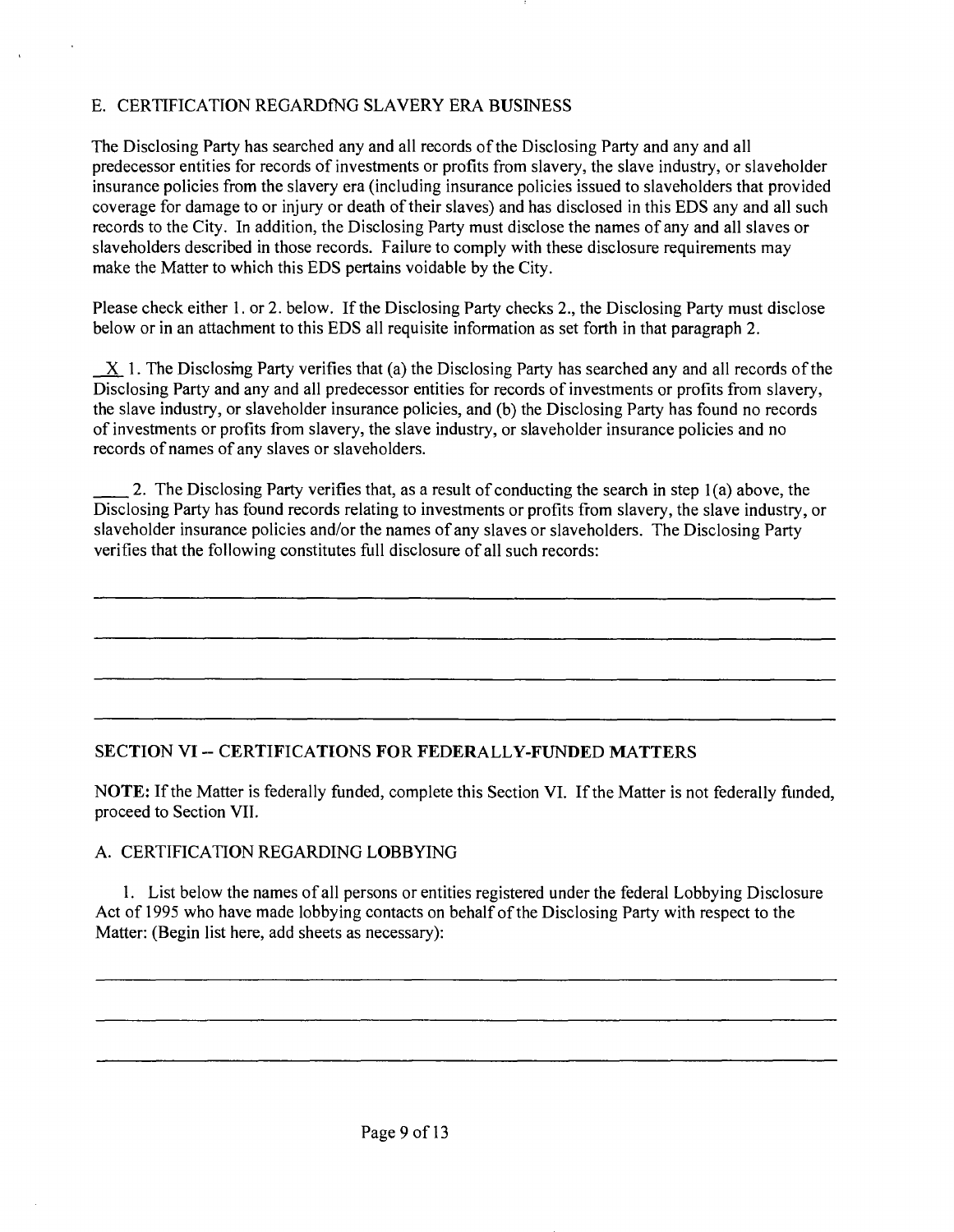(If no explanation appears or begins on the lines above, or if the letters "NA" or ifthe work "None" appear, it will be conclusively presumed that the Disclosing Party means that NO persons or entities registered under the Lobbying Disclosure Act of 1995 have made lobbying contacts on behalf of the Disclosing Party with respect to the Matter.)

2. The Disclosing Party has not spent and will not expend any federally appropriated funds to pay any person or entity listed in Paragraph A.l . above for his or her lobbying activities or to pay any person or entity to influence or attempt to influence an officer or employee of any agency, as defined by applicable federal law, a member of Congress, an officer or employee of congress, or an employee of a member of Congress, in connection with the award of any federally fiinded contract, making any federally funded grant or loan, entering into any cooperative agreement, or to extend, continue, renew, amend, or modify and federally funded conttact, grant, loan, or cooperative agreement.

3. The Disclosing Party will submit an updated certificafion at the end of each calendar quarter in which there occurs any event that materially affects the accuracy of the statements and information set forth in paragraphs A.1. and A.2. above.

Ifthe Matter is federally funded and any funds other than federally appropriated funds have been or will be paid to any person or entity for influencing or attempting to influence an officer or employee of any agency (as defined by applicable federal law), a member of congress, an officer or employee of congress, or any employee of a member of congress in cormecfion with the Matter, the Disclosing Party must complete and submit Standard Form-LLL, "Disclosure Form to Report Lobbying," in accordance with its instructions. The form may be obtained online from the federal Office of Management and Budget (0MB) web site at http://www.whitehouse.gov/omb/grants/sflllin.pdf, linked on the page http://www.whitehouse.gov/omb/grants/grants\_forms.html.

4. The Disclosing Party certifies that either: (i) it is not an organizafion described in section 501(c)(4) of the Internal Revenue code of 1986; or (ii) it is an organization described in section 501 (c)(4) of the Intemal Revenue Code of 1986 but has not engaged and will not engage in "Lobbying Activifies".

5. Ifthe Disclosing Party is the applicant, the Disclosing Party must obtain certifications equal in form and substance to paragraphs A.l . through A.4. above from all subconttactors before it awards any subcontract and the Disclosing Party must maintain all such subconttactors' certifications for the duration of the Matter and must make such certitications promptly available to the City upon request.

## B. CERTIFICATION REGARDING EQUAL EMPLOYMENT OPPORTUNITY

If the Matter is federally funded, federal regulations require the Applicant and all proposed subcontractors to submit the following information with their bids or in writing at the outset of negotiations.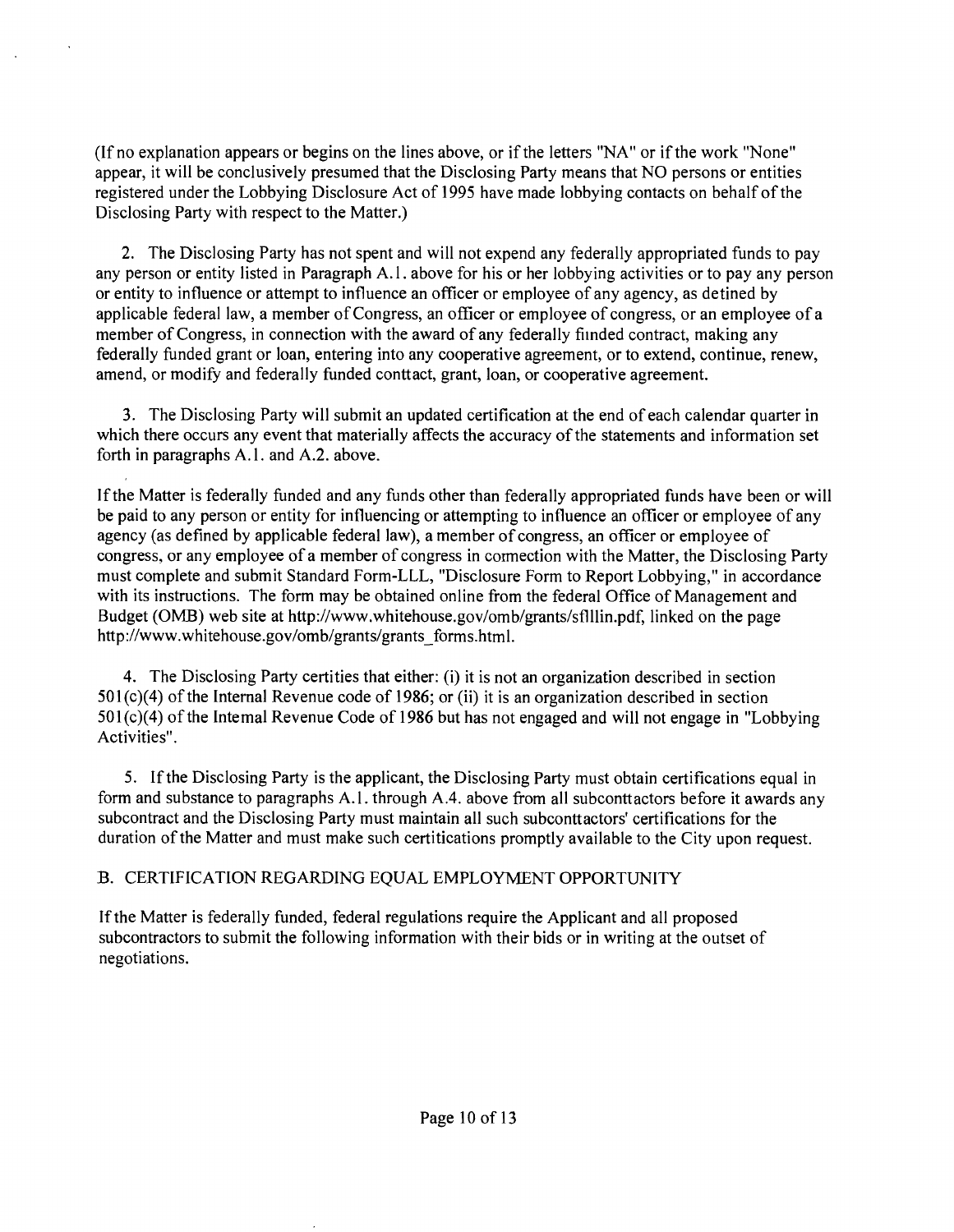Is the Disclosing Party the Applicant?

[]Yes [] No

If "Yes," answer the three questions below:

1. Have you developed and do you have on file affirmative action programs pursuant to applicable federal regulations? (See 41 CFR Part 60-2).

[] Yes [] No

2. Have you filed with the Joint Reporting Committee, the Director of the Office of Federal contract Compliance Programs, or the Equal Employment Opportunity Commission all reports due under the applicable filing requirements?

 $[$   $]$   $Yes$  ,  $[$   $]$   $No$ 

3. Have you participated in any previous contracts or subconttacts subject to the equal opportunity clause?

[] Yes [] No

If you checked "No" to question 1. or 2. above, please provide an explanation:

## SECTION VII -- ACKNOWLEDGMENTS, CONTRACT INCORPORATION, **COMPLIANCE, PENALTIES, DISCLOSURE**

The Disclosing Party understand and agrees that:

A. By completing and filing this EDS, the Disclosing Party acknowledges and agrees, on behalf of itself and the persons or entities named in this EDS, that the City may investigate the creditworthiness of some or all of the persons or entities named in this EDS.

B. The certifications, disclosures, and acknowledgments contained in this EDS will become part of any contract or other agreement between the Applicant and the City in connecfion with the Matter, whether procurement, City assistance, or other City action, and are material inducements to the City's execution of any contract or taking other action with respect to the Matter. The Disclosing Party understands that it must comply with all statutes, ordinances, and regulations on which this EDS is based.

C. The City's Governmental Ethics and Campaign Financing Ordinances, Chapters 2-156 and 2-164 of the Municipal Code, impose certain duties and obligations on persons or entities seeking City contracts, work, business, or transactions. The fill text of these ordinances and a training program is available on line at www.cityofchicago.org/Ethics, and may also be obtained from the City's Board of Ethics, 740 N. Sedgwick St., Suite 500, Chicago, IL 60610, (312) 744-9660. The Disclosing Party must comply fiilly with the applicable ordinances.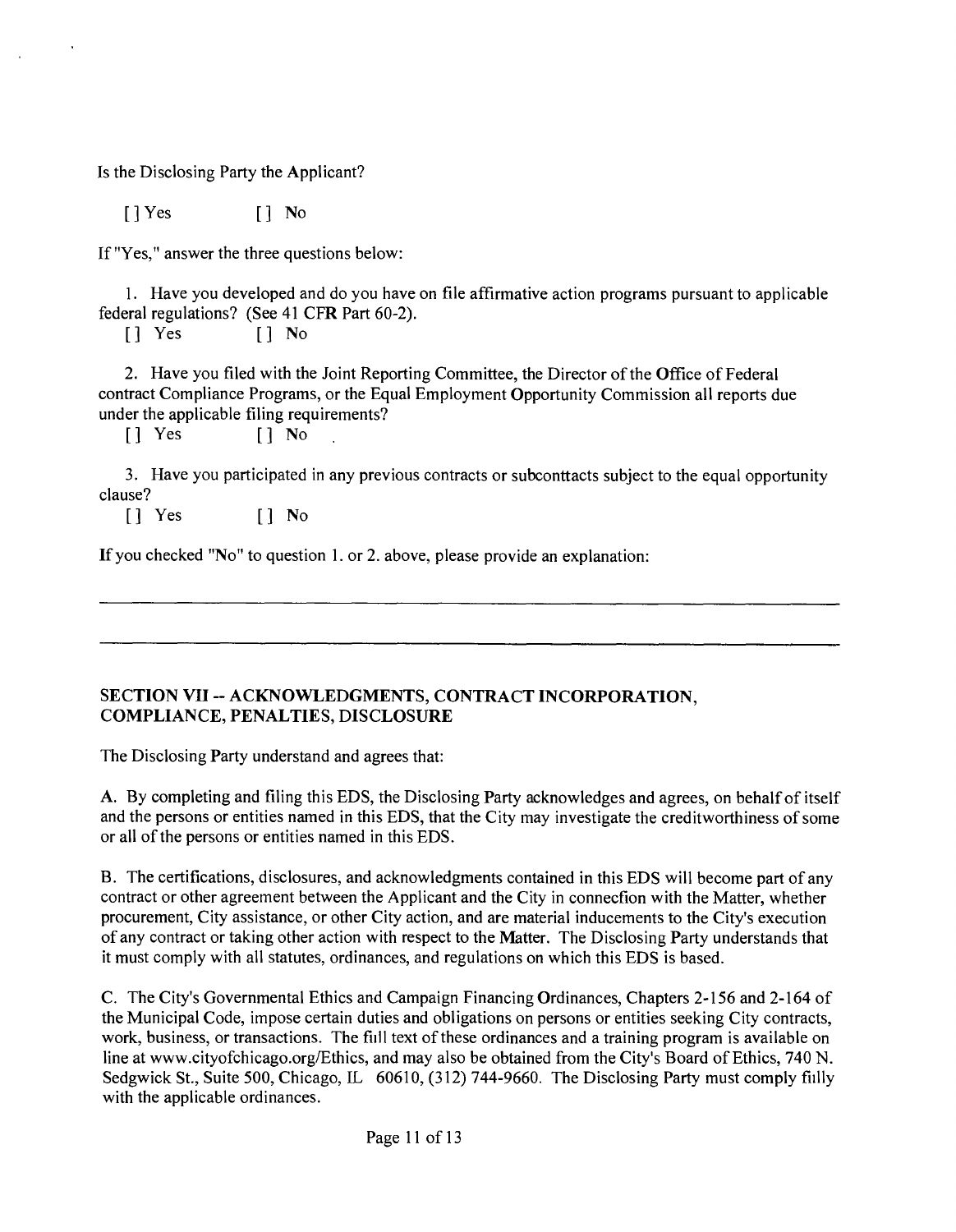D. Ifthe City determines that any infonnation provided in this EDS is false, incomplete or maccurate, any contract or other agreement in connection with which it is submitted may be rescinded or be void or voidable, and the City may pursue any remedies under the contract or agreement (if not rescinded, void or voidable), at law, or in equity, including terminating the Disclosing Party's participation in the Matter and/or declining to allow the Disclosing Party to participate in other ttansactions with the City. Remedies at law for a false statement of material fact may include incarceration and an award to the City of treble damages.

E. It is the City's policy to make this document available to the public on its Intemet site and/or upon request. Some or all of the information provided on this EDS and any attachments to this EDS may be made available to the public on the Internet, in response to a Freedom of Information Act request, or otherwise. By completing and signing this EDS, the Disclosing Party waives and releases any possible rights or claims which it may have against the City in connection with the public release of information contained in this EDS and also authorizes the City to verify the accuracy of any information submitted in this EDS.

F. The informafion provided in this EDS must be kept current. In the event of changes, the Disclosing Party must supplement this EDS up to the time the City takes action on the Matter. If the Matter is a contract being handled by the City's Department of Procurement Services, the Disclosing Party must update this EDS as the conttact requires.

The Disclosing Party represents and warrants that:

G. The Disclosing Party has not withheld or reserved any disclosures as to economic interests in the Disclosing Party, or as to the Matter, or any information, data or plan as to the intended use or purpose for which the Applicant seeks City Council or other City agency action.

For purposes of the certifications in H.l. and H.2. below, the term "affiliate" means any person or entity that, directly or indirectly: controls the Disclosing Party, is conttolled by the Disclosing Party, or is, with the Disclosing Party, under common control of another person or entity. Indicia of conttol include, without limitation: interlocking management or ownership; identity of interest among family members; shared facilities and equipment; corrmion use of employees; or organization of a business entity following the ineligibility of a business entity to do business with the federal govemment or a state or local govemment, mcluding the City, using substantially the same management, ownership, or principals as the ineligible entity.

H. I. The Disclosing Party is not delinquent in the payment of any tax administered by the Illinois Department of Revenue, nor are the Disclosing Party or its affiliates delinquent in paying any fme, fee, tax or other charge owed to the City. This includes, but is not limited to, all water charges, sewer charges, license fees, parking tickets, property taxes or sales taxes.

H,2, If the Disclosing Party is the Applicant, the Disclosing Party and its affiliates will not use, nor permit their subcontractors to use, any facility on the U. S. EPA's List of Violating Facilifies in connection with the Matter for the duration of time that such facility remains on the list.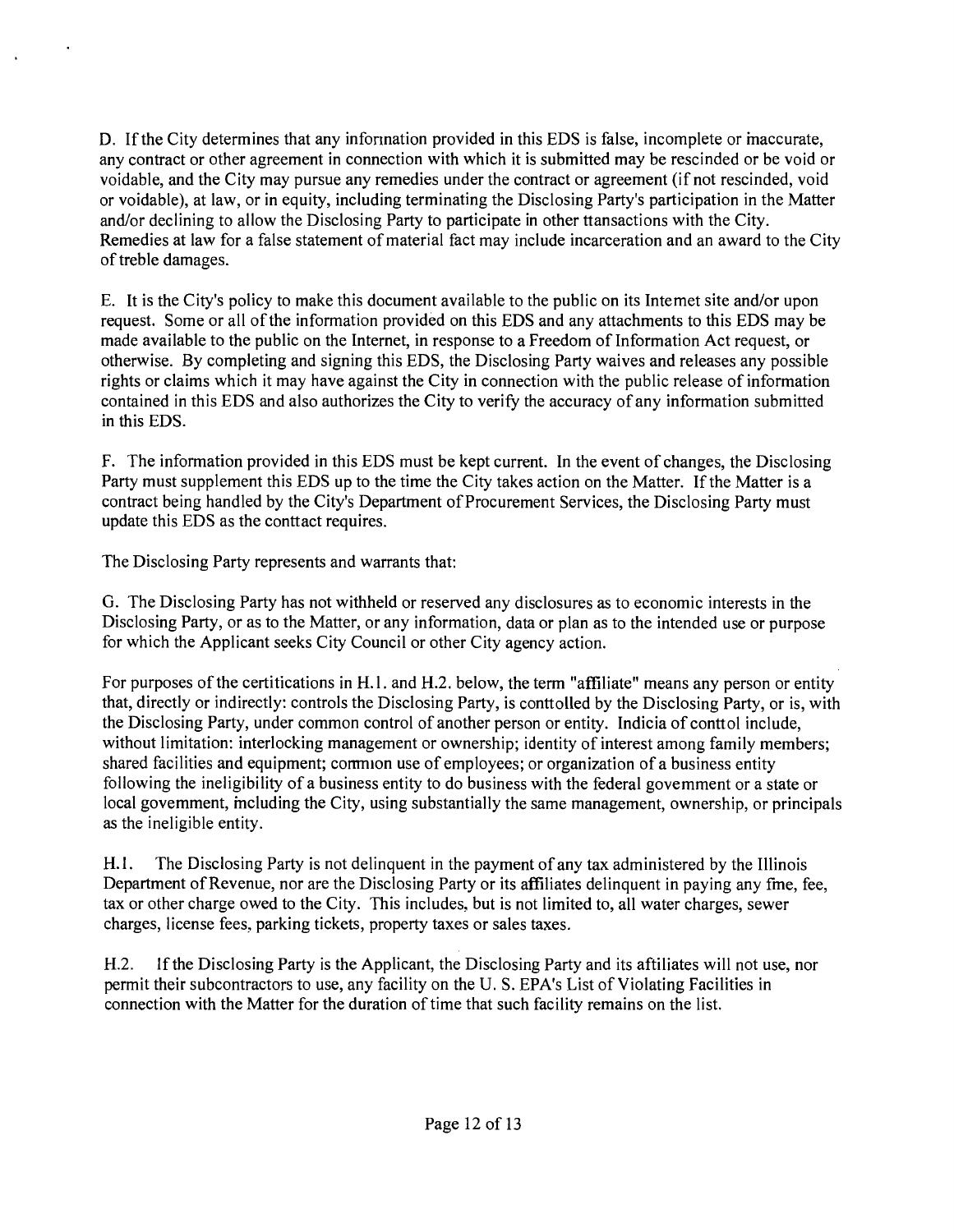H.3. If the Disclosing Party is the Applicant, the Disclosing Party will obtain from any contractors/subcontractors hired or to be hired in connection with the Matter certifications equal in form and substance to those in H.1. and H.2. above and will not, without the prior written consent of the City, use any such contractor/subcontractor that does not provide such certifications or that the Disclosing Party has reason to believe has not provided or cannot provide ttuthflil certifications.

NOTE: If the Disclosing Party cannot certify as to any of the items in H.1., H.2. or H.3. above, an explanatory statement must be attached to this EDS.

#### **CERTIFICATION**

 $\mathbb{R}^2$ 

Under penalty of perjury, the person signing below: (1) warrants that he/she is authorized to execute this EDS on behalf of the Disclosing Party, and (2) warrants that all certifications and statements contained in this EDS are true, accurate and complete as of the date fumished to the City.

Aurova Chicago Lakeshore Hospitagus<br><del>Illinois Life Proportios LLG</del> 2000 (Print or type name of Disclosing Party) Bv: (Sign here) Soon Kim (Print or type name of person signing) Member (Print or type title of person signing) Signed and swom to before me on (date) , by , by , at Cook County, Illinois. Htacheo Notary Public

Commission expires: No. 1996.

Page 13 of 13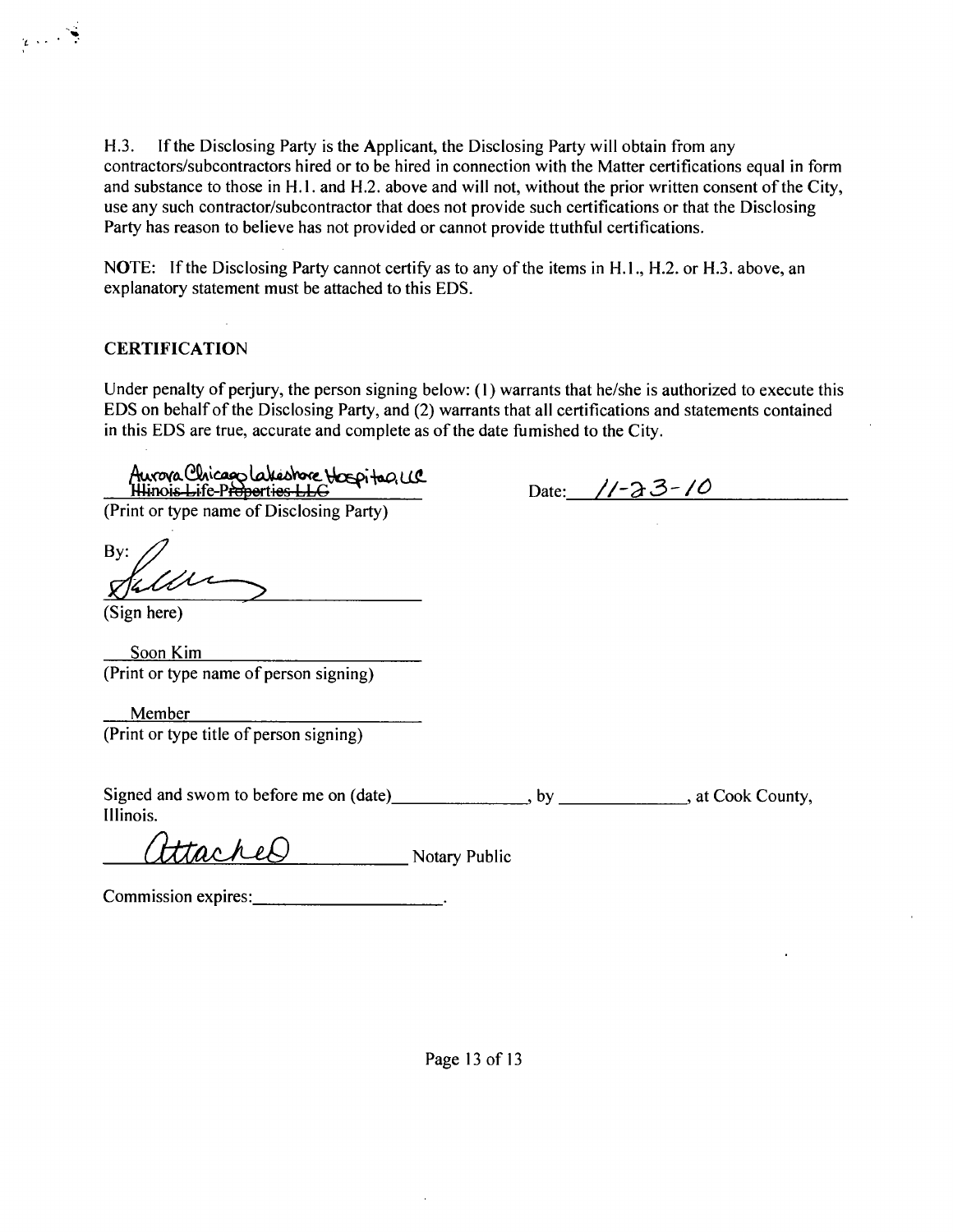| <b>ACKNOWLEDGMENT</b>                                |                                                                                                                                                                                                                                                                                                        |  |
|------------------------------------------------------|--------------------------------------------------------------------------------------------------------------------------------------------------------------------------------------------------------------------------------------------------------------------------------------------------------|--|
| <b>State of California</b><br>Riverside<br>County of |                                                                                                                                                                                                                                                                                                        |  |
| $_{\text{On}}$ November 23, 2010                     | before me, Judith Cervantes, Notary Public                                                                                                                                                                                                                                                             |  |
|                                                      | (insert name and title of the officer)                                                                                                                                                                                                                                                                 |  |
|                                                      | who proved to me on the basis of satisfactory evidence to be the person(s) whose name(s) is/are<br>subscribed to the within instrument and acknowledged to me that he/she/they executed the same in                                                                                                    |  |
| paragraph is true and correct.                       | his/her/their authorized capacity(ies), and that by his/her/their signature(s) on the instrument the<br>person(s), or the entity upon behalf of which the person(s) acted, executed the instrument.<br>I certify under PENALTY OF PERJURY under the laws of the State of California that the foregoing |  |
| WITNESS my hand and official seal.                   |                                                                                                                                                                                                                                                                                                        |  |

 $\sim 10^{-1}$ 

 $\label{eq:2.1} \frac{1}{\sqrt{2}}\int_{\mathbb{R}^3}\frac{1}{\sqrt{2}}\left(\frac{1}{\sqrt{2}}\right)^2\frac{1}{\sqrt{2}}\left(\frac{1}{\sqrt{2}}\right)^2\frac{1}{\sqrt{2}}\left(\frac{1}{\sqrt{2}}\right)^2\frac{1}{\sqrt{2}}\left(\frac{1}{\sqrt{2}}\right)^2.$ 

 $\label{eq:2.1} \frac{1}{\sqrt{2}}\int_{\mathbb{R}^3}\frac{1}{\sqrt{2}}\left(\frac{1}{\sqrt{2}}\right)^2\frac{1}{\sqrt{2}}\left(\frac{1}{\sqrt{2}}\right)^2\frac{1}{\sqrt{2}}\left(\frac{1}{\sqrt{2}}\right)^2\frac{1}{\sqrt{2}}\left(\frac{1}{\sqrt{2}}\right)^2.$ 

 $\frac{1}{2}$ 

 $\mathcal{L}^{\text{max}}_{\text{max}}$  and  $\mathcal{L}^{\text{max}}_{\text{max}}$ 

 $\ddot{\cdot}$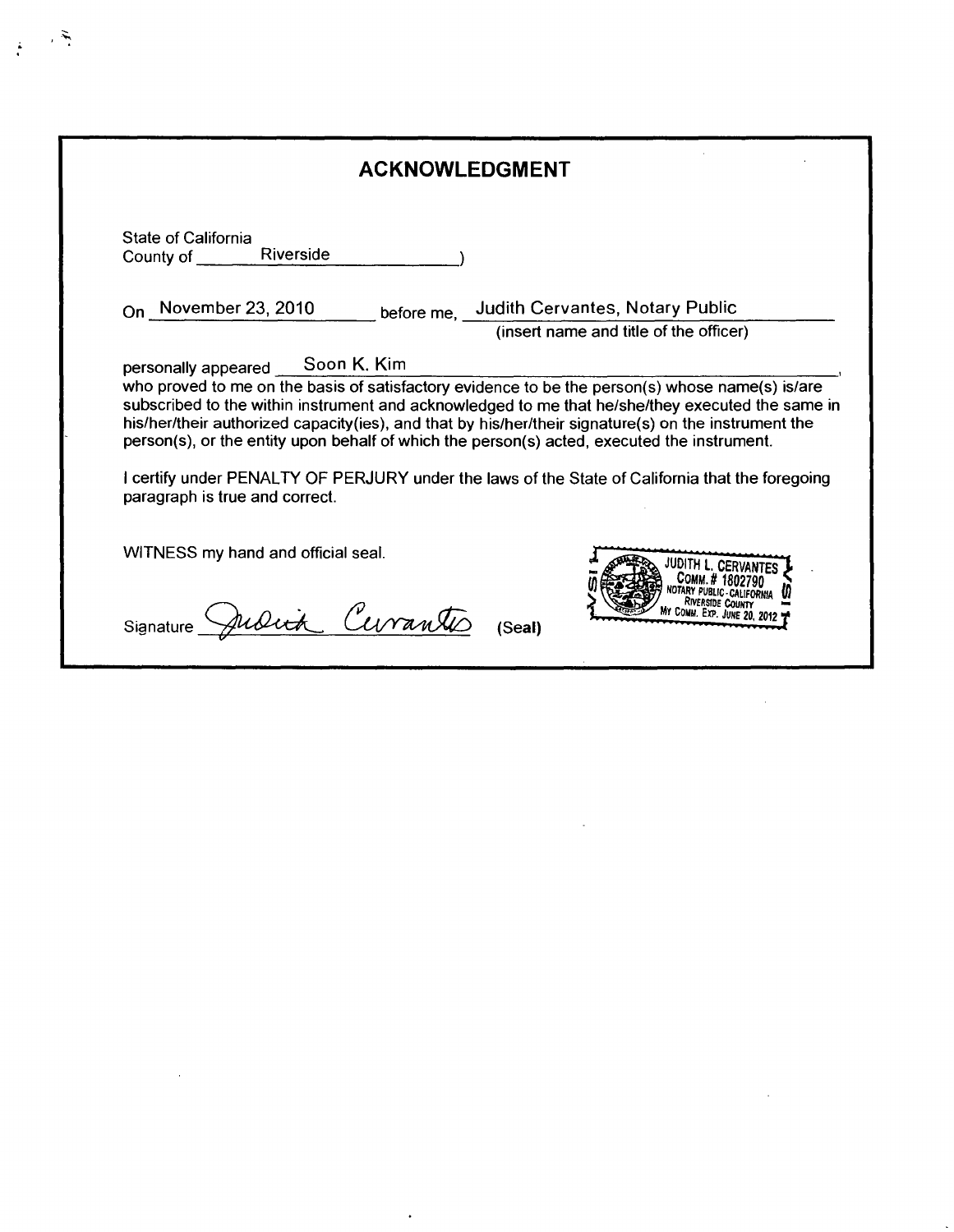#### **CITY OF CHICAGO ECONOMIC DISCLOSURE STATEMENT AND AFFIDAVIT APPENDIX A**

#### **FAMILIAL RELATIONSHIPS WITH ELECTED CITY OFFICIALS AND DEPARTMENT HEADS**

**This Appendix is to be completed only by (a) the Applicant, and (b) any legal entity which has a direct ownership interest in the Applicant exceeding 7.5 percent. It is not to be completed by any legal entity which has only an indirect ownership interest in the Applicant.** 

Under Municipal Code Secfion 2-154-015, the Disclosing Party must disclose whether such Disclosing Party or any "Applicable Party" or any Spouse or Domestic Partner thereof currently has a. "familial relationship" with any elected city official or department head. A "familial relationship" exists if, as of the date this EDS is signed, the Disclosing Party or any "Applicable Party" or any Spouse or Domestic Partner thereof is related, by blood or adoption, to the mayor, any alderman, the city clerk, the city treasurer, or any city department head as parent, child, brother or sister, aunt or uncle, niece or nephew, grandparent, grandchild, father-in-law, mother-in-law, son-in-law, daughter-in-law, stepfather or stepmother, stepson or stepdaughter, stepbrother or stepsister or half-brother or half-sister.

"Applicable Part" means (I) all corporate officers of the Disclosing Party, if the Disclosing Party is a corporation; all partners of the Disclosing party, if the Disclosing Party is a general parmership; all general partners and limited partners of the Disclosing Party, if the Disclosing Party is a limited partnership; all managers, managing members and member of the Disclosing Party, if the Disclosing Party is a limited liability company; (2) all principal officers of the Disclosing Party; and (3) any person having more than a 7.5 percent ownership interest in the Disclosing Party. "Principal officers" means the president, chief operating officer, executive director, chief financial officer, treasurer or secretary of a legal entity or any person exercising similar authority.

Does the Disclosing Party or any "Applicable Party" or any Spouse or Domestic Partner thereof currently have a "familial relationship" with an elected city official or department head?



If yes, please idenfify below (1) the name and title of such person, (2) the name of the legal entity to which such person is connected; (3) the name and title of the elected city official or department head to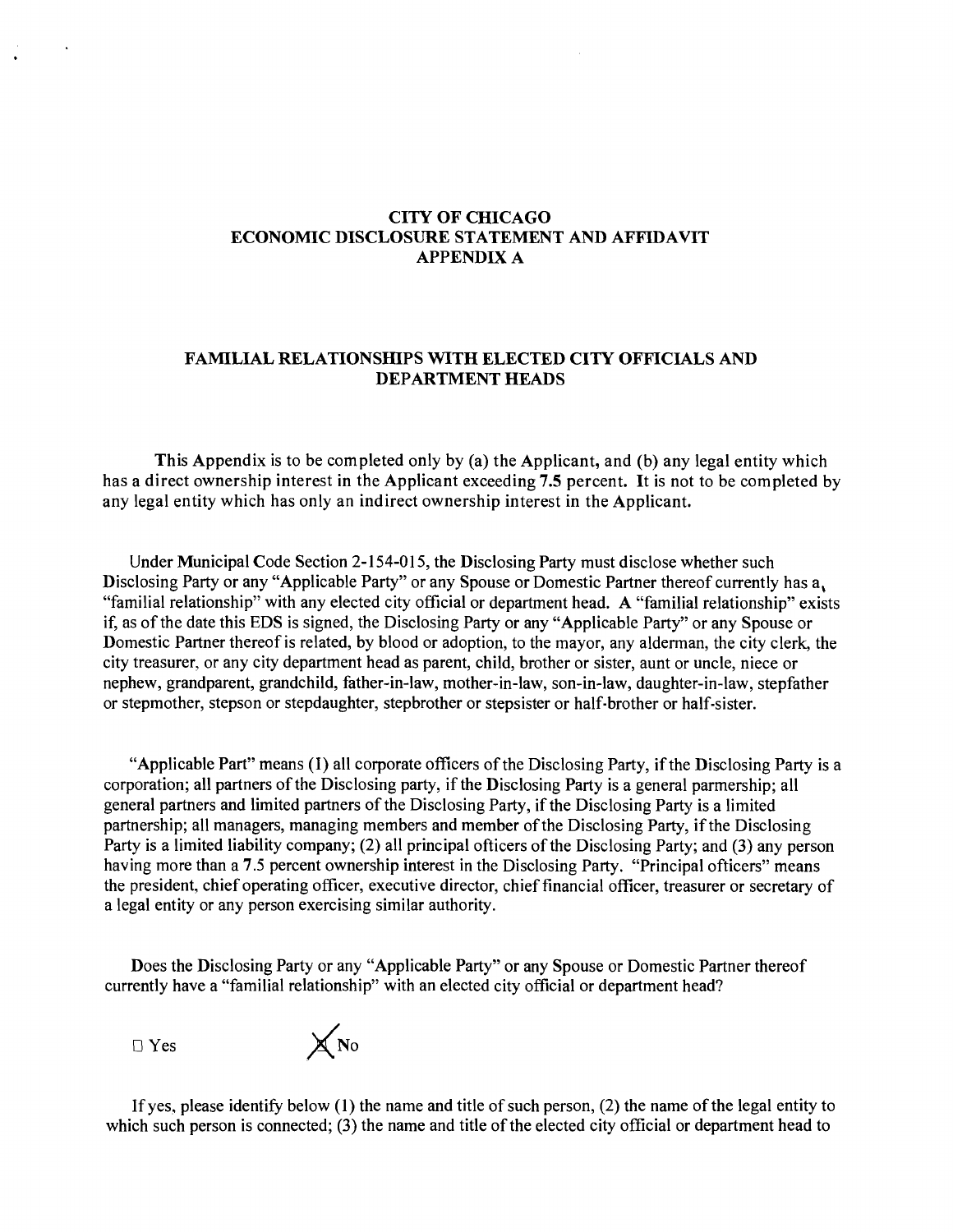whom such person has a familial relationship, and (4) the precise nature of such familial relationship.

 $\Lambda$ 

#### **CERTIFICATION**

Under penalty of perjury, the person signing below: (1) warrants that he/she Is authorized to execute this EDS on behalf of the Disclosing Party, and (2) warrants that all certifications and statements contained in this EDS are true, accurate and complete as of the date fumished to the City.

Auvora Chicagola lestore Hespital LLC

Date:  $11 - 23 - 10$ 

(Print or type name of Disclosing Party)

By:

(Sign here)

Soon Kim (Print or type name of person signing)

Member (Print or type title of person signing)

Signed and swom to before me on  $(data)$  , by  $by$  , by  $by$ at Cook County, Illinois.

attacher Notary Public.

Commission expires: \_\_\_\_\_\_\_\_\_\_\_\_\_\_\_\_\_\_\_\_\_\_\_\_\_\_\_.